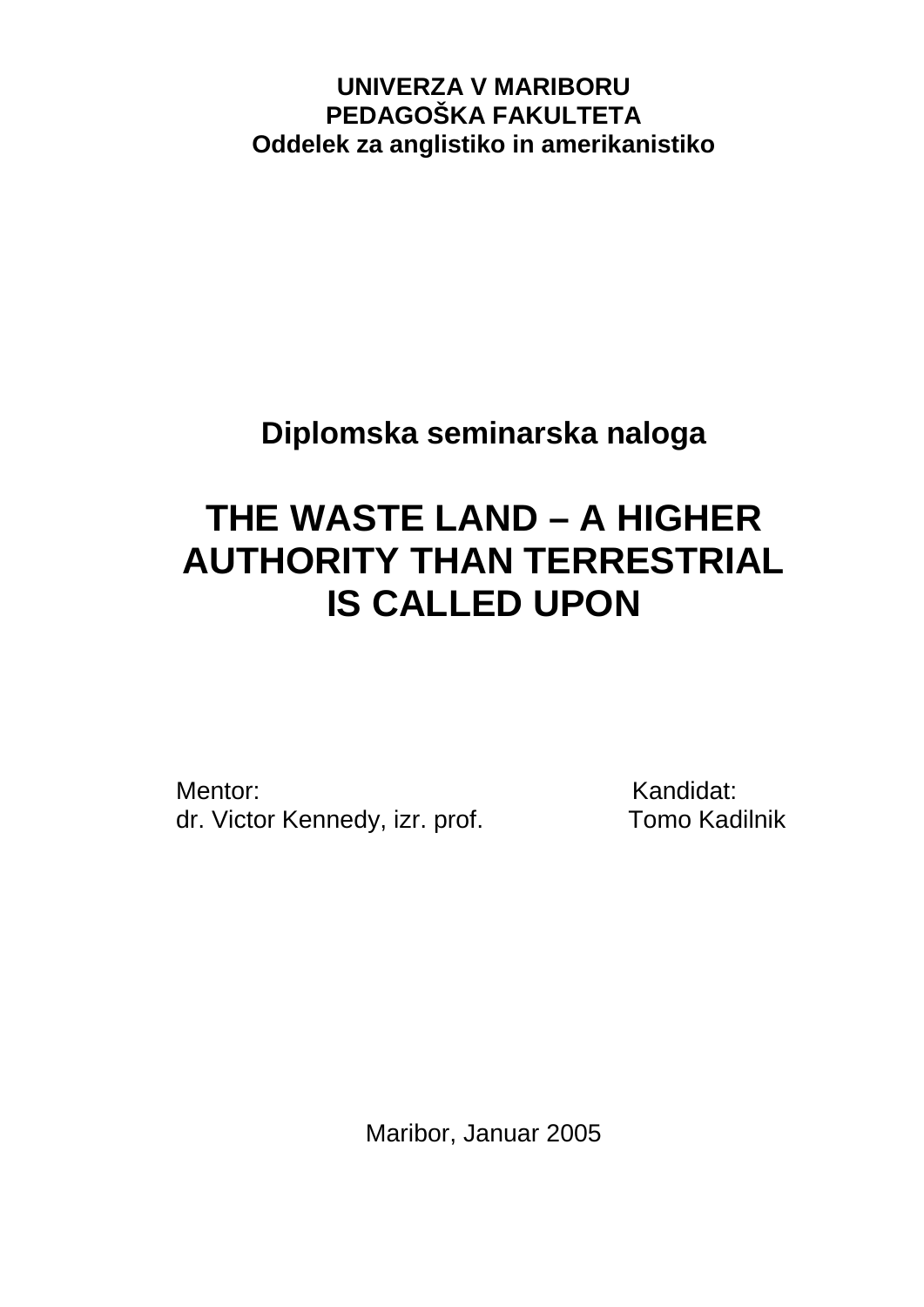The Sun Rain Trees Thank you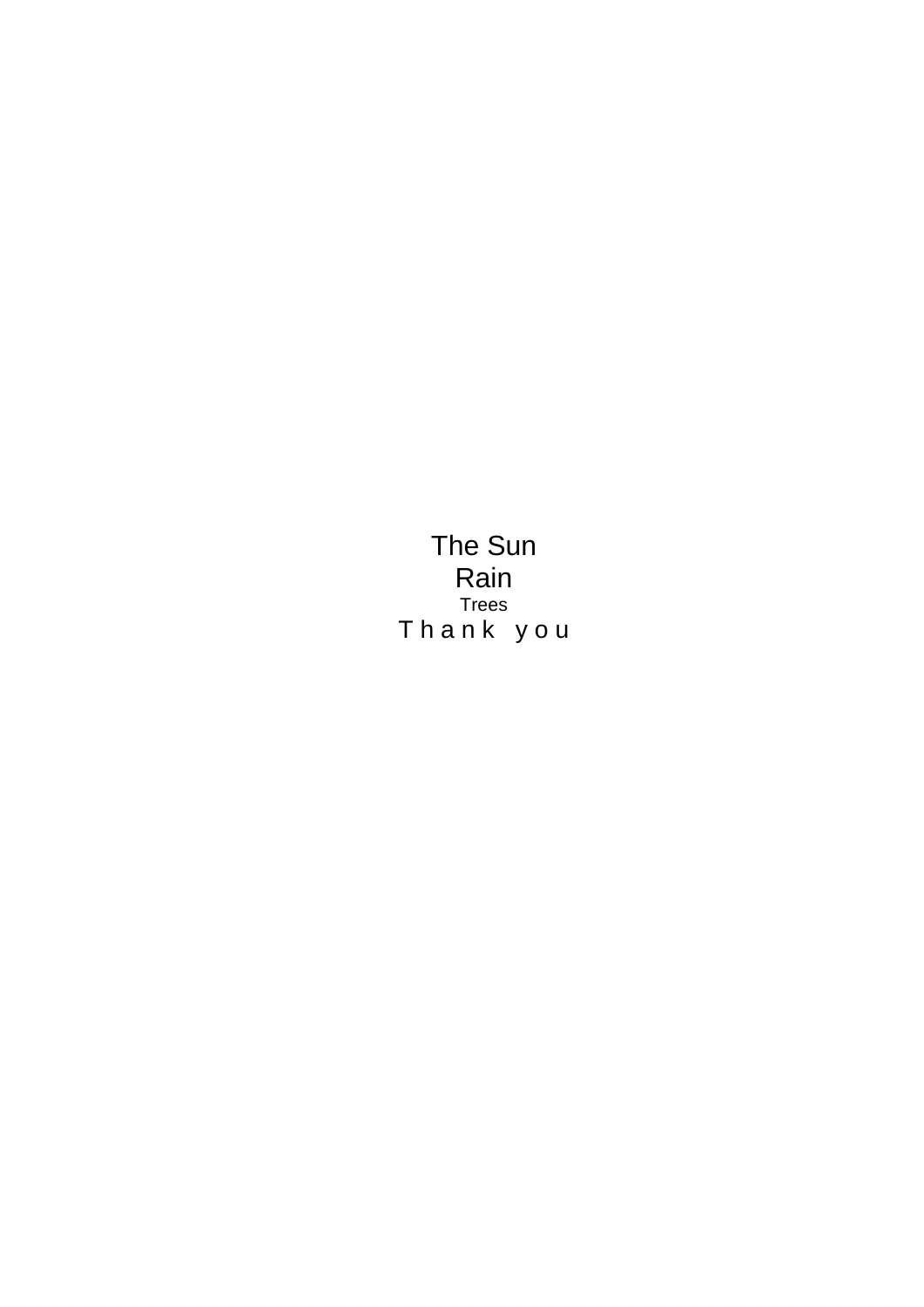### **Abstract**

*The Waste Land* shows clearly the decay of modern society and alludes to religion as a possible solution. The aim of the first part of this essay is to determine general problems of society that the poet is concerned with. The discussion continues with an analysis of Eliot's poetic language in the poem in order to perceive the real nature of the people of the waste land. To attain this objective, some of the images, symbols, metaphors, and metamorphoses in the poem are examined closely. The solution lies somewhere outside the inflationary ego, but an individual must develop it him- or herself. The method of how something is told is important.

**Key words**: T. S. Eliot, The Waste Land, symbol, image, metamorphosis, moral values, religion.

### Povzetek

*The Waste Land* (*Pusta zemlja*) jasno kaže razkroj moderne družbe in namiguje na religijo kot možno rešitev. Cilj prvega dela eseja je ugotoviti splošne probleme družbe s katerimi ukvarja pesnik. Diskusija se nadaljuje z analizo Eliotovega poetičnega jezika v pesmi z namenom, da zazna resnično naravo ljudi puste zemlje. V okviru tega so nekatere slike, simboli, metafore in metamorfoze natačneje analizirani. Rešitev leži nekje zunaj inflatornega jaza, posameznik pa jo mora sam razviti. Pomembna je metoda kako nekaj povedati. **Ključne besede**: T. S. Eliot, Pusta zemlja, simbol, slika, metamorfoza, moralne vrednote, religija.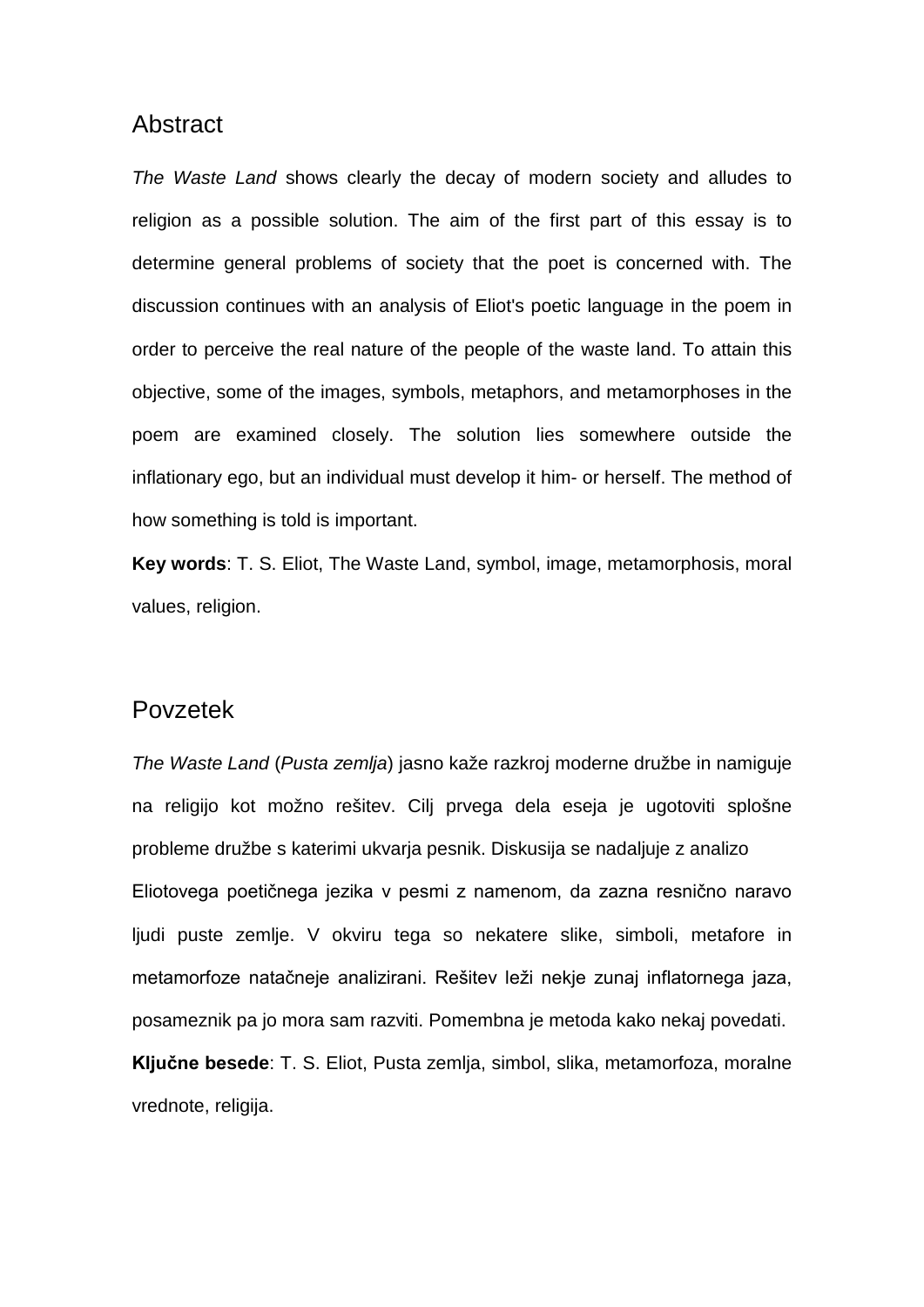## **The Waste Land** − **A Higher Authority Than Terrestrial Is Called Upon**

Through the poetic language of *The Waste Land* I would like to discuss the existence of Eliot's strong idea, that humans, if they are humans at all, need a basis in the self. This basis has to be irrational, built in the process of development of each individual, and a firm pillar for decisions between Good and Evil.

*The Waste Land* is a sequence of images of various life situations of more or less unknown characters for an average reader, or of everyday man, that may work like a film. With the rhythm, juxtaposition of the images, carefully prepared ironic situations, the symbolic values included, and depiction of tiny things of seemingly everyday life, the poet tries to evoke the impression what sort of the people the characters really are. The reader is like a psychologist involved in a conversation with his patients about daily routines and will, shortly after that, be able to tell how they react at crucial moments. As T. S. Pierce said, "… we need to realise that all wars are one war, all battles one battle, all journeys one journey, all rivers one river, all rooms one room, indeed ultimately all people one person …" (T. S. Pierce 95), the reader-psychologist needs to realize what type of a person is a woman who drank coffee and talked for an hour, who is not Russian (11-12), what kind of a city is under a brown fog (61), who is the hyacinth girl (36), why Phlebas forgot the cry of gulls (312-313). The poet is by no means telling directly, but that means he does not deploy big events. He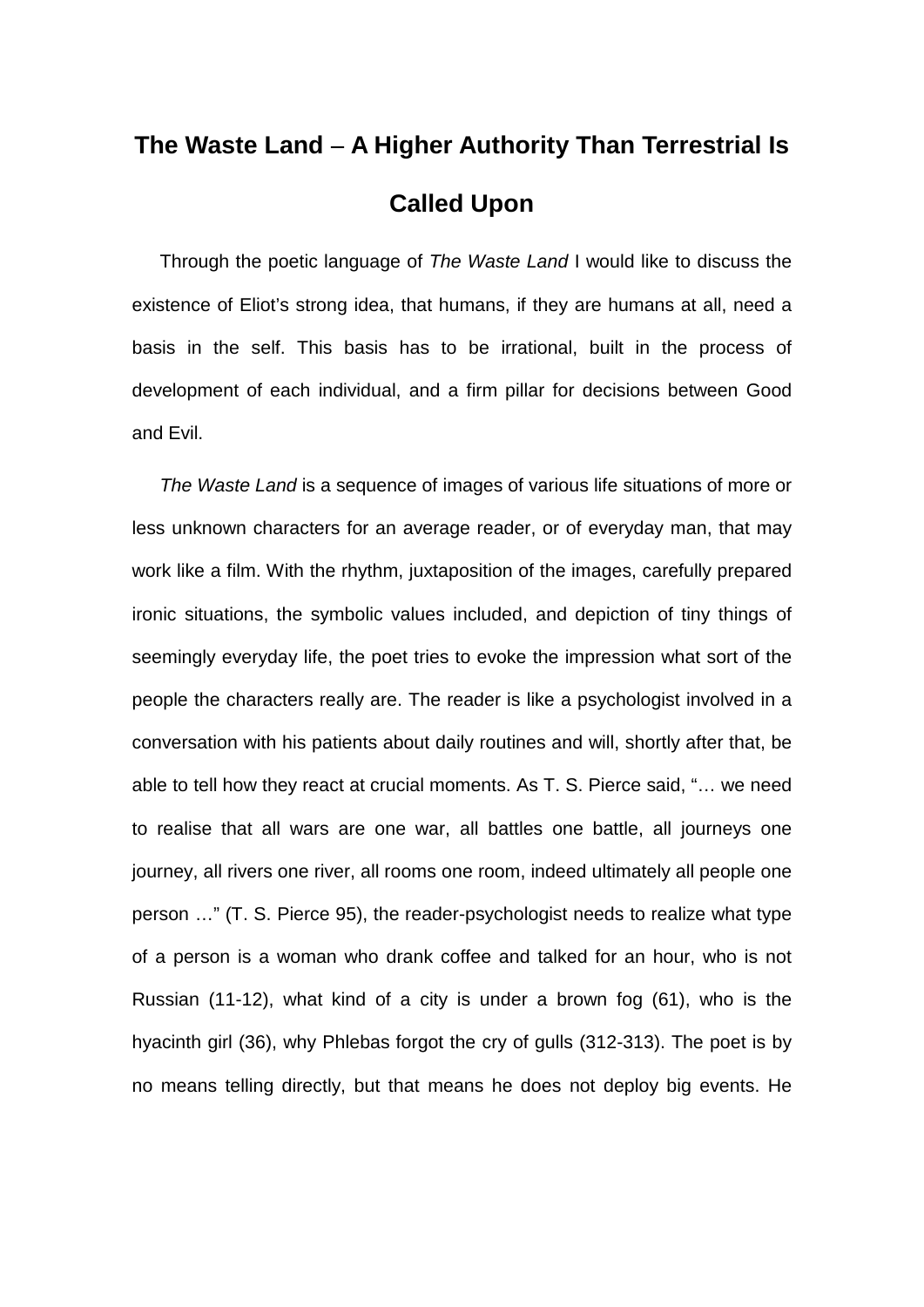uses small everyday unimportant events, or, rather, he diminishes big events in persons' lives as in the conversation concerning the husband's demobilization, where new teeth, and the woman's appearance, are more important than magic and all inclusive love, for example (139-166). There springs an analogical comparison between new teeth – love and rhymed verse – free verse.

The theme is about a land that is desolate, but the reason is not barren stone where no plant can grow; it is in the type of the people who inhabit the land. The images synthesize into a general image of the world, though there may be a number of others, and no two of them identical, one is presented in the next few pages.

All societies, from historical to contemporary, have been faced with the problem of how to assure continuity of their moral values in an ever-changing world. The upbringing of children is an activity with which the whole structure of today's human society is concerned. Success in it seems to be, especially for parents, following their values of the descendants. At what age is my son or daughter ready to act independently without parental warning in a certain situation that is unpredictable and may lead to a diversion from the direction? This question seems to be one of the central ones to the problems of the future and of present. Then what leads a grown-up person to function within limitations that are denoted with a word 'normal'? Is it something in us, outside us, in our environment, or is there a determiner beyond everything that is out of our dominion? Maybe the statement is suitable that if any action is repeated long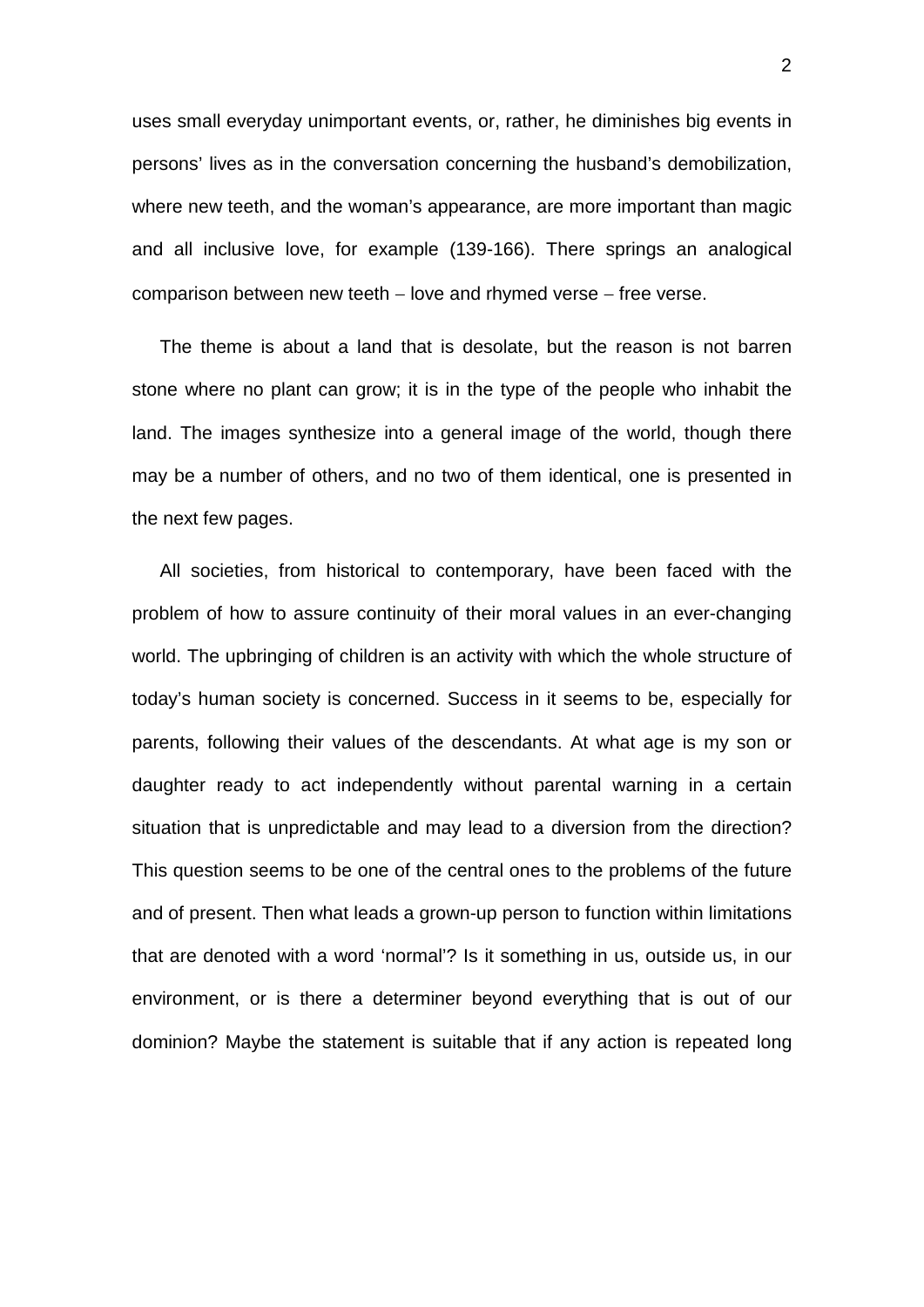enough by a numerous enough group of people it becomes normal, correct, truth.

The Great War brought, for the majority of onlookers, a great discontinuity. Though it is hard to catch the real 'Zeitgeist', it appeared as a break of evolutionist understanding of development as linear, neglecting regression. Humanity was in question for everyone having in mind, for example, images of Verdun. Though the causal-consecutive force was understood as a motive in a positivistic approach, it may have never been a decisive one. Saturation with something supernatural, beyond our senses, which common people have never really understood, and scholars have sought to understand, offers to be a rather imaginary but the closest description of that that controls or determines human activities.

At Harvard Eliot was influenced by the anti-Romanticism of Irwin Babbitt, philosophical and critical interests of George Santayana, by enthusiasm that prevailed in certain Harvard circles for Elizabethan and Jacobean literature, by the Italian Renaissance, and Indian mystical philosophy. He also worked intensively on the English idealist philosopher F. H. Bradley<sup>[1](#page-5-0)</sup>. Eliot stated that our civilization comprehends a great variety and complexity and this variety and complexity playing upon sensibility, must produce various and complex results; and that a poet must become more and more comprehensive, more allusive, more indirect, in order to force, to dislocate if necessary, language into meaning. Finally, his real novelty was his deliberate elimination of all merely

<span id="page-5-0"></span> $1$  His Harvard dissertation. Bradley put emphasis on the private nature of individual experience.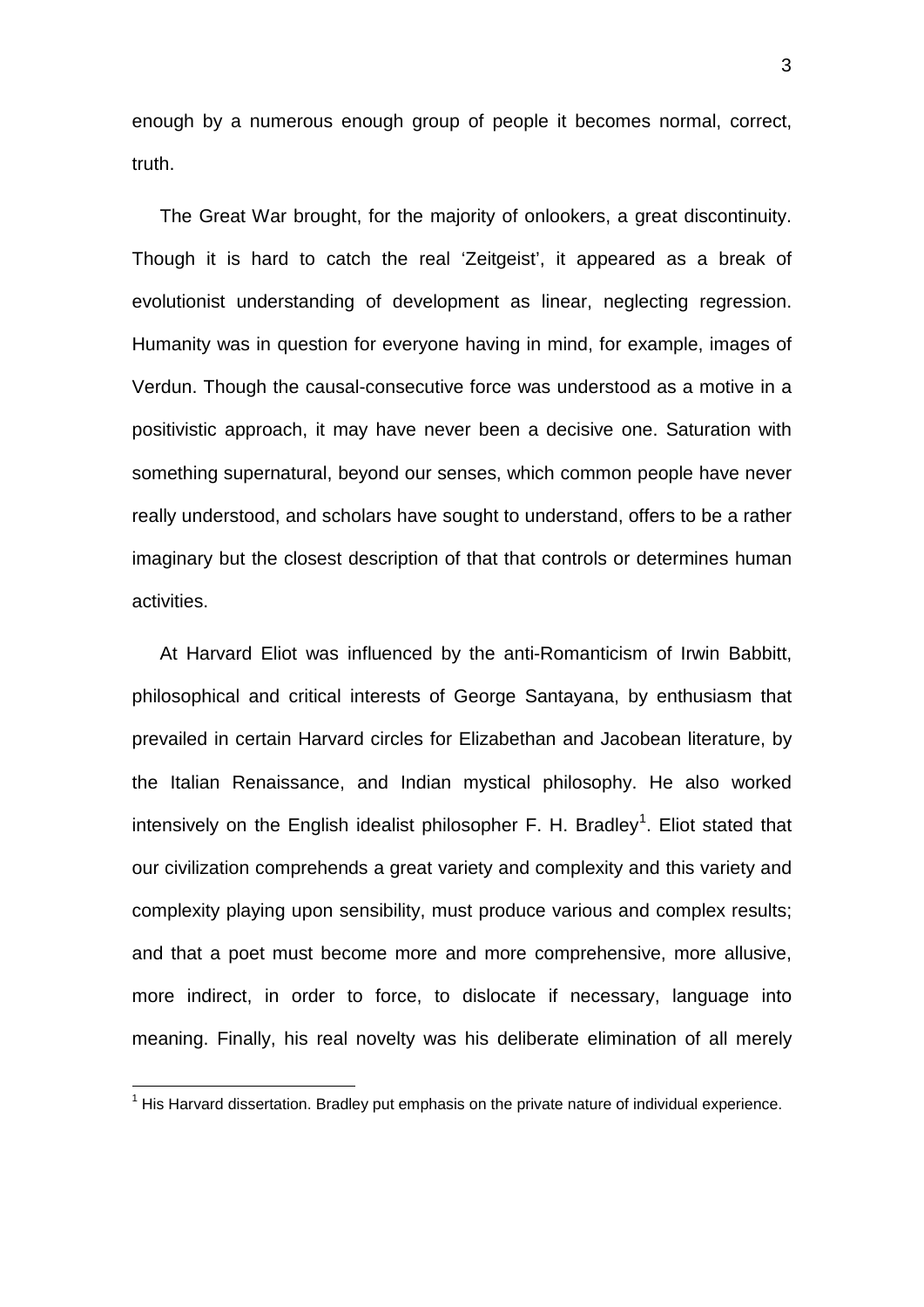connective transitional passages and his building up of the total pattern of meaning through the immediate juxtaposition of images without overt explanation of what they are doing together, with his use of oblique references to other works of literature (*Norton Anthology* 2136-2140).

In 1927 Eliot became a British citizen and was confirmed in the Church of England (Pearce 16). He made clear his belief in the importance of religion with his position explained in 1939 with *The Idea of Christian society* (Pearce 25). He suggests that the idea of Christian society is something that demands more intellectual respect. He is interested, most of all, in how to clear up the dissimilarity of the ideal of Christian society to the one we live in now. He also thinks that our contempt towards totalitarianism is soaked with a great measure of admiration of its effectiveness (Eliot, *Krščanstvo in kultura* 10).

Eliot also points out the emptiness of the expressions *liberalism* and *democracy* England and America identify with. The latter is very popular; the only trouble is that the defenders of totalitarianism would argue convincingly by saying that England and America have nothing else but financial oligarchy. Eliot attributes artificial, mechanized, brutal control to liberalism, which destroys the traditional social practices of a nation by ruining the collective consciousness, and replacing upbringing with education – the only opportunity that remains is a hopeless anomy (Eliot, *Krščanstvo in kultura* 16). For that reason, for Eliot, there is nothing left to England and America, but democracy that has a connotation of freedom. The trouble is that totalitarian systems, however, may identify with democracy and freedom as well. He sees 'totalitarian' and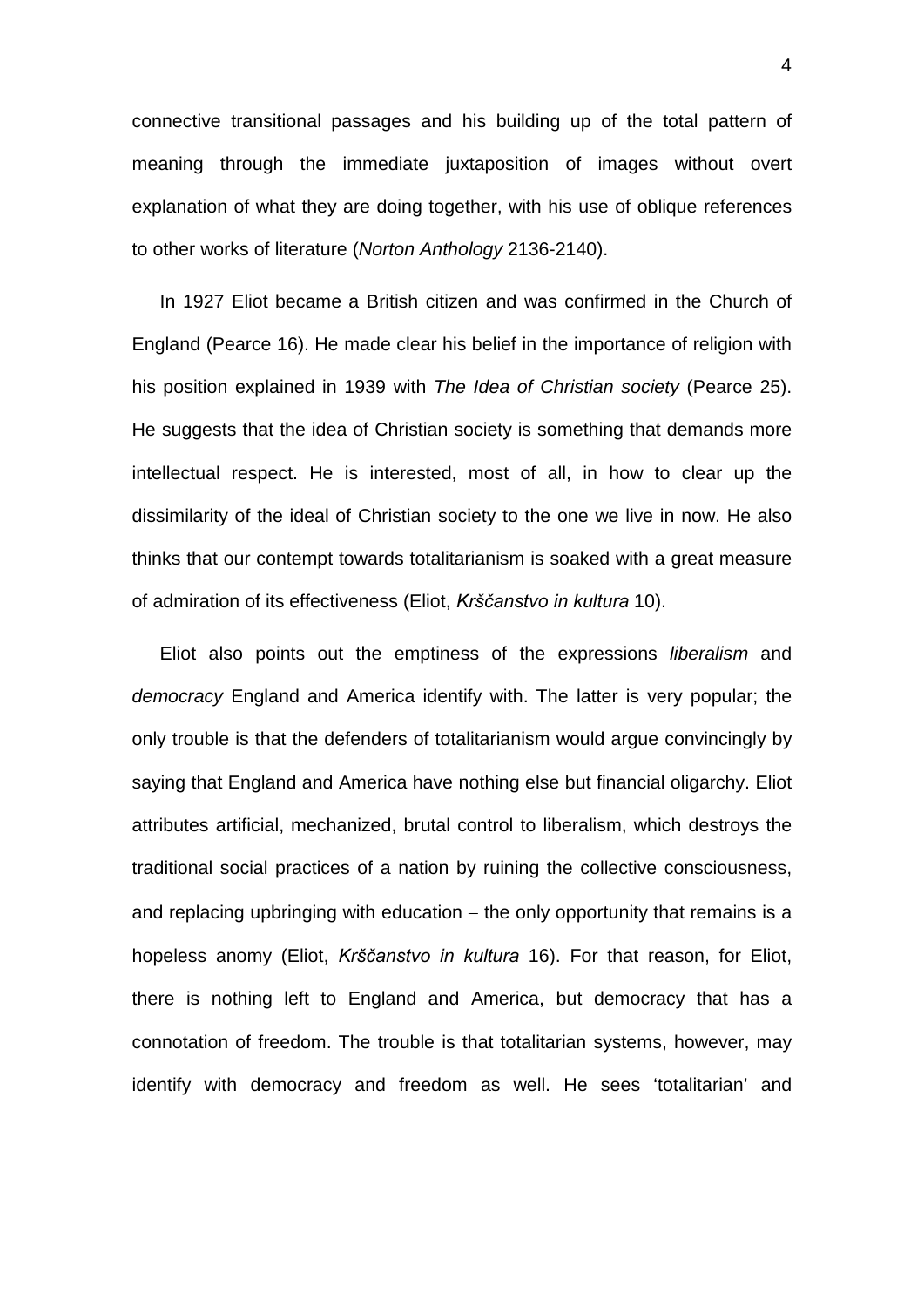'democratic' systems as perfectly equal in their fundamental orientation toward materialism, tendency of which is a creation of a crowd of men and women, alienated from religion, susceptible for mass suggestions – the mob (Eliot, *Krščanstvo in kultura* 17-21). This is a type of people who live in his literary works, and although, as for his essay, he tries to observe problems from the point of view of a sociologist, he may be called a universal apologist of Christianity. When treating Eliot's writing, his great capacity for logical conclusions should be taken into consideration as well. He defines, for example, a religious standpoint as one from which we set the question if the principles of one religion are right or wrong. From this, he says, though we are atheists, we stand on the religious standpoint.

The question of an alternative for the negative condition of society is highly relevant for analysing Eliot's literary work. He sees a positive Christian society as the only solution to sanity's problems, and distinguishes between three working definitions as elements of that society: *Christian state*, *Christian society*, and *society of Christians*. For a Christian state, he thinks of a Christian society from the viewpoint of legislation, public administration, tradition of law. This however functions within the scope of possible relations between the Church and the state. Within a Christian society, religion must be deep-rooted. Religion should be for the majority of the people a matter of practice and a habitual behaviour; first of all, it should be integrated into their social lives – a traditional way of life would not be enforced by law. A much smaller number would consist of a society of Christians. They would be expected to live a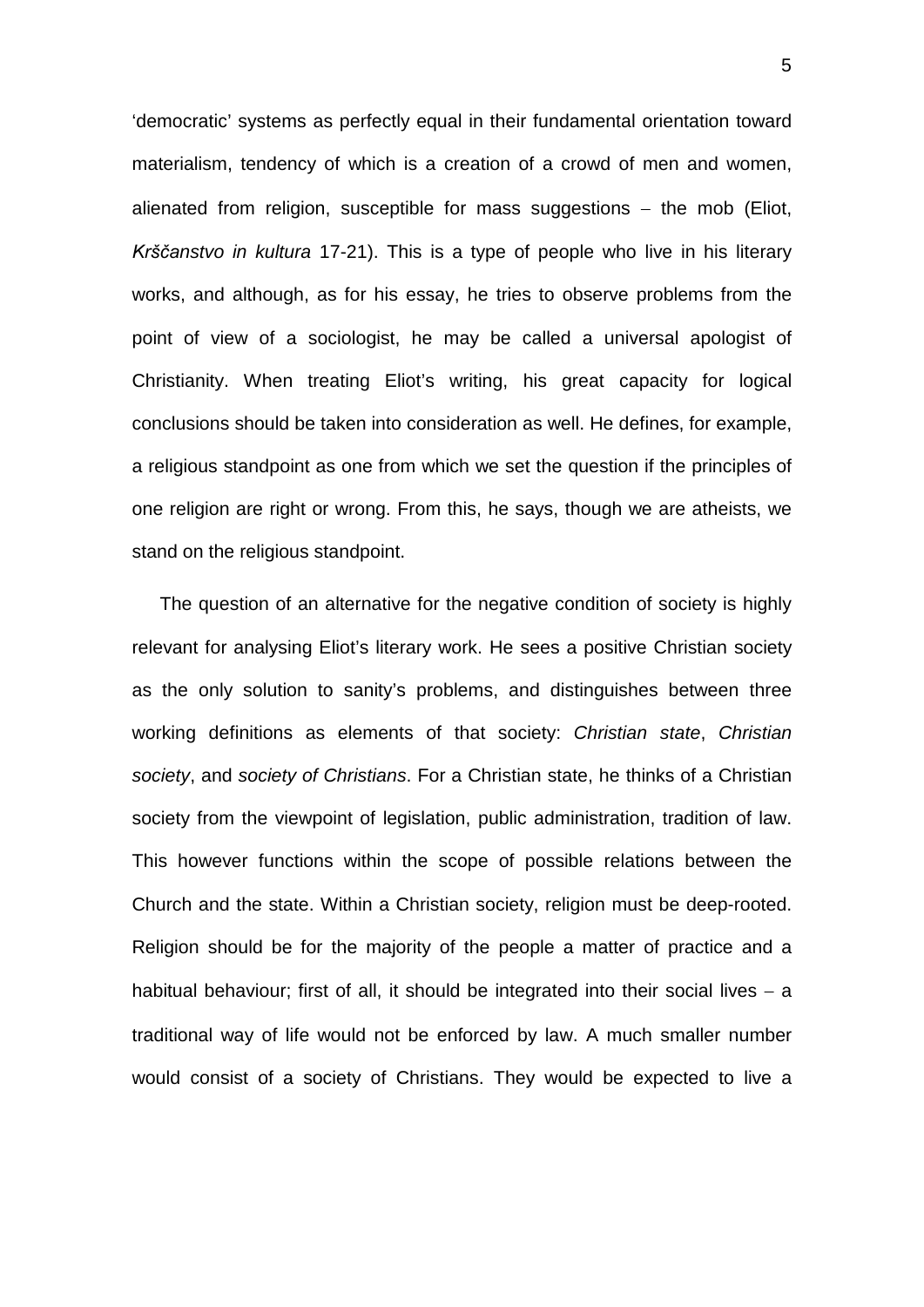conscious Christian life − they would be consciously and deliberately acting Christians, especially those who exceed in an intellectual and spiritual sense. This would be comprised of clergy as well as laymen of higher spiritual or intellectual gifts (Eliot, *Krščanstvo in kultura* 25-40).

Another important question Eliot is concerned with is the successful transmission of the culture. He introduces the concept of *class* and *elite* for their functions in this process. He is of the opinion that special elite, whose members are mainly from the dominant class, and who are the predominant receivers of works, thoughts and art, represents the centre of the culture. Authors, however, come from different classes. Individuals from the dominant class, who compose the core of the culture, however, should not be cut off from this class. Their function in relation to authors is to transmit the culture they have inherited, their function in the relation to the class, however, is to keep it from ossification. The function of the class as a whole is to preserve and give standards of behaviour (Eliot, *Krščanstvo in kultura* 125-127).

On one hand, Eliot emphasises a deficit of moral norms with godless societies, which should integrate the societies instead of regulating everyday life in a mechanistic way, and on the other, he is concerned with the transmission of culture.

Let us discuss the fact that Eliot made use of extraordinarily numerous literary works, stories, and myths in *The Waste Land*. It seems that either the poem was created for elite, who were educated and ready to take time for digging deeper, or he intended to create a universal message for all segments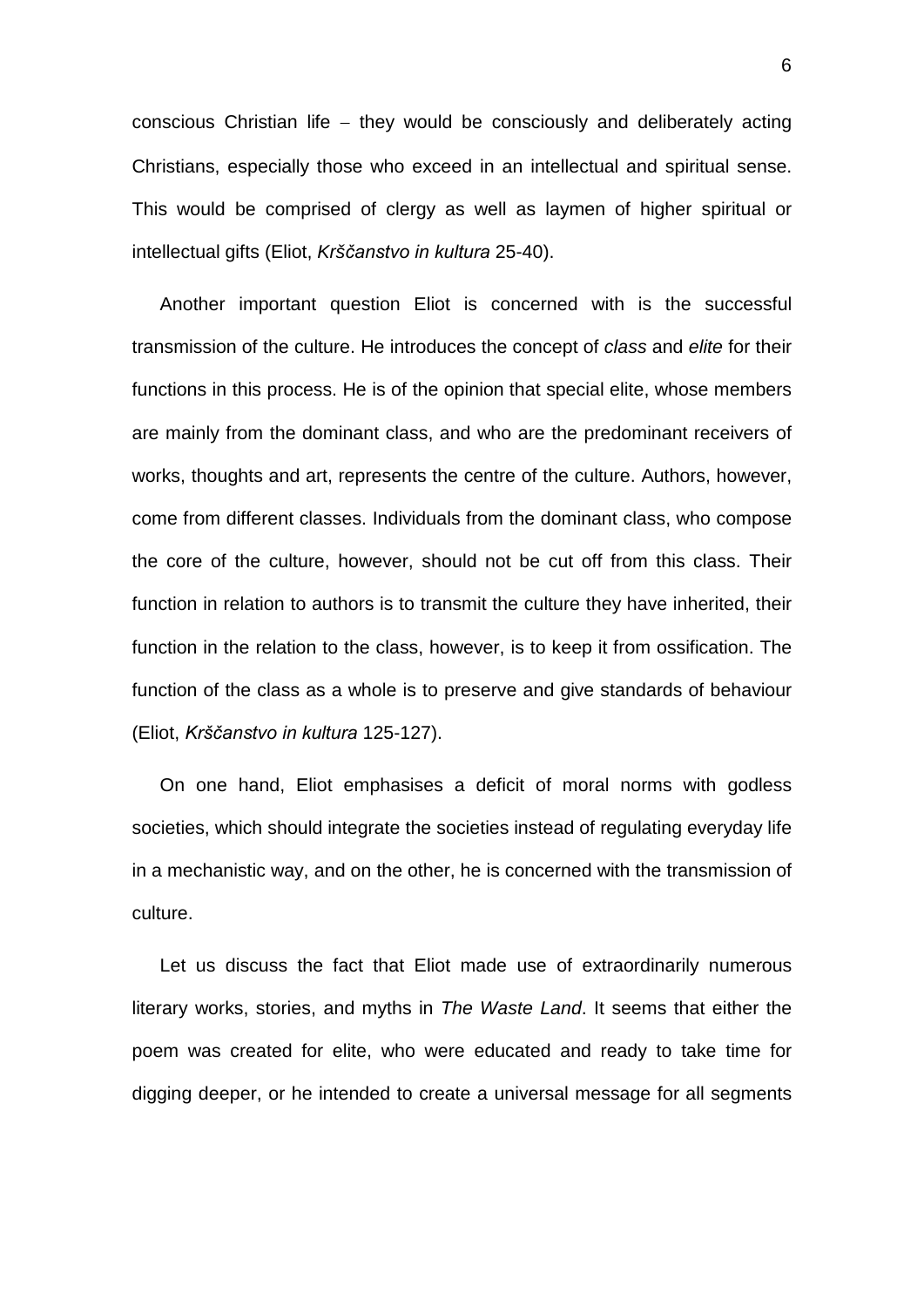of society. The first alternative leads our thoughts to the idea that only the elite understood what was going on and could change something. In Hemingway's *The Sun Also Rises*, for example, the elite searched for the essence of life and for their inspiration among common, rural people, and lived of their mythical beliefs and unreasonable behaviour. So the elite fulfilled their lives with what they were not able to understand.

The second alternative is that T.S. Eliot intended to create a universal message open to everyone based on some historical facts and on the necessity he found how a poet must write. A spiritual dryness after the theories did not pass the test, and a collapse of the material world may have prompted him to think of the needs of the modern man, of how communication functions. He may have recognized the symbolic bases of communication, and that the symbols are rarely products of personal research, that they are formed during interactions, and handed over to generations, and that images help with forming symbols and consequently the meaning. His clear images in *The Waste Land* may create a mood without a reader's knowing most of the stories from the works that stand behind.

Let us now proceed to a more detailed analysis of the poem. The quotation that prefaces the poem is from the *Satyricon* of Petronius (1<sup>st</sup> century A. D.). The English translation goes: "For once I myself saw with my own eyes the Sibyl at Cumae hanging in the cage, and when the boys said to her: '*Sibyl, what do you want?*' she replied, '*I want to die*.'" (Eliot, *The Waste Land*; translated by the editors). Sibyls were women living in isolated places and were capable of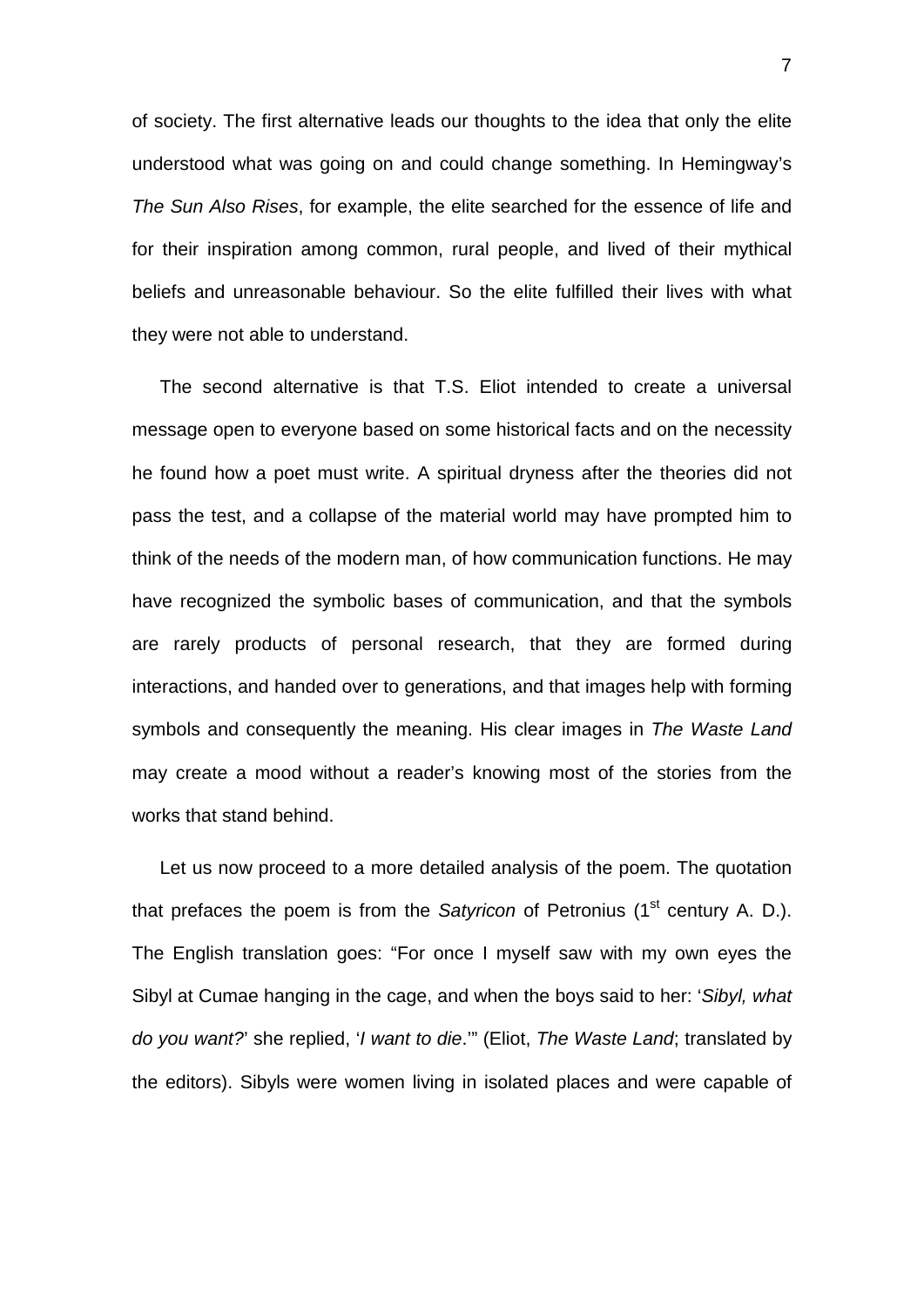giving prophetic utterances. The story begins when the Cumaean Sibyl is asked by Aeneas to guide him to his dead father across the water of Avernus. She is willing to take him to the shades of his father by admitting that the real virtue is capable of every path. She shows him a special tree where he can get a golden bough, a ticket for the boatman. On their way back the Sibyl discloses her failure and consequently her sad destiny. Apollo wanted her love and in return offered her presents. The Sibyl asked for life for as many years as grains of sand in her handful. Unfortunately, she forgot to ask for perpetual youth as well, and after she did not fulfil her promise and stayed unmarried, there was no chance for another favour, so she shrank into withered old body (Ovid 85-86). The Sibyl's words in Golding's translation of Ovid go:

The day will come that length of time shall make my body small, And little of my withered limbs shall live or not at all.

So sore I shall be altered. And then shall no mannes eye Discerne mee. Only by my voice I shall be knowen. For why The fates shall leave mee still my voice for folk to know mee by. (http#1).

There are two things that seem important for our purpose. One is that the Sibyl asked for immortality, which is normally within the dominion of gods, and did not keep her promise. Failing to keep the promise or not, she entered the forbidden sphere and she, however, must have done something wrong in her human selfishness. The other is the Sibyl's unbearable present state; she has lost her youth, and she wants to die, but she has to live.

One possible interpretation of the Sibyl's words is that she is saying what the people of the waste land are saying. Their lives, as we will see, are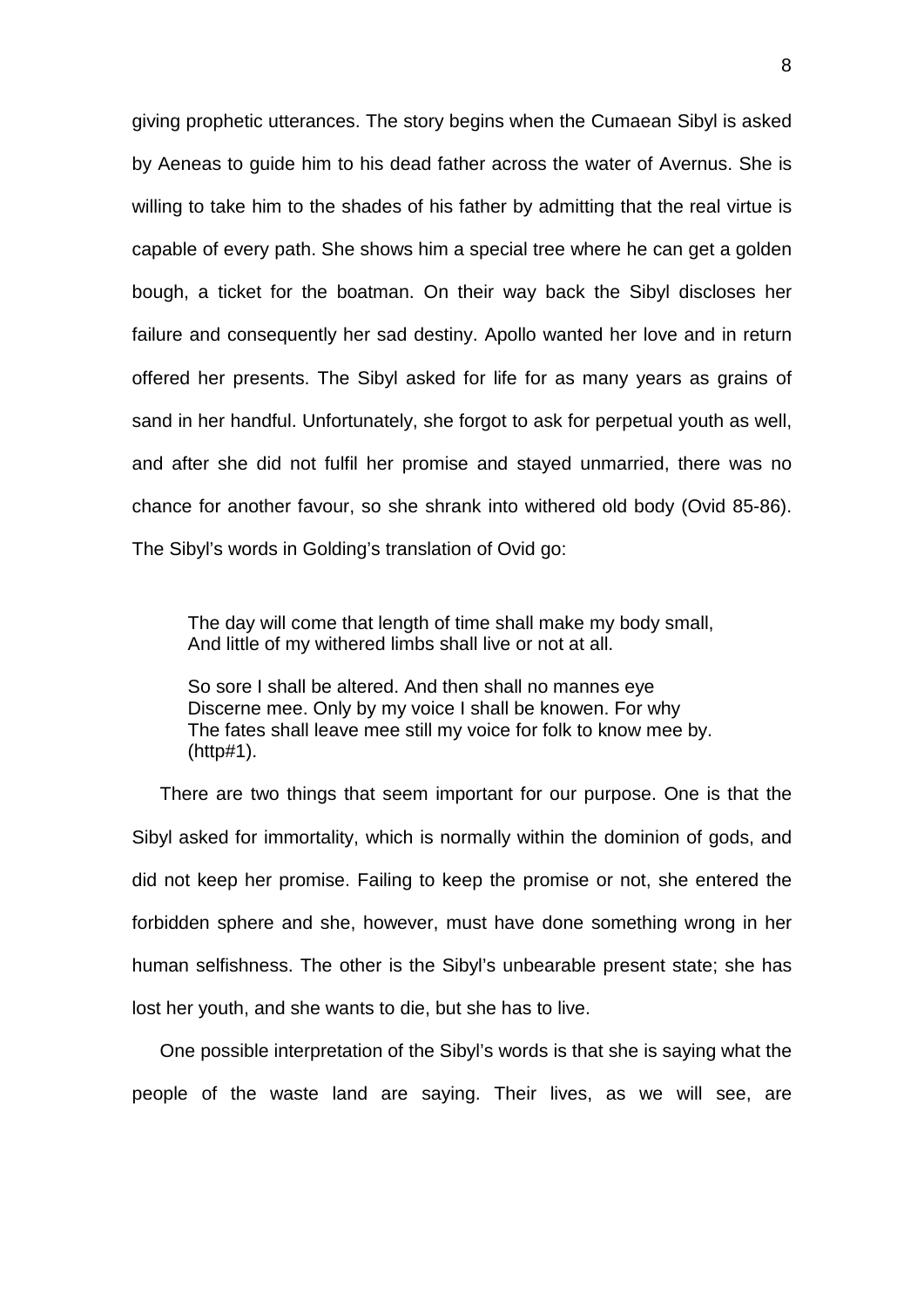purposeless, and therefore unbearable at the same time, they want to die from the fatigue of every day. Cleanth Brooks (130) suggests another interpretation. The Sibyl may be saying what the speaker of *Journey of the Magi* seems to distinguish, and it is a leap ahead of the people of the waste land:

This: were we led all that way for Birth or Death? There was a Birth, certainly, We had evidence and no doubt. I had seen birth and death, But had thought they were different; this Birth was Hard and bitter agony for us, like Death, our death. We returned to our places, these Kingdoms, But no longer at ease here, in the old dispensation, With an alien people clutching their gods. I should be glad of another death. (Eliot, *Journey of the Magi*; lines: 35-43).

In the last part of the poem the speaker firmly clears up the distinction between two points in a person's life, Birth and Death, which may be the same. The reiteration of consonant sounds echoes in the ears and suggests that there are two deaths, one, birth resembles it, and the other, for those people, who have three trees in mind – Jesus' crucifixion, which resembles birth. The latter is that the speaker is glad of, and also the Sibyl may wish it.

A discourse of the romantic idea and French poet Baudelaire will take us to the same distinction. There is: "… something more: the reaching out towards something which cannot be had *in*, but which may be had partly *through*, personal relations" (Eliot, *Baudelaire* 428). Eliot continues with the problem:

Indeed in much romantic poetry the sadness is due to the exploitation of the fact that no human relations are adequate to human desires ,but also to the disbelief in any further object of human desires than that which, being human, fails to satisfy them. One of the unhappy necessities of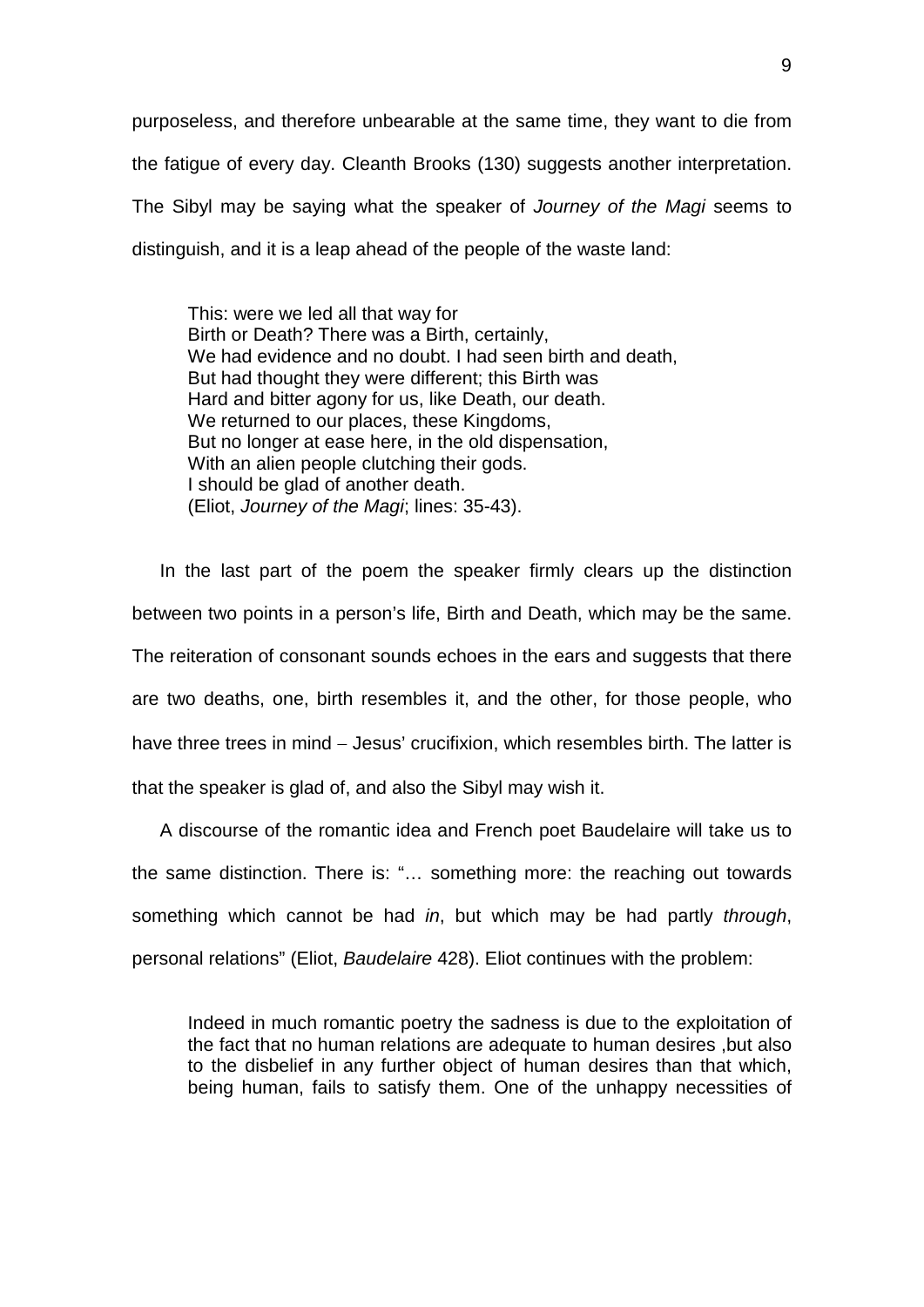human existence is that we have to 'find things out for ourselves'(Eliot, *Baudelaire* 428).

Further on, Eliot mentions Baudelaire's aphorism: "… *la volupté unique et suprême de l'amour gît dans la certitude de faire le mal*" (Eliot, *Baudelaire* 428), and its meaning in English would be: "… Voluptuousness highest and unique of love is in certitude of evil done" (my translation). From this Eliot recognizes that Baudelaire has perceived "… that what distinguishes the relations of man and woman from the copulation of beasts in knowledge of Good and Evil …" (Eliot, *Baudelaire* 428-429). Eliot proceeds with his attitudes "… the sexual act as evil is more dignified, less boring, than as the natural, 'life-giving', cheery automatism of the modern world (Eliot, *Baudelaire* 429), and concludes them with a rather testamentary, and logical explanation, considered by the majority of scholars as a key one:

So far as we are human, what we do must be either evil or good; so far as we do evil or good; and it is better, in a paradoxical way, to do evil than to do nothing: at least we exist. It is true to say that the glory of man is his capacity for salvation; it is also true to say that his glory is his capacity for damnation. The worst that can be said of most of our malfactors, from statesmen to thieves, is that they are not men enough to be damned (Eliot, *Baudelaire* 429).

The inhabitants of the waste land, presented in the first part of the poem, are humans, and, "The horror! The horror!" (Conrad 100), they do such unsubstantial things.

The first picture is about spring, a season of a new growth that is astonishingly unpleasant to sterile lilacs, like the people of the land, who are capable of sexual copulation like beasts. Although lilacs may evoke unspoiled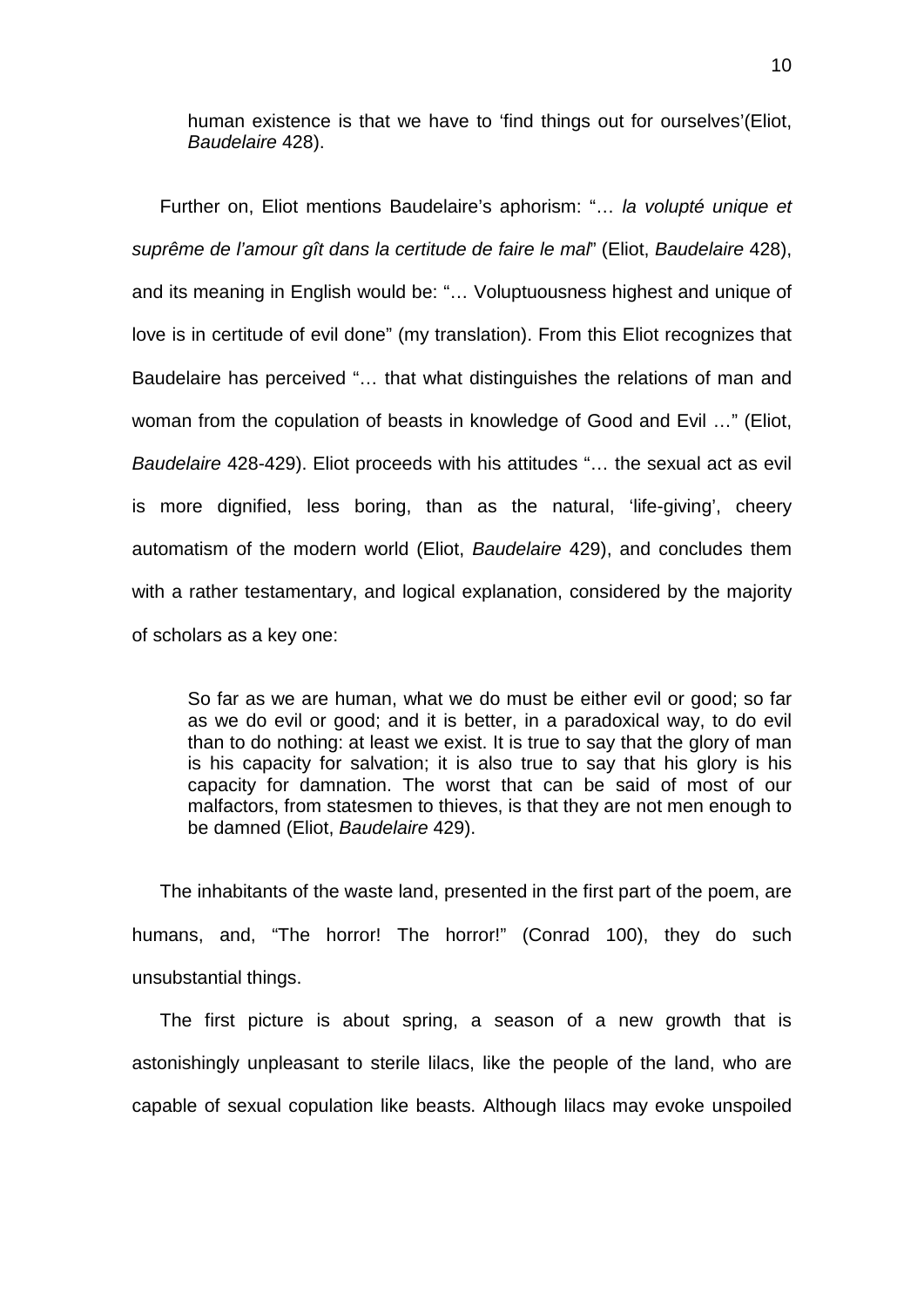virginity, especially their white colour, they, with their intense sensuousness, as well as hyacinths in another picture, stand out, and seem to be part of a carefully prepared irony. We would expect soft grassy leaves, playful creeks, but not with Eliot. It is hard to begin a new life, the people, we, the poet would rather stay under cover of the blanket after a night of partying till late morning, than get up. Days, seasons, years, and human lives are all cycles that have their beginning and end.

Then comes a cut and the next picture, "… a sort of a reverie on the part of the protagonist …" (Brooks, 130). The passage is so soft that we may connect it with the previous one as part of the same story. Marie is telling her memories from the time she spent by Hofgarten: walks, coffee, talks, easy life of the financially secure people, and not frightened. Possibly she has to explain that she is German. She then goes back in her memories to her childhood, where she was frightened. She remembers how free she felt there that it brings us to doubt about her easiness at present, especially for such a strong symbol of divine capacity as a *mountain*. Afterwards she tells us that she reads much of the night, so she cannot sleep, "… and go south in the winter" (18), so she is either so well off or, better, she does exactly opposite from usual. Therefore her real uneasiness and fear are present states, after they descended the mountain.

Then comes the narrator's question: "What are the roots that clutch, what branches grow / Out of this stony rubbish?" (19-20). It certainly addresses a higher authority than man's. The reason why is simple. Man has exhausted all his cleverness. The answer comes from the religious scriptures.

11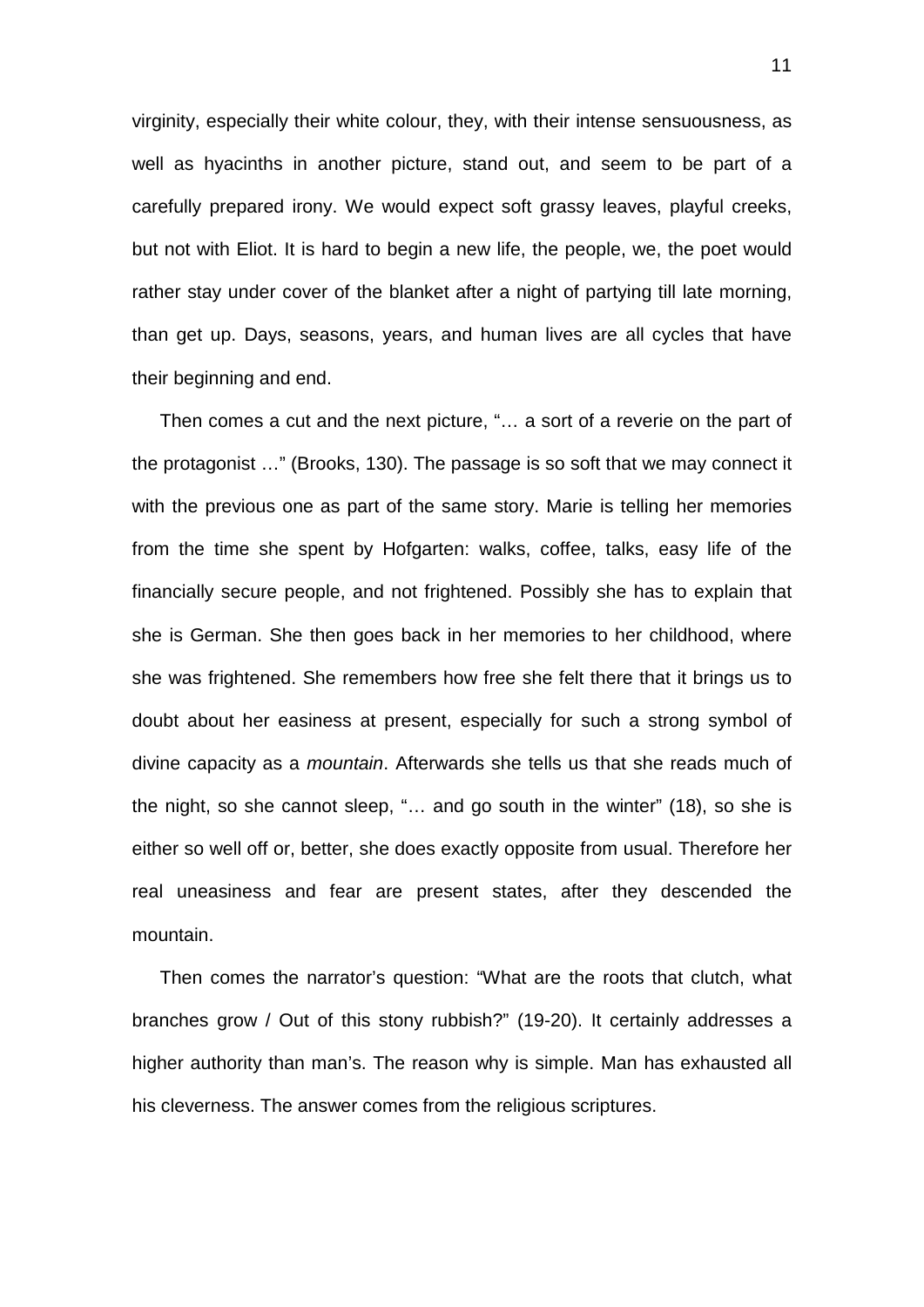The tone of the words addressed, the question in this case, normally depend on the rank of the addressee. Although it may be assumed that the authority has set the question Himself to introduce his speech, there may be another view that recalls the Grail problem and the task of the hero (Weston 11-22), the questing knight. We see that his task is to ask the right question, which has a symbolic value, and means that he has to behave heroically, to resist the temptations on his way. In this view the narrator may be the questing knight, in other words, an abstract state of moral values of the people inhabiting the waste land.

The question discussed above is followed by the answer of the authority that begins with line 20 and ends in line 30. Eliot's note tells us that "Son of man," (line 20) refers to God's words to Ezekiel, where they emphasize the smallness and fragility of man:

AND he said unto me, Son of man, stand upon thy feet, in I will speak unto thee.

2. And the spirit entered into me when he spake unto me, and set me upon my feet, that I heard him that spake unto me.

3. And he said unto me, Son of man, I sent thee to the children of Israel, to a rebellious nation that hath rebelled against me: they and their fathers have transgressed against me, *even* unto this very day (Ezekiel 2.1-3).

Here God says that the people, the children of Israel, "have transgressed" against Him. They left Him and went their own way. The lines in the poem that follow express, in the metaphor "… you know only / a heap of broken images …" (21-22), how fragile the people of the waste land are. All the images of the poem are the pictures of man's spiritual state, and have nothing to do with real deserts. The metaphors "… where the sun beats, / And the dead tree gives no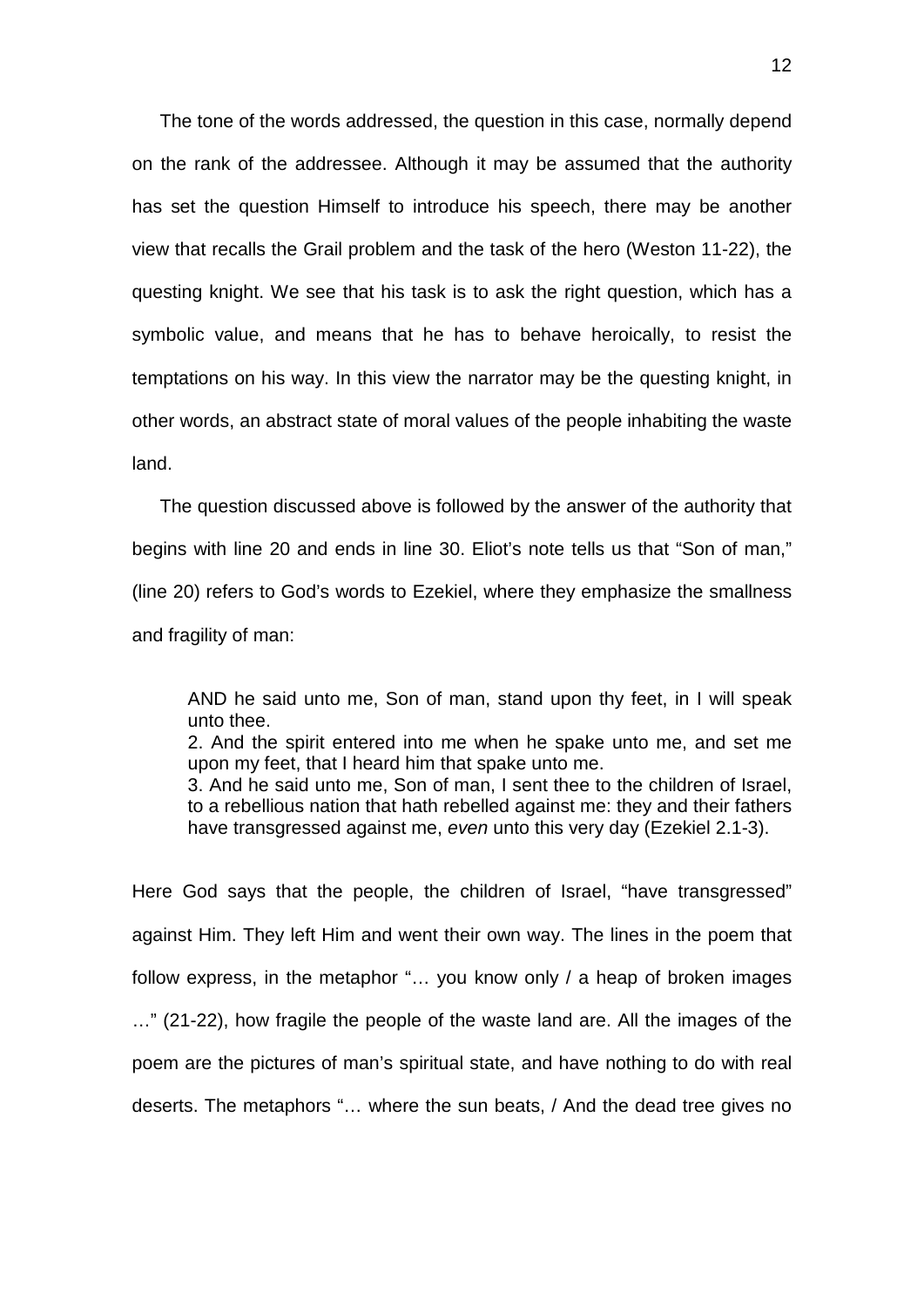shelter, the cricket no relief, / And the dry stone no sound of water" (22-24) are not descriptions of the weather conditions in the waste land; they are images of the spiritual dryness of the people. Whatever they do, any material belongings they have, or, however they satisfy their senses, everything is in vain, for a dry stone gives no water. The lines may suggest the field of existence where there is nothing and that the essence of life, the Holy Grail, must be sought elsewhere. The images mentioned above are, according to Eliot's note, a part of the preacher's *Counsel to the youth*:

1. Remember now thy Creator in the days of thy youth, while the evil days come not, nor the years drew nigh, when thou shalt say, I have no pleasure in them.

2. While the sun or the light, or the moon or the stars, be not darkened, not the clouds return after the rain:

3. In the days when the keepers of the house shall tremble, and the strong men shall bow themselves, and the grinders cease because they are few, and those that look out of the windows be darkened,

4. And the doors shall be shut in the streets, when the sound of the grinding is low, and he shall rise up at the voice of the bird, and all the daughters of music shall be brought low;

5. Also *when* they shall be afraid of *that which is* high, and fears *shall be* in the way, and the almond tree shall flourish, and the grasshopper shall be a burden, and desire shall fail: because man goeth to his long home, and the mourners go about the trees:

6. Or ever the silver cord be loosed, or the golden bowl be broken, or the pitcher be broken at the fountain, or the wheel be broken at the cistern.

7. Then shall the dust return to the earth as it was: and the spirit shall return unto God who gave it.

8. Vanity of vanities, saith the preacher; all is vanity.

(Ecclesiastes 12.1-8).

A parable describes a house that is slowly emptying and closing to illustrate a

man in his old age and the coming of death. It describes a life that is like death.

The preacher is a simple man and does not have in mind Resurrection and a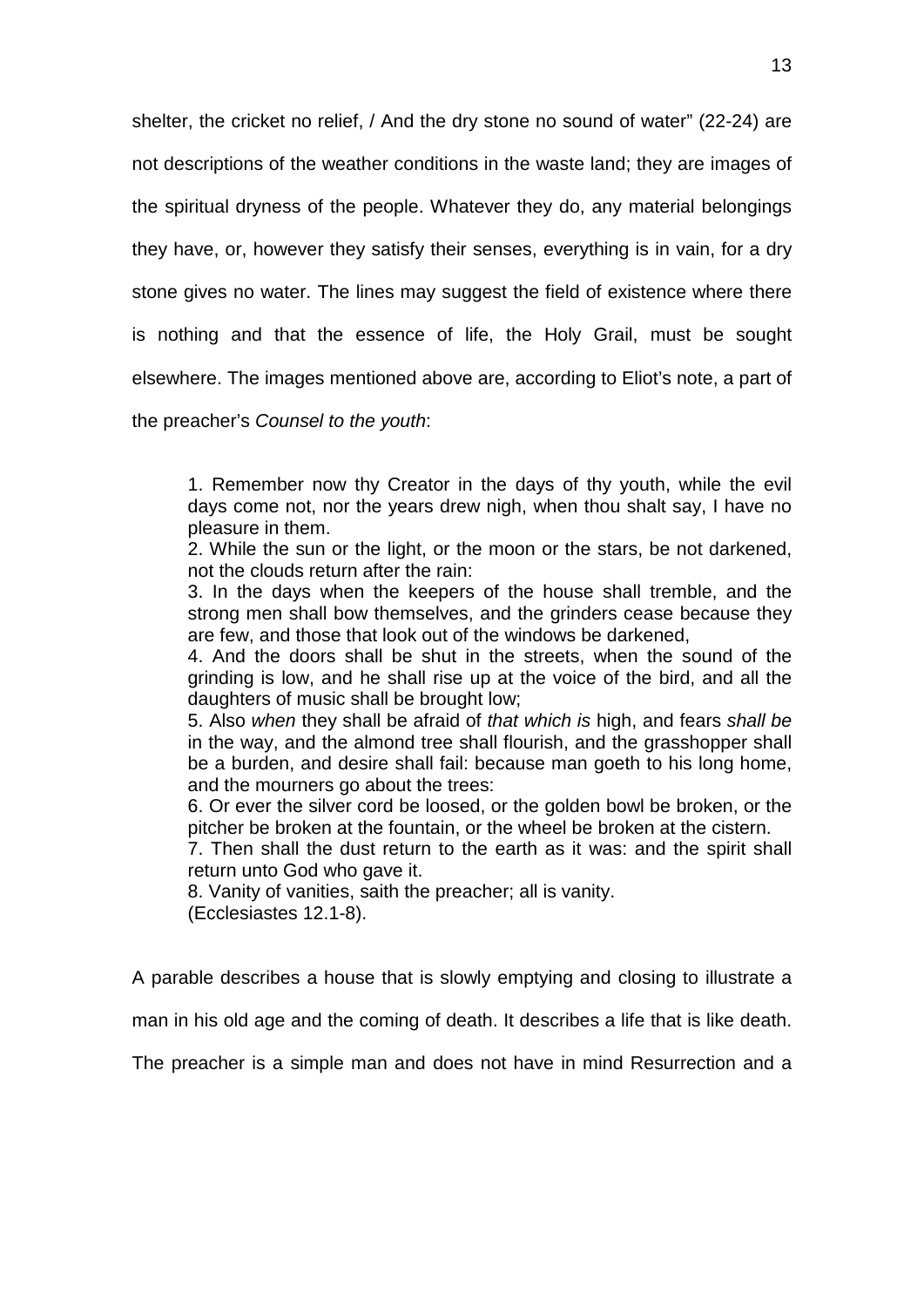belief in life after death, but simply what he says; therefore death is an unfruitful

one.

Line 25 carries a symbol of Holy Church in *red rock* and, according to Eliot's note, refers to Isaiah's vision in *The blessing of the coming kingdom*:

1. BEHOLD, a king shall reign in righteousness, and princess shall rule in judgement. 2. And a man shall be as an hiding place from the wind, and a covert from the tempest; as rivers of water in a dry place, as the shadow of a great rock in a weary land. 3. And the eyes of them that see shall not be dim, and the ears of them that hear shall hearken.

(Isaiah 32.1-3).

The prophet, a herald of the tragedy, here becomes a herald of salvation. He prophesies the coming of the Holy Kingdom, where all is to be different. The lines in the poem (25-29) reflect the same consolation that invites the people of the waste land to join the Kingdom and leave their restless state. Line 30, however, unfolds the other death, like life in the waste land. "… fear in a handful of dust." recalls the horrible Sibyl's destiny, and is also a biblical symbol for what remains when the Holy Spirit leaves a man's body. At the same time it may be an introduction to the image (31-34) from Wagner's opera *Tristan und Isolde*, as Eliot's note unfolds.

The translation of Wagner's words is: "Fresh blows the wind to the homeland; my Irish child, where are you waiting?" (*Norton Anthology* 2148) and is a part of the song from Act I. It is sung "… by a young sailor aboard the ship which is bringing Isolde to Cornwall" (Brooks 132). Brooks suggests the song is an image of a happy and naïve love and that the image of a Hyacinth garden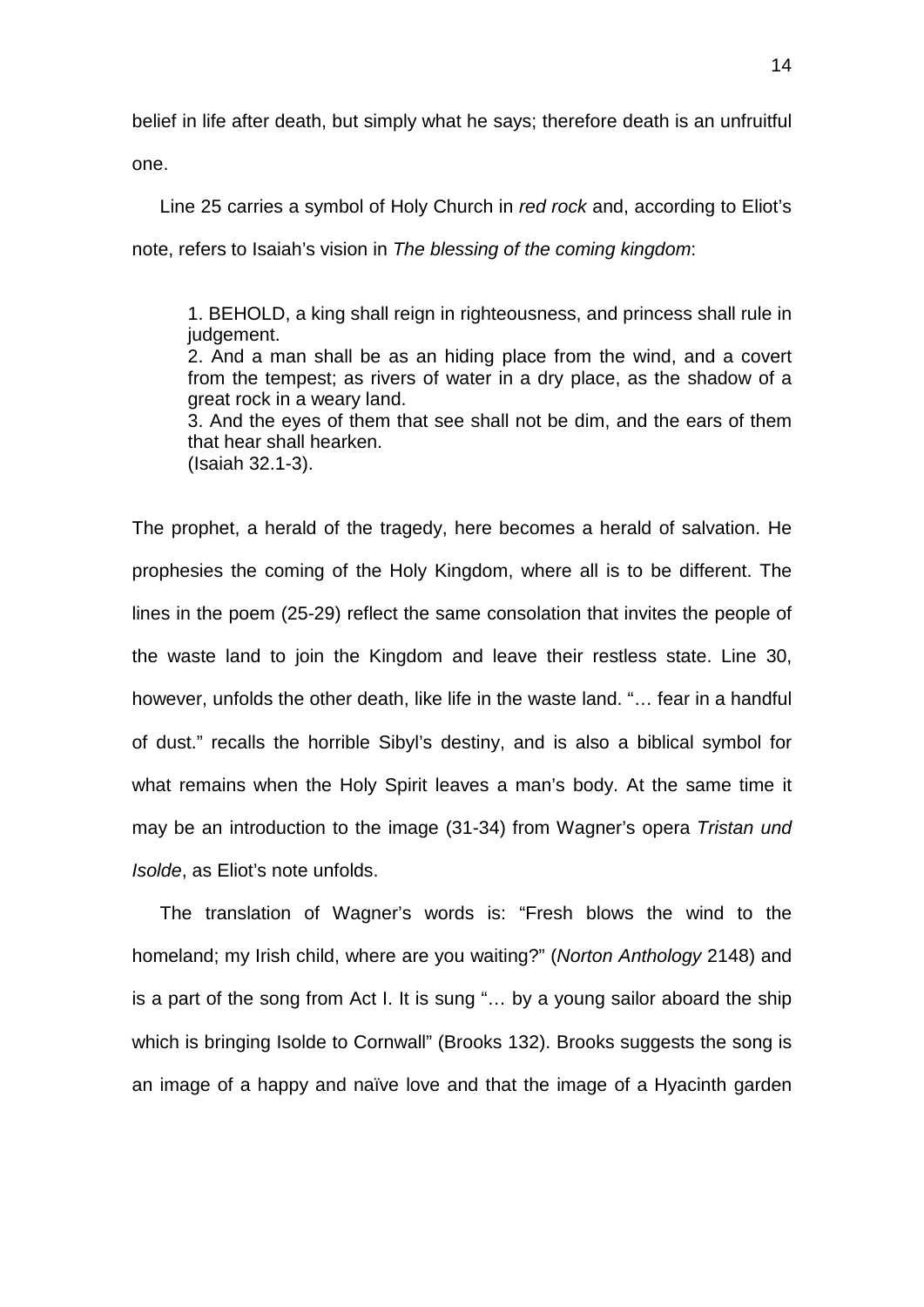that follows recalls the protagonist's experience of love. Naivety and youthfulness shine from metaphors like "Frish wecht der Wind" (31), "hair wet", "the Hyacinth garden", and, from the reign of consciousness, which is the reign of senses:

− Yet we came back, late, from the Hyacinth garden, Your arms full and your hair wet, I could not Speak, and my eyes failed, I was neither Living nor dead, and I knew nothing, Looking into the heart of light, silence (37-41).

The lines begin with "Speak", "Living", "Looking"; the protagonist's eyes may fail to see something beyond, that which is under the surface.

The line that follows the image of the Hyacinth garden: "Oed' und leer das Meer." (42) is from Act III of the opera. In English it means: "Empty and wide the sea" (Brooks 133). It is the reply of the watcher who reports to deadly wounded Tristan that he cannot see Isolde's ship. Isolde is the only one who can symbolically heal his wounds. If she comes, he will stay alive in everlasting passion, which is like death; if she does not, they will both die, as Isolde will follow him and they will join posthumously. Tristan, however, is asking for her. This shows that he is not prepared to die and is therefore in the same maze like the people of the waste land. In the poem the two images are set in juxtaposition, where one is from the youth and another from the mature age. The sea is empty in the latter. Although there is nothing to live for, Tristan cannot die willingly, the poet may want to say, and this is horrible.

Both images, the one from the opera, and the protagonist's memories, have something in common and differ in the fact that *Tristan and Isolde* is a well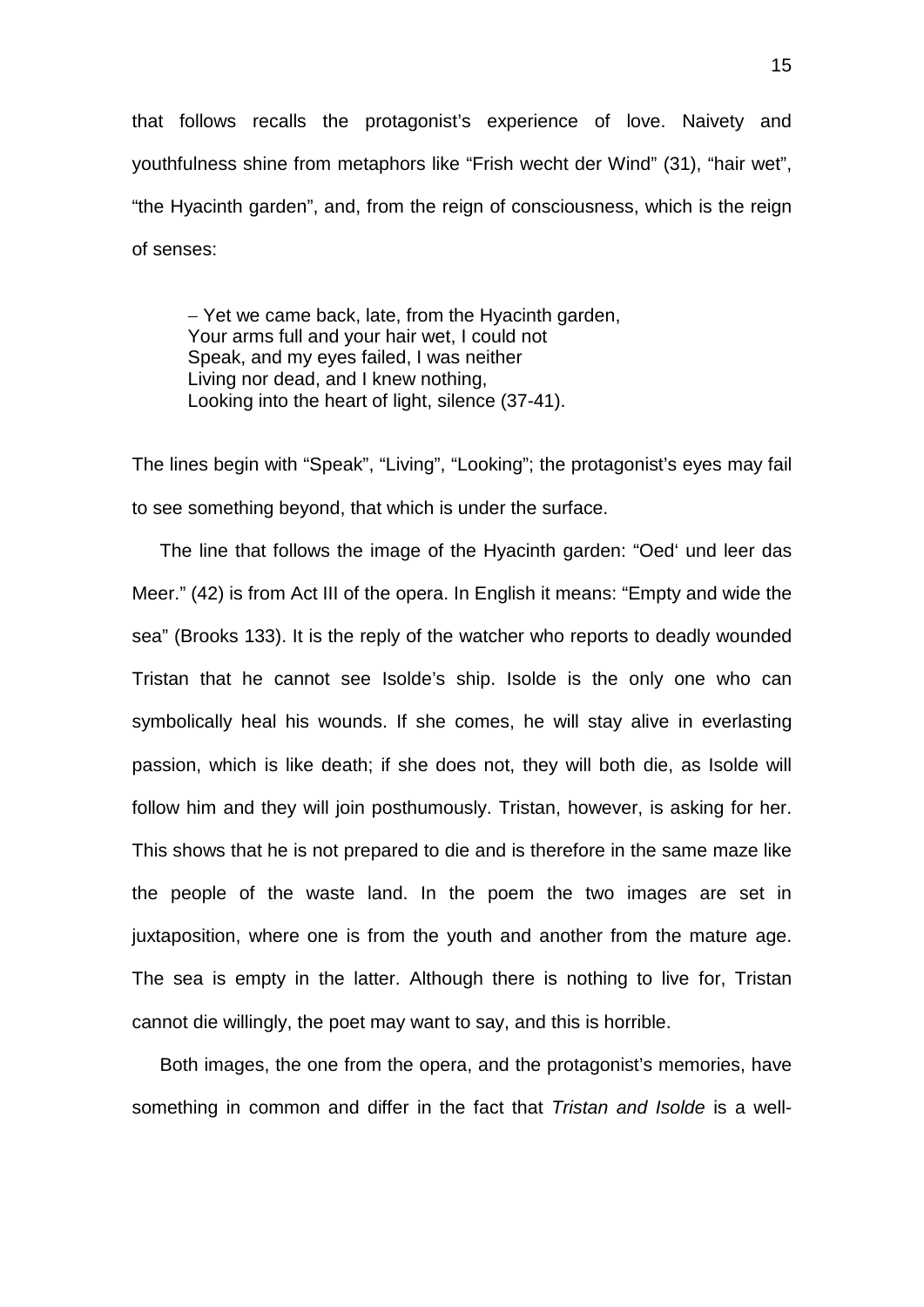known myth and therefore has a higher rank than the protagonist's recollections.

The mythical dimensions of *Tristan and Isolde* are of great significance for the whole poem. They draw a line of the beginning of human civilisation and at the same time of the birth of each individual. Both of the future lovers live within existing rules until they accidentally drink a beverage that makes them passionately fall in love. Nothing could change the course of events dramatically if it were not a forbidden love, a passion that chases them by causing pain and restlessness. Their death seems to be the best solution to bring them peace and reunite them forever.

Adam and Eve's story contains the same relations. They are in Eden and have to obey the rules, not to eat from the tree of revelation. As soon as they break the prohibition and take the apple from the tree, they are aware of their nakedness, and are consequently expelled from Eden. In other words, they became humans and are doomed to everlasting grief.

Edward F. Edinger continued Carl Gustav Jung's work. Their analysis concerns relations between the myths and corresponds to the relations in *The Waste Land*. Moreover, the poem could be seen on two levels, on the level of the protagonist's ontogenesis that is present in the development of the personae, and, on the level of phylogenesis of the human race that has stuck somewhere, and a way out has to be found.

Jung's theory divides the psyche into three parts. The first part is the ego, which Jung identifies with the conscious mind. The personal unconscious is closely related and includes anything that is not presently conscious or is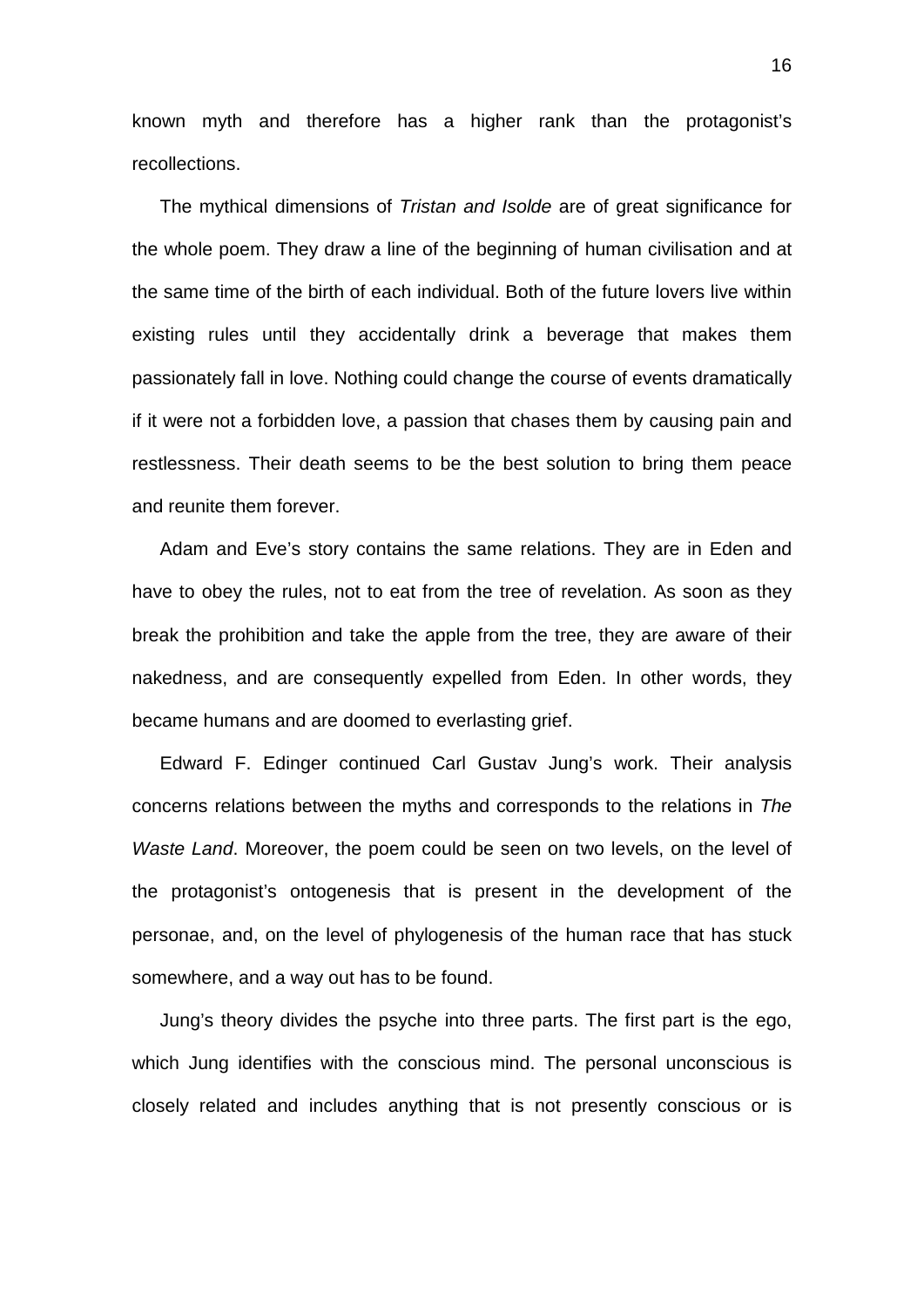suppressed to unconsciousness. The part, unique to Jung's theory, is the collective unconscious. It is an accumulation, a heritage, of our species, and we are all born with, while the formation of the ego begins with first individual's acts. The contents of the collective unconscious are called archetypes. They are unlearned tendency to experience things in a certain way. The most important of all archetypes is the self and is the ultimate unity of the personality. The goal of life is to realize the self by achieving the transcendence of all opposites present in any thing. Jung an Edinger explained possible 'traps' on individual's way of self-realization. One of them is the state of inflation, which is identification of the ego with the self. Here a small ego arrogates the qualities of something much bigger in godlike, proud, and narcissistic behaviour. This type of person corresponds to those who, according to Eliot, are not enough men to be damned. (Edinger 11-17.)

The other extreme is a well-individualized person, whose ego and self do not overlap, but in whom there exists a perfect awareness of the connection between his or her ego and self. It can be ideally achieved with individual's death.

In the process of development towards self-realization, the spiritual growth consists of a range of either inflationary or heroic deeds, which cause the refusal of the surroundings, which is followed by alienation, regret, and renewal. If the linkage between the ego and the self is torn apart, a feeling of emptiness, despair, or of unimportance appears. Edinger provides a few examples (Edinger 62-71) of alienation in biblical stories, among which are *Adam and Eve*, and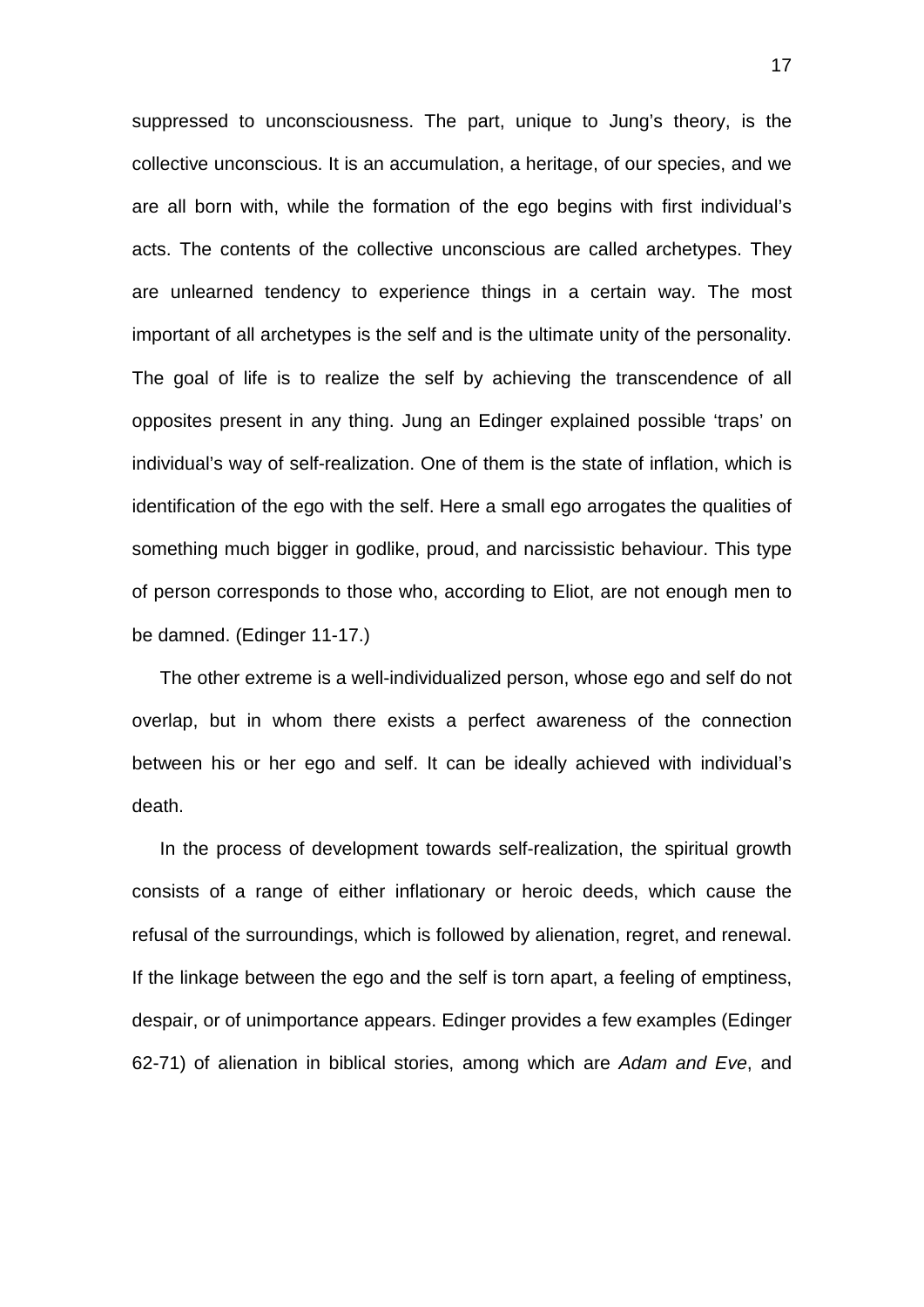*Cain and Abel*. A good example is also seen in Dante's *The Divine Comedy*,

which begins with a state of alienation 'in the dark forest close to Gate of Hell':

Half way along the road we have to go, I found myself obscured in a great forest, Bewildered, and I knew I had lost the way.

It is hard to say just what the forest was like, How wild and rough it was, how overpowering; Even to remember it makes me afraid.

So bitter it is, death itself is hardly more so; (Dante, *The Divine Comedy*, Hell 1, 1-7).

Edinger concludes with the observation that modern examples of alienation are so many that our age could be easily named the age of alienation. He cites two excerpts from *The Waste Land* (19-24, 331-344). His opinion is that the poem expresses:

… individual and collective alienation that is characteristic of our time. 'A heap of broken images' refers to the traditional religious symbols that have, for many people, lost their meanings. We live in a desert and are no longer able to find the source of water that maintains life (Edinger 71; my translation).

In the next passage (43-55) a fortune-teller named Madame Sosotris is spreading Tarot cards to tell the future through divination. She says that her interlocutor's card is *the drowned Phoenician Sailor*. Although Eliot, in his note to the poem, admits that he uses the cards to suit his own convenience, a close examination of the Tarot pack shows that the nature of the Phoenician Sailor, who is the traveller in the poem, resembles the card named *The Fool*. It is a member of the Major Arcana – 22 cards, as are the other cards mentioned in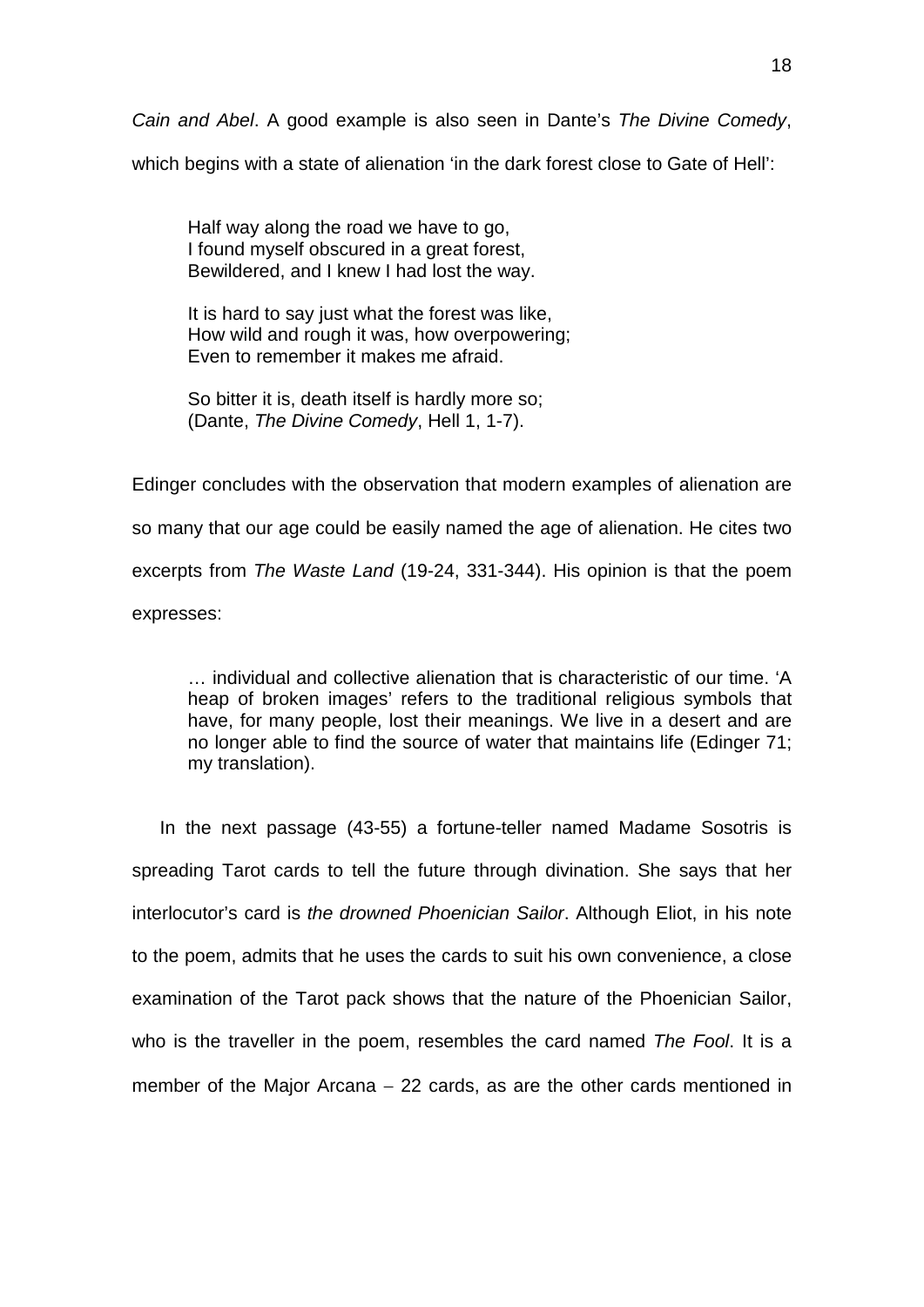the poem. He is commonly depicted as a male, but he is androgynous, containing elements of both sexes. He is a representation of a child or the human psyche, and wisdom and playfulness at the same time (Summers 63- 64). The other cards of the Major Arkana will lead and help him on his way. He appears as Mr. Eugenides in line 210 and the drowned Phlebas in *Death by Water*. His guides on his way are *Belladona*, *the man with three staves*, *the Wheel*, *the blank card*, and *the Hanged Man*. "… Belladona, the lady of the Rocks" (49) corresponds to *The Priestess* in Tarot and is symbolized by the moon and water. As she is a virgin, she is a potential. "She symbolizes the infinite potential of the unconscious, which only waits to be fertilised by the consciousness for it to spring into action" (Summers 66). Eliot associates *the man with three staves* arbitrarily with the Fisher King. He corresponds to *The Emperor* in Tarot, who represents human consciousness. While *The Empress* is nature, *The Emperor* is society "… which imposes its own brand of order on nature" (Summers 69). The Wheel corresponds to the card *Fortune* in Tarot. It represents equality and a cyclic nature of progress, where a figure at the top is to fall and the one at the bottom is to rise. *The one-eyed merchant* is Mr. Eugenides, *The Fool*, who is commonly depicted in profile, so we cannot see his second eye. He is of crooked nature and has rather profit than moral values in his mind. *The blank card*, line 52, corresponds to *The Hermit* in Tarot, who is a robed man holding a burning lamp and a burden on his back, where the former is a symbol of introverted meditative nature, while the latter represents the burden of his ego. *The Hanged Man* has the same name in Tarot, and is,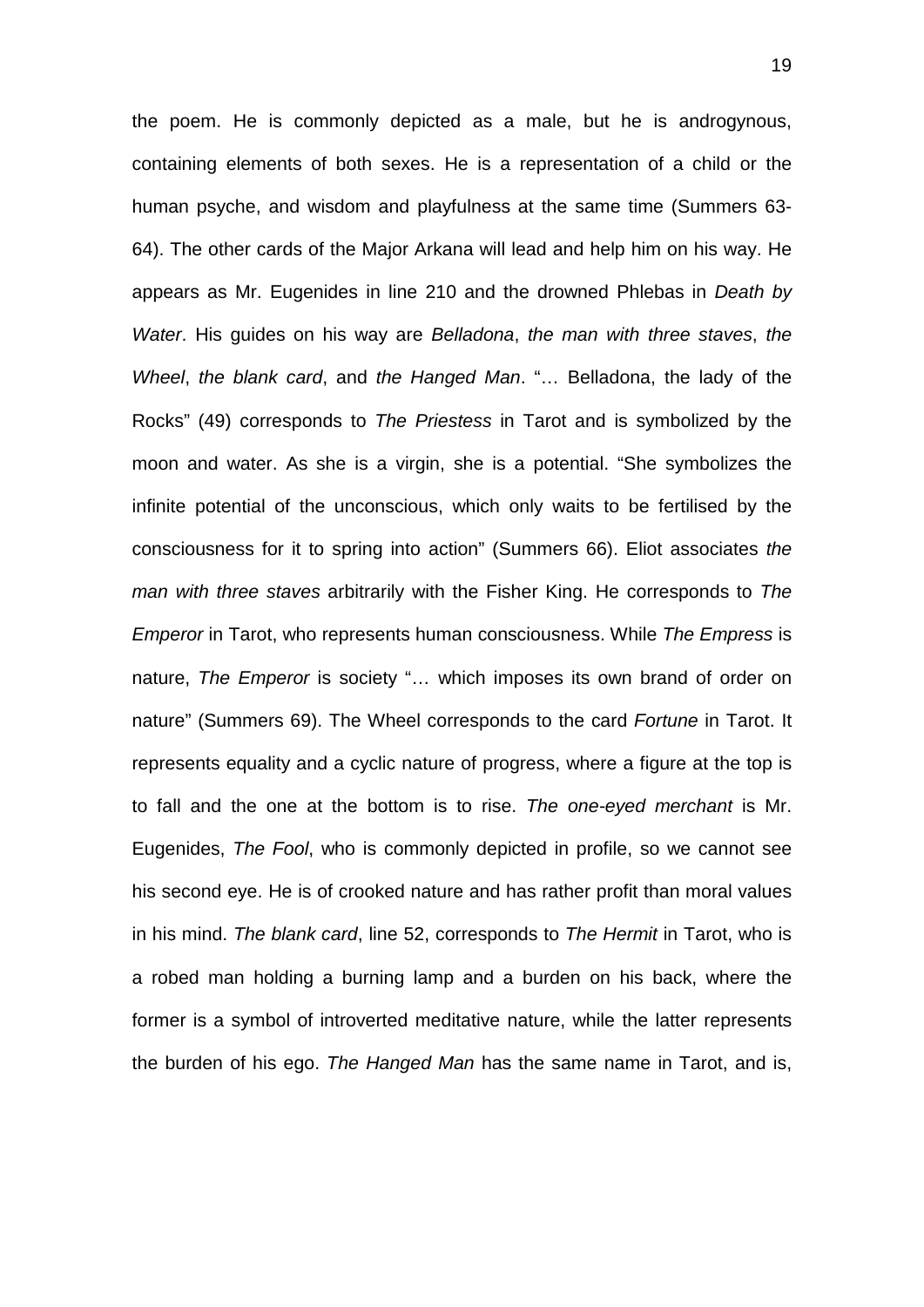with his head upside-down, a symbol of self-sacrifice of Jesus Christ's hanging on the cross, whom Madame Sosotris does not find.

Jessy L. Weston, concerned with the origin of symbols in medieval romances, says that Tarot cards are divided into four suits, which correspond with those of ordinary cards:

Cup (Chalice, or Goblet) – Hearts. Lance (Wand, or Sceptre) – Diamonds. Sword − Spades. Dish (Circles, or Pentangles, the form varies) – Clubs. (Weston 73-74).

She adds that today the Tarot has fallen into disrepute and is used for divination (Weston 74) as our faith has fallen into disrepute or has become instrumental and has lost its primary roots − a connection with the collective unconscious. Miss Weston, who has discussed a number of rituals of the past and present appearances, suggests that

… that while Lance and Cup, in their associated form, are primarily symbols of Human Life energy, in conjunction with others they formed a group of 'Fertility' symbols, connected with a very ancient ritual, of which fragmentary survivals alone have been preserved to us (Weston 76).

In the last passage of *The Burial of the Dead*, which stretches from line 60 to line 76, we encounter the people of one of the cities in the waste land. It is not just accidentally London, or more precisely its financial district. London Bridge, King William Street, and Saint Mary Woolnoth are situated in that district. Stetson is an average businessman, probably wearing a black suit, a white shirt, and a tie, spending his lunch break in a restaurant with the special offer of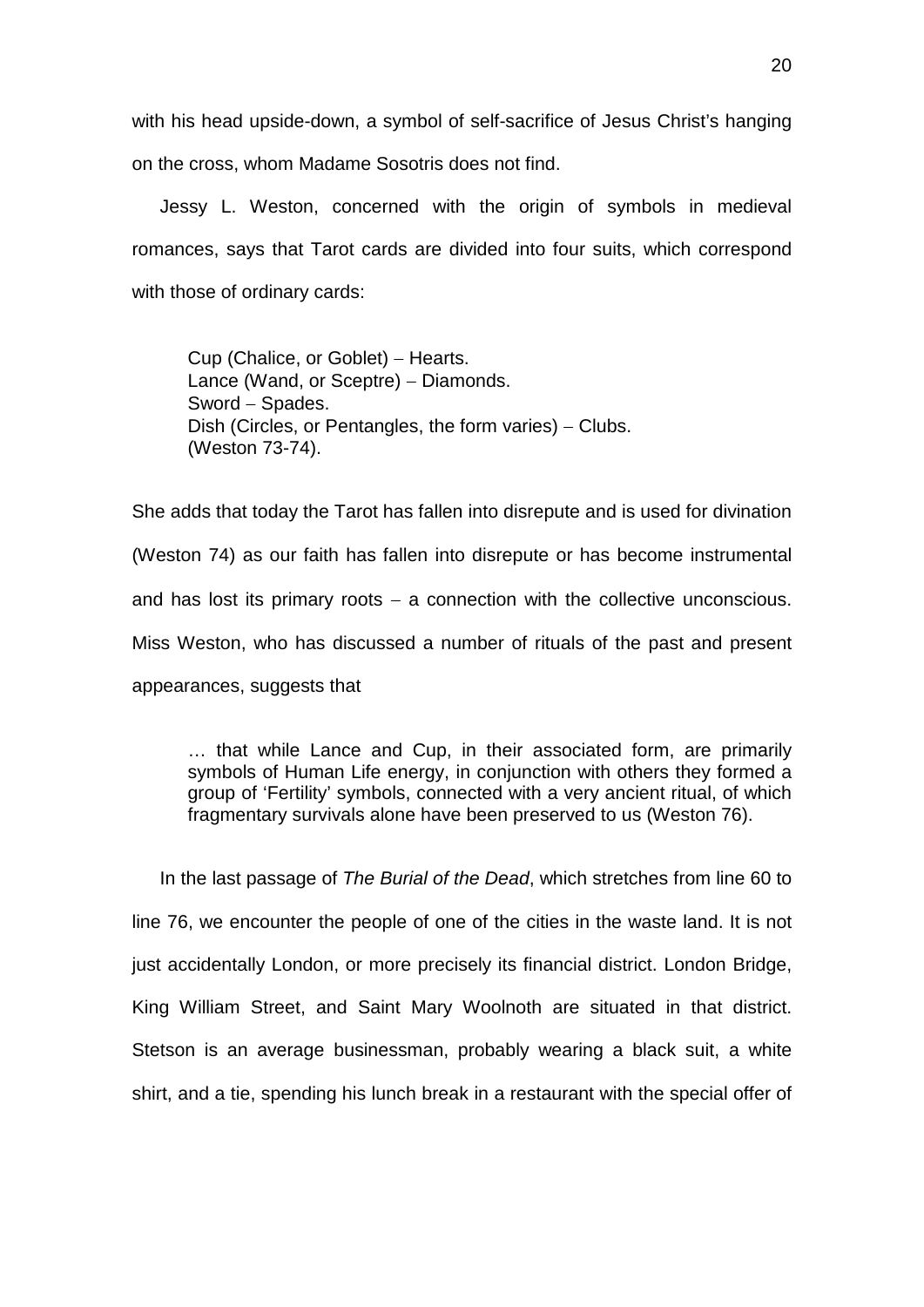the day. Eliot used, in my opinion, a couple of clumsy rhymes: *so many* <sup>−</sup> *so many*, *feet – Street*, *men – again*, to emphasise the superficiality of their nature; however, the most profound passage is the message in the lines where Baudelaire's, Dante's and Webster's works are referred to. The translation of Baudelaire's lines, "Swarming city, city full of dreams, / Where the specter in broad daylight accosts the passerby" (*Norton Anthology* 2149) paints a picture of the Unreal City. Dante's lines, with which Virgil explains to Dante who is in the Vestibule of Hell: "Those who have lost the benefit of the intellect." (Inferno 3.18), "There were sighings and complaints and howlings," (Inferno 3.[2](#page-23-0)2)<sup>2</sup>, "That is a manner of existence / Endured by the sad souls of those who lived / Without occasion for infamy or praise." (Inferno 3.34-36), "They are even the hope of death; / Their blind existence is of such objection / That they are envious of every other fate." (Inferno 3.46-48), "So many that I never should have thought / Death had been able to undo so many." (Inferno 3.56-57). In line 65, Canto 4 is referred to, where live those who "They have committed no sin, and if they have merits, / That is not enough, because they are not baptised, / Which all must be, to enter the faith which is yours" (Inferno 4.34-36). We see that it is a word of indecisive people, with secular attitudes, and, those, although virtuous, who lived before the Christian era.

The passage continues tensely with "… the Dog …" (78). Commonly man's best friend is now turned into his foe. The states like *boredom*, *silence*, *horror*, and *hard to live* are attributed to the people of the waste land as inherent to any

<span id="page-23-0"></span><sup>2</sup> I am citing Charles H. Sisson's translation of *The Divine Comedy* from 1980, therefore unfortunately not the edition Eliot used.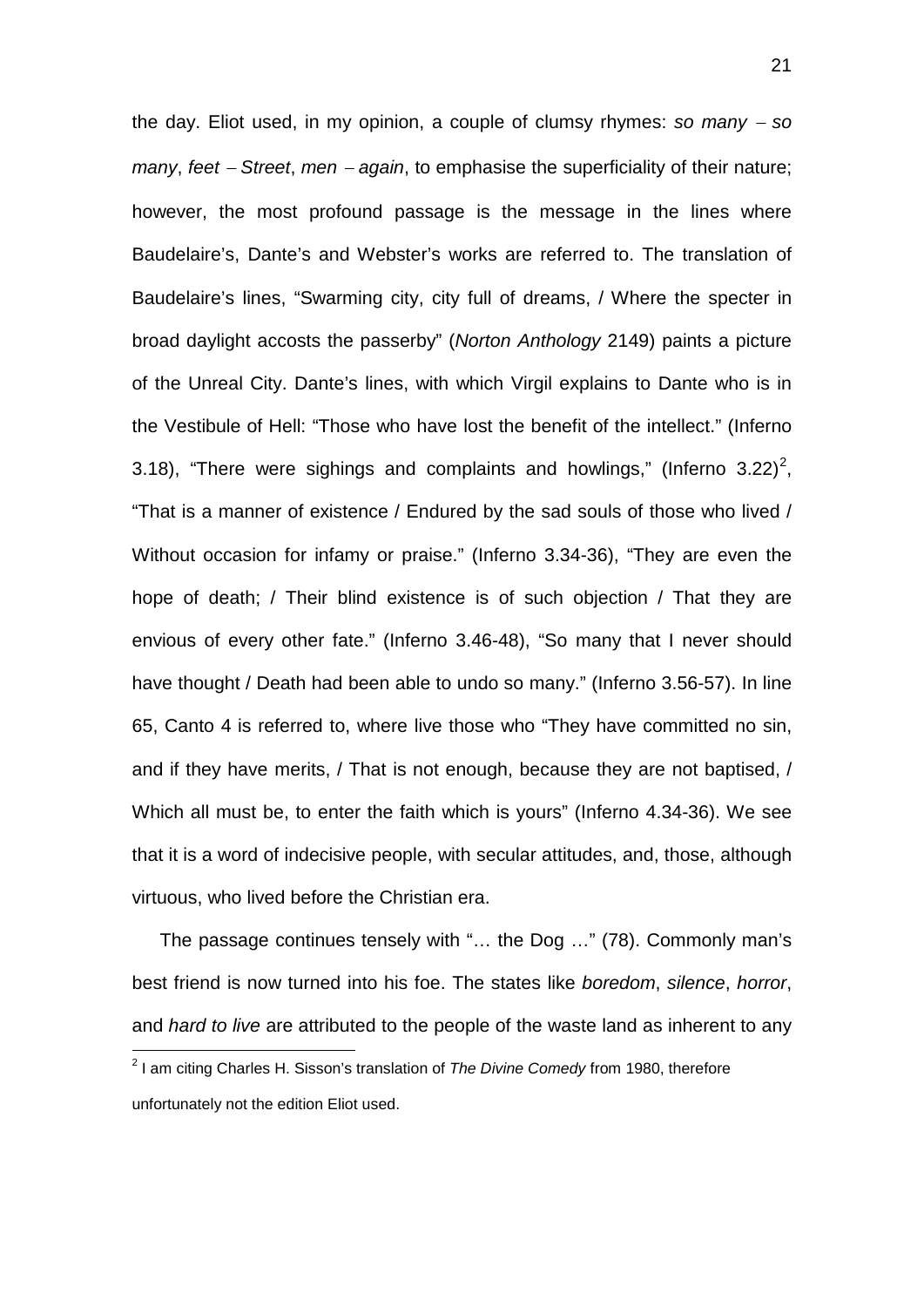of their actions. "That corpse you planted last year in your garden, / Has it begun to sprout?" (71-72) carries a thought of fertility god rituals, but the people no longer practise them, they are of immemorial antiquity. The people who inhabit the waste land sow dead seeds − the culture, even a faithless one, has lost its ability to reproduce.

The second part of the poem, *A Game of Chess*, deals with seduction of human senses. "The title suggests two plays of Thomas Middleton … *A game at Chess … Women Beware Women*, which has a scene in which mother-in-law is distracted by a game of chess while her daughter-in-law is seduced …" (*Norton Anthology* 2150). Lines from 77 to 90 are a distortion of Enobarbus's description of Cleopatra to Mæcenas in Act 2.2 in *Anthony and Cleopatra*. There is a fundamental difference in the nature of sensuousness between Cleopatra and the seduction in *A Game of Chess*. As Cleanth Brooks points out in Cleopatra,

Mæcenas: Now Antony must leave her utterly. Enobarbus: Never he will not: Age cannot wither her, nor custom stale Her infinite variety: other women cloy The appetites they feed, but she makes hungry, Where most she satisfies (Shakespeare, *Antony and Cleopatra* 237- 242),

there is a reason for the poet's having compared the lady to the Egyptian queen. Brooks finds in the words above "…perhaps the extreme exponent of love for love's sake …" (Brooks 138). "She throws away an empire for love" (Brooks 138). But how is the seduction carried out at the game of chess? "'A Game of Chess' *has* been staled" (Brooks 138). There is not just no love, but also no willingness at all; there are strict rules only that determine the game like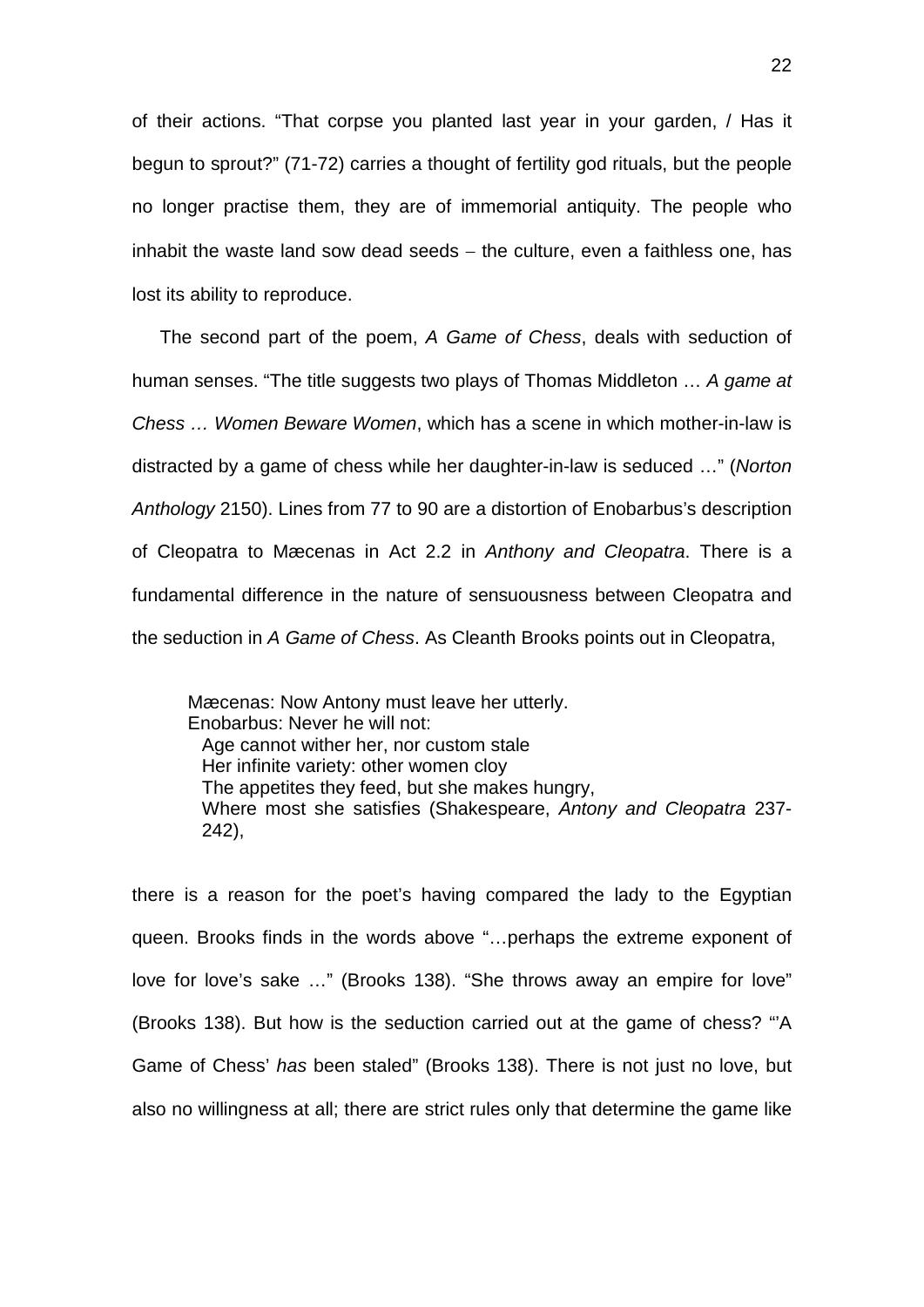the rules that determine the actions of the people of the waste land. Moreover, listening to the gramophone and maximizing profit, or whatever it be, everything in accordance with positive law, are not real actions at all. Cleanth Brooks finds John Crowe Ransom's explanation in *God Without Thunder* very clear:

Love is the aesthetic of [religion] $3$  sex; lust is the [magic] science. Love implies a deferring of the satisfaction of the desire; it implies a certain asceticism and a ritual. Lust drives forward urgently and scientifically to the immediate extirpation of the desire (Brooks 138).

As we have already pointed out, most of the patches of the works referred to in the poem are placed in juxtaposition. They undergo a slight distortion to achieve just the opposite effect we expect at first look. We have seen that age cannot wither Cleopatra, as is the case with the Sibyl. Moreover, the decoration of the interiors, painted in the passage, is worn, and synthetic.

Further description of the interior is added in order to refer to a love scene in the *Aeneid*. It seems that the tension rises to introduce Philomela's metamorphosis, which is carefully woven in the interior. *A carved dolphin* (96), formerly a representation of love and diligence, here swims in a sad light to show absence of love. The metaphor is strengthened by *the sylvan scene* (98), the description of Eden as seen through Satan's eyes, as it heralds the change of Philomela into a nightingale.

The cry of the nightingale appears in the poem in a couple of places and deserves special attention. As Tereus of Thrace, who married Procne, had a fiery lust for his sister-in law, Philomela: "Tereus beheld the virgin, and admir'd /

<span id="page-25-0"></span> $3$  Square brackets mine.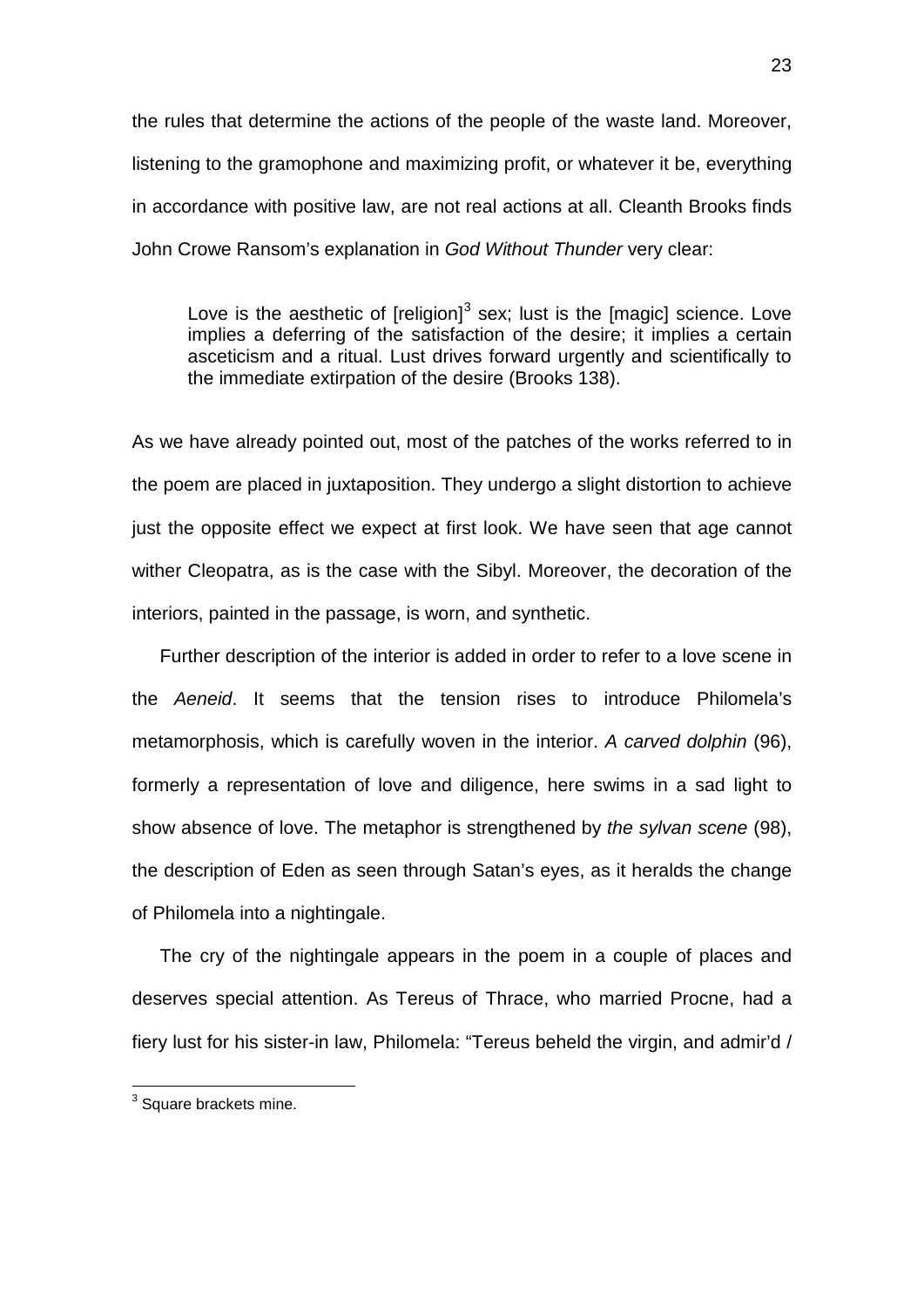And with the coals of burning lust was fir'd (Ovid, *The History of Tereus, Procne, and Philomela* 76-77). He lures her to his kingdom and rapes her. When Philomela threatens to tell the world of his crime, he cuts off her tongue and holds her prisoner. Philomela manages to tell her sister Procne about her husband's maltreatment. Procne consequently succeeds in freeing her sister. They, in their revenge, kill Itys, the son of Procne and Tereus, cut him up into pieces and make Tereus eat his son's flesh. Philomela then, during the dinner, throws the head of Itys to Tereus. He goes mad and runs after them, who, in order to escape turn into birds – nightingales<sup>[4](#page-26-0)</sup>. Their feathers, stained with Itys's blood, remain the signs of the murder provoked by the rape. The nightingale's cry is thus a symbol of what happened with Philomela, which is lust and revenge. As lust is science, according to Ransom's explanation above, the nightingale's cry symbolises the scientifically oriented and thus secularised culture of the waste land. The girl<sup>[5](#page-26-1)</sup> with "... her hair / Spread out in fiery points …" (109-110) is different from the girl with wet hair from the Hyacinth garden. Since in the Hyacinth garden a naïve love is expressed, here the relation between sexes is characterised with lust.

The next passage that stretches from line 111 to line 138 consists of unusual line-groupings that tend to achieve a special visual effect of ether uneasiness or of high level of creativity on the side of the speaker in the

<span id="page-26-0"></span><sup>&</sup>lt;sup>4</sup> I nevertheless have not found any evidence in Ovid of a nightingale. Ovid mentions birds and their feathers.

<span id="page-26-1"></span> $<sup>5</sup>$  The image of the girl recalls the Festival of the Weeping Women discussed later below and</sup> alludes to lack of faith.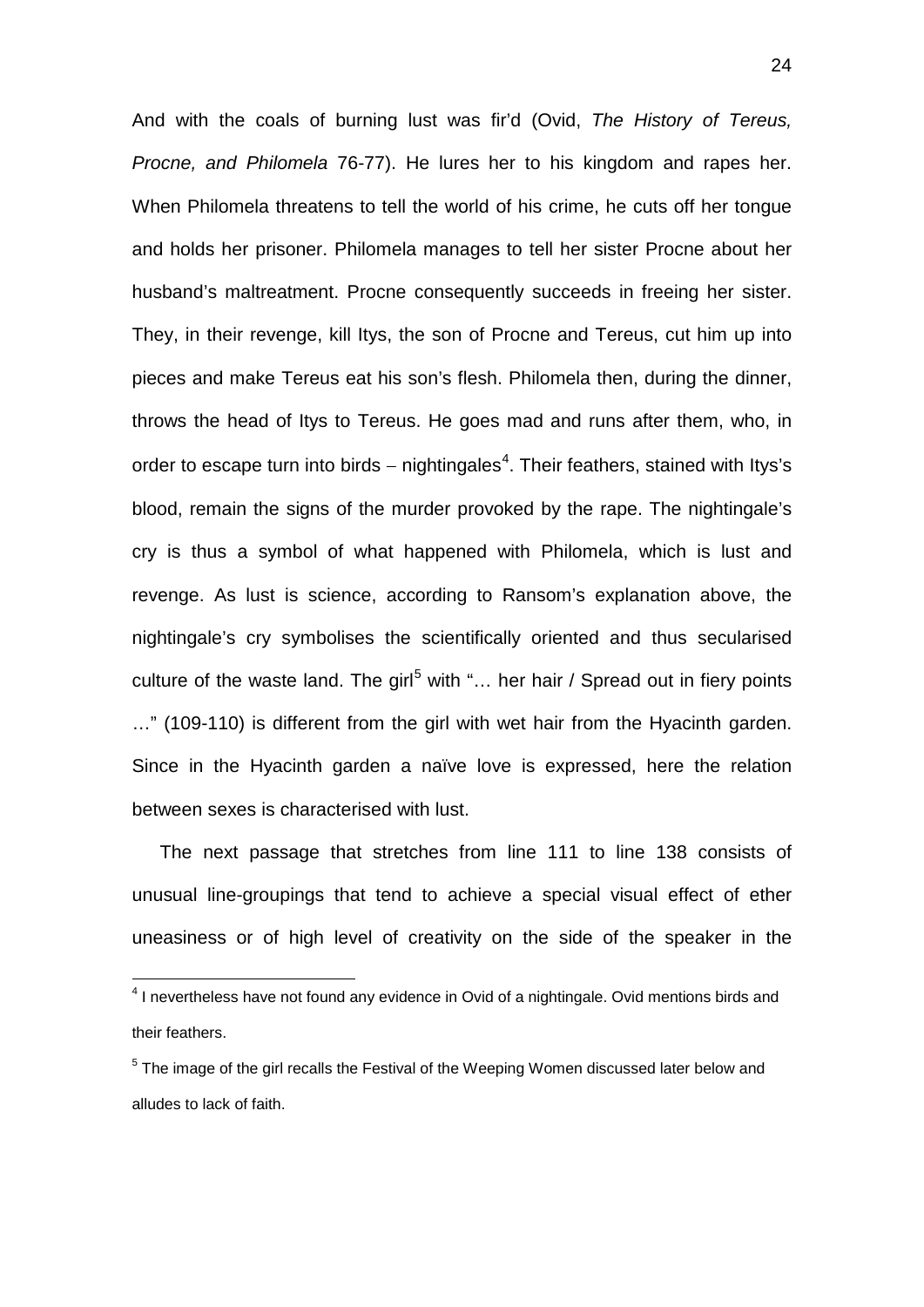passage. However, the semantic value of the lines and frequently impatient questions grabbing any immediate answer are symptoms of the pathology of an insufficiently developed personality. The speaker, an inhabitant of the waste land, does not know what to do, so he is looking around to get the answer. It is very difficult for him to make a decision himself. He is a pathological narcissus, to whom just a thought of the smallest decision causes trembling questions: Am I right? What will they say? Will they like it? Lines in *The Love Song of J. Alfred Prufrock* express the same sort of indecisiveness on the side of the protagonist:

And time yet for a hundred indecisions, And for a hundred visions and revisions, Before the taking of a toast and tea.

In the room the women come and go Talking of Michelangelo.

And indeed there will be time To wonder, "Do I dare?" and "Do I dare?" Time to turn back and descend the stair, With the bald spot in the middle of my hair-(Eliot, *The Love Song of J. Alfred Prufrock* 32-40).

We see that even such routine activities, like "the taking a toast and tea", never mind "starting a conversation with the women downstairs", are under constant self-questioning. The answer in lines 115-116 recalls *The Hollow Men* and the type of the people who cannot face the eyes of the people around them.

Line 125 is words from Ariel's song sung to Ferdinand:

Full fathom five thy father lies, Of his bones are coral made; Those are pearls that were his eyes; Nothing of him that doth fade, But doth suffer a sea-change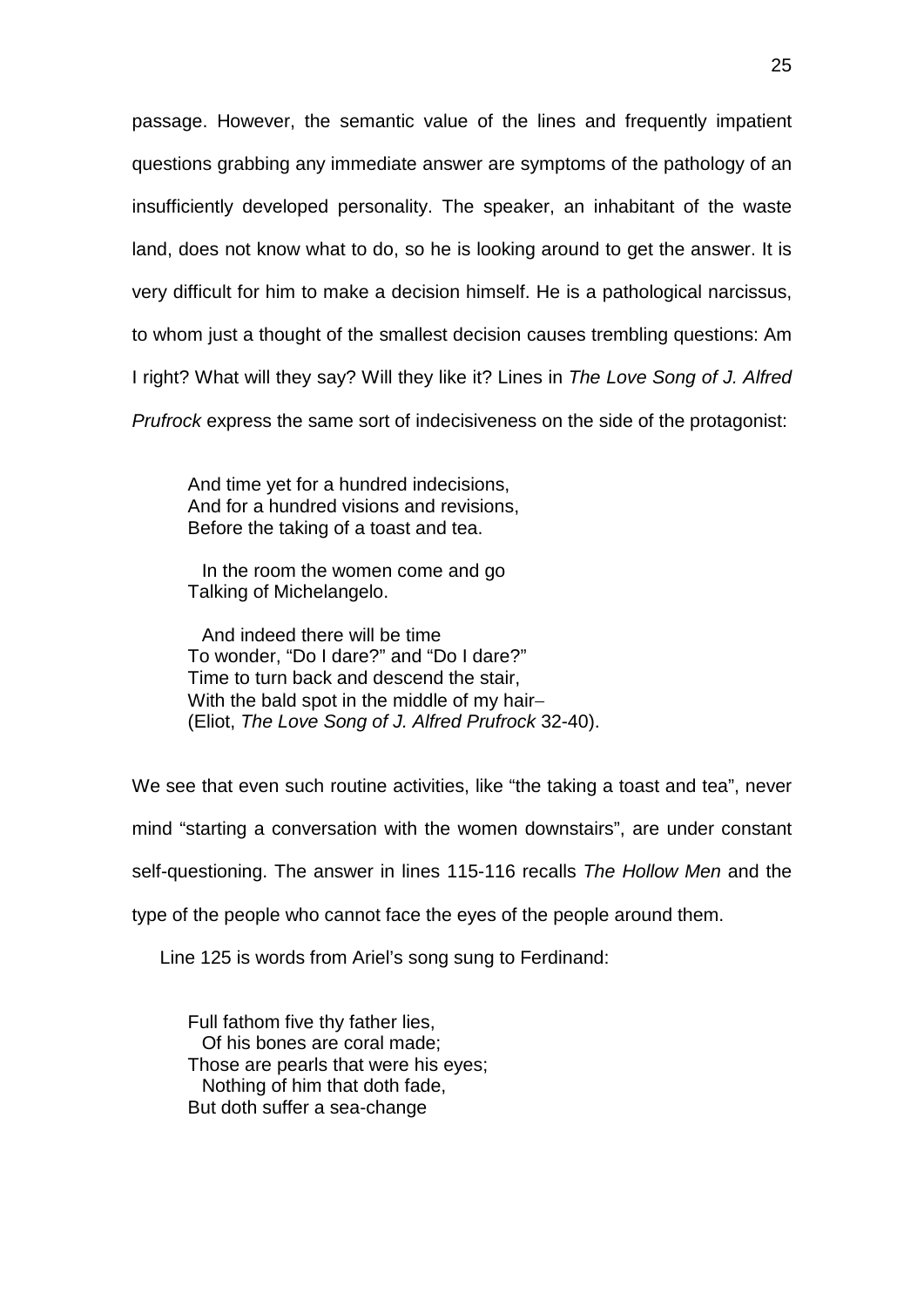Into something rich and strange. Sea-nymphs hourly ring his knell: Ding-dong. Hark! Now I hear them – Ding-dong bell. (Shakespeare, *The Tempest* I.2.397-405).

Ariel, a spirit, is sent by his master Prospero to lead Ferdinand to meet Prospero's daughter Miranda. Although Ferdinand's father, King of Naples, helped Prospero's brother Antonio to usurp the dukedom of Prospero, the rightful Duke of Milan, Ariel sings a soothing song to Ferdinand to lessen his pain when faced with his father's death. Ariel says that Ferdinand's father's eyes are now pearls. Pearls are also the Phoenician sailor's eyes in line 48. The eyes are an allusion to the metamorphosis, which is fruitful death by water. The poet may want to say that the only way leads through metamorphosis. We will therefore investigate the nature of the transformation in the following passage first and then return to the course of the poem.

The symbolic value of a pearl remains almost unchanged through the history of human civilization. Its spherical shape connects it with a foetus and the full moon, and its sea origin with water. It is an ideal symbol, which joins birth, life, death, and rebirth in one unity; it therefore represents the yin principle, the principle of creative and fertile feminine nature.

Miss Weston compiled enough evidence to prove the existence of early conceptions of the vivifying power of waters. To Indra a disproportioned number of the hymns of the *Rig-Veda* are addressed to beseech him for much desired rain (Weston 24). She says that "… a ceremonial 'marriage' very frequently formed a part of a 'Fertility' ritual …" (Weston 29). She gives the example of a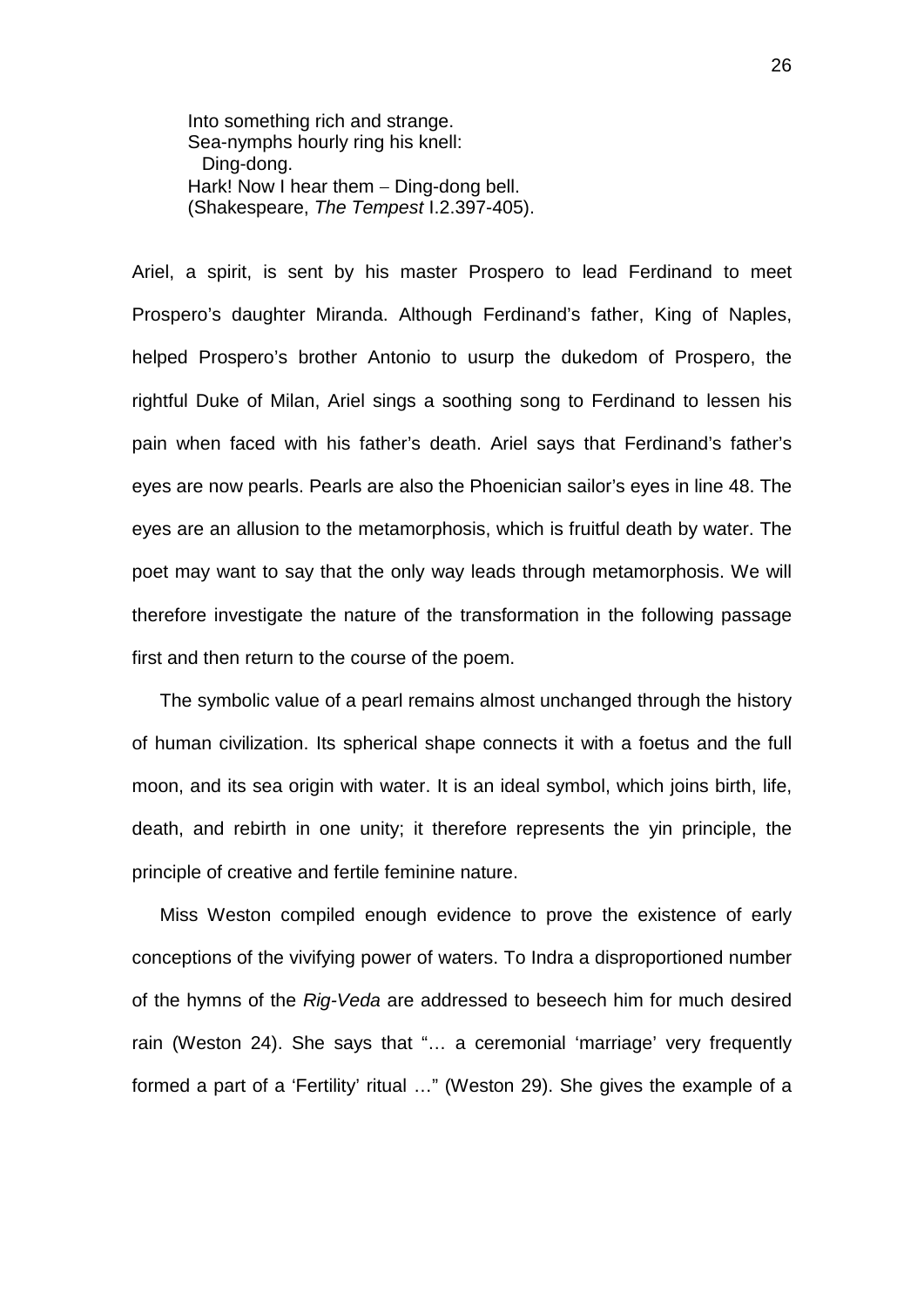ceremonial marriage from professor von Schroeder's discussion. It is the story of Rishyacringa, from *Mahâbhârata*. Here we find a young Brahmin brought up by his father in a lonely hermitage, absolutely detached from the outside world. It happens that a drought falls on a neighbouring kingdom. The King learns that so long as Richyancringa continues chaste, so long will the drought endure. For this purpose a fair daughter of irregular life is provided to seduce him. She, after a couple of attempts, persuades him to join her on her ship, while he forgets his religious duties. They sail to the capital of the rainless land. There the King gives him his daughter as wife, and as soon as the marriage is consummated the rain falls in abundance (Weston 27-28). Miss Weston states that, "… there can be no doubt that the original *Perceval* story includes the marriage of the hero" (Weston 30).

As for the Fish-Fisher symbolism, we can say with certainty that the Fish is a life symbol of immemorial antiquity. Miss Weston acquaints us with the fact that in Buddhist religion the symbols of the Fish and Fisher are freely employed. "In Māhāyana scriptures Buddha is referred to as the Fisherman who draws fish from the ocean of Samara to the light of Salvation" (Weston 120). As for the origin of the Christian Fish symbolism, it derives directly from the Jewish, and further back from the Syrian belief and practice. In pre-Christian cultures the Fisher King is the centre of a whole cult, either semi-divine or semi-human, standing between his people and the forces that control the elements (Weston 121-129).

Much could be said about the development of the symbol of drowning. Let us just mention that the idea of a Being upon whose life and reproductive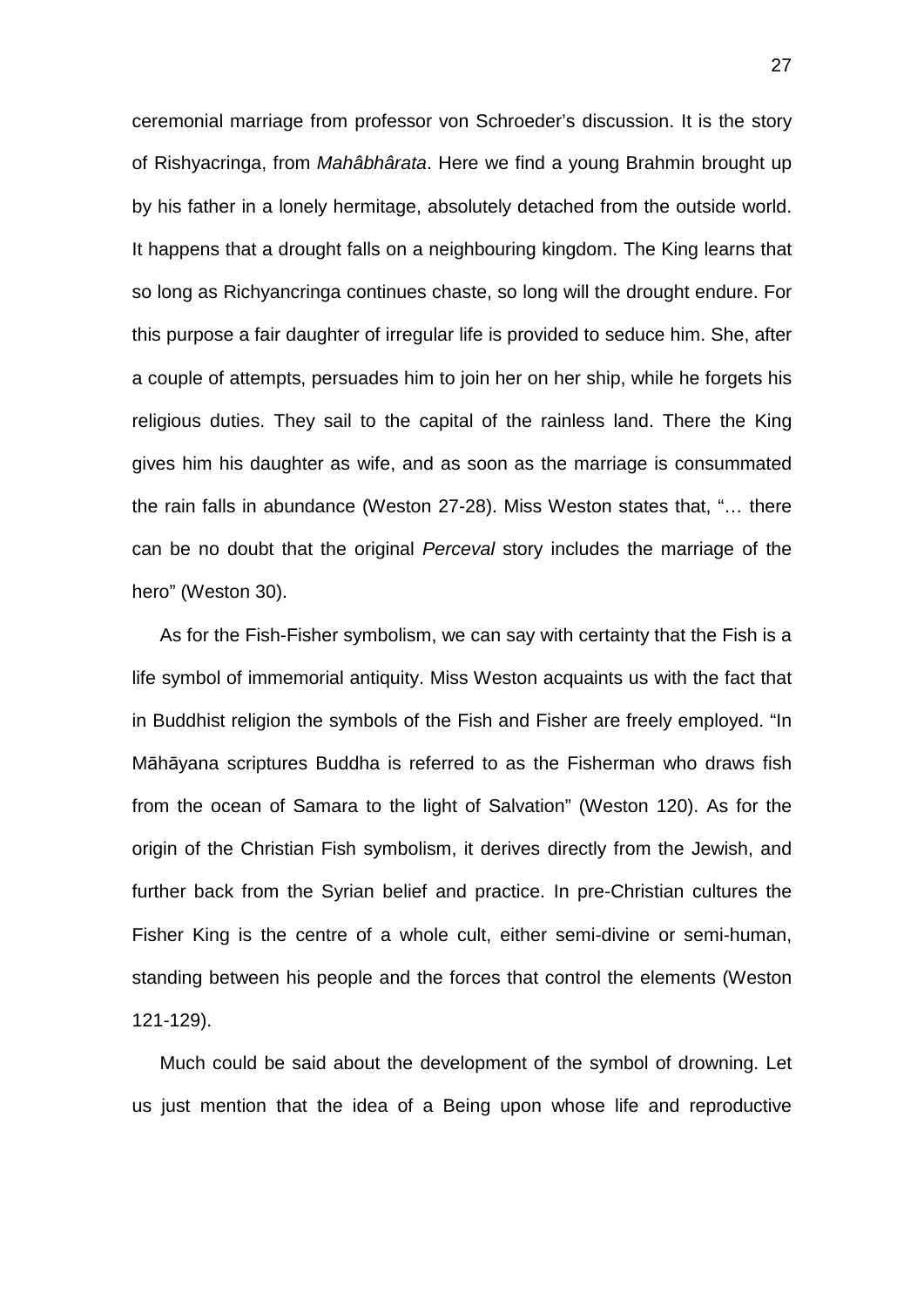activities the very existence of Nature depends, was present at a period of some 3000 years B. C. The God, Being, Deity, by whatever name he may be called, was "… himself subject to the vicissitudes of declining powers and death, like an ordinary mortal …" (Weston 39). We are also informed about the existence of the rituals in which kings played the role of Tammuz, where they by a symbolic act escaped the final penalty of sacrifice.

Adonis, the Phoenician-Greek deity, the descendant of the Sumerian-Babylonian god Tammuz, was also one with whose life and well-being the process of Nature was held to be connected. According to the Greek myth, Adonis has to abide with Persephone in the underworld for one part of the year and with Aphrodite in the upper world for the other part. Another version of the myth tells us that Adonis is mortally wounded by a wild boar. Both versions symbolize the seasonal growth of vegetation and its decline caused by the coming of drought, which was accompanied by ritual mourning, throwing an effigy of Adonis into the sea. James Frazer (390-417) provides us with rich, in colour and in number, descriptions of the rituals that took place in western Asia.

Our attempt above was to throw a glimpse upon the various and profound symbolism that derives from our distant forefathers, which is all about the cyclical nature of Creation. Neither we nor James Frazer nor Miss Weston, referred to above, are concerned with the question of universality of the institutions which either 'Nature Cults' or 'Life Cults' definitely were. In *The Waste Land* we are, however, faced on one side with people who are faithless, to whom any decision is a burden, and on the other with symbolic metamorphoses behind almost every picture in the poem. At this point it seems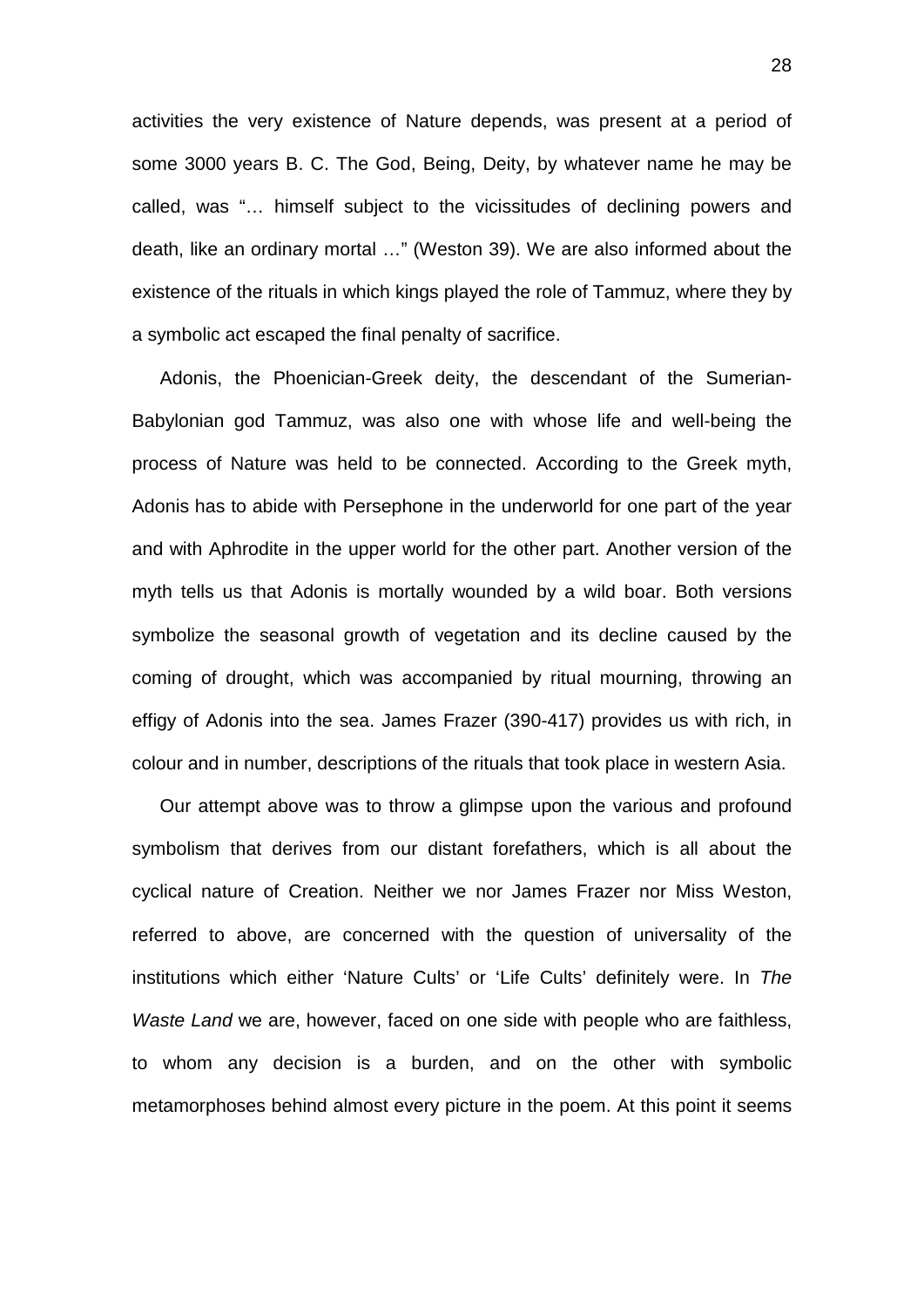that the loudest call of the poem is a need of any kind of belief that cannot be explained rationally. Let us just recall the metaphor "pearls instead of man's eyes". Eyes transform into pearls as man has his sight taken from him and given a new universal dimension. A good example is the metamorphosis of Shakespeare's King Lear, who is capable of compassion after he loses his sight. There is also the metamorphosis that culminates in the 'ritual' marriage between Ferdinand and Miranda in *The Tempest*, of which Ariel is a herald.

The last line in *A Game of Chess* is Ophelia's departing words (Shakespeare, *Hamlet* 4.5.72), "And her poetry, like Philomela's, had come out of suffering" (Brooks 141).

*The Fire Sermon* is an allusion to Buddha's preaching against all kinds of sensations that distract concentration and prevent people from achieving a higher level of existence. In other words, a blind man sees. We are faced with a picture of the Thames, no longer "… painted all with variable flowers," (Spencer, line 13), where there are no nymphs "All lovely daughters of the flood thereby, " (Spencer, line 21). The river, once a vein and an aorta in one stream, the banks of which used to be full of life, although a corrupted one, is now completely empty. The refrain from *Prothalamion* "Sweet Thames, run softly, till I end my song." (176) by Edmund Spencer, reiterated a couple of times, intensifies the overall strain. The compression of the symbols becomes more and more unbearable for the reader to deal with separately. They all become one symbol that answers the question what is the third part of *The Waste Land* about? The Thames still flows, but it is a dead limb which is no longer joined with the ocean,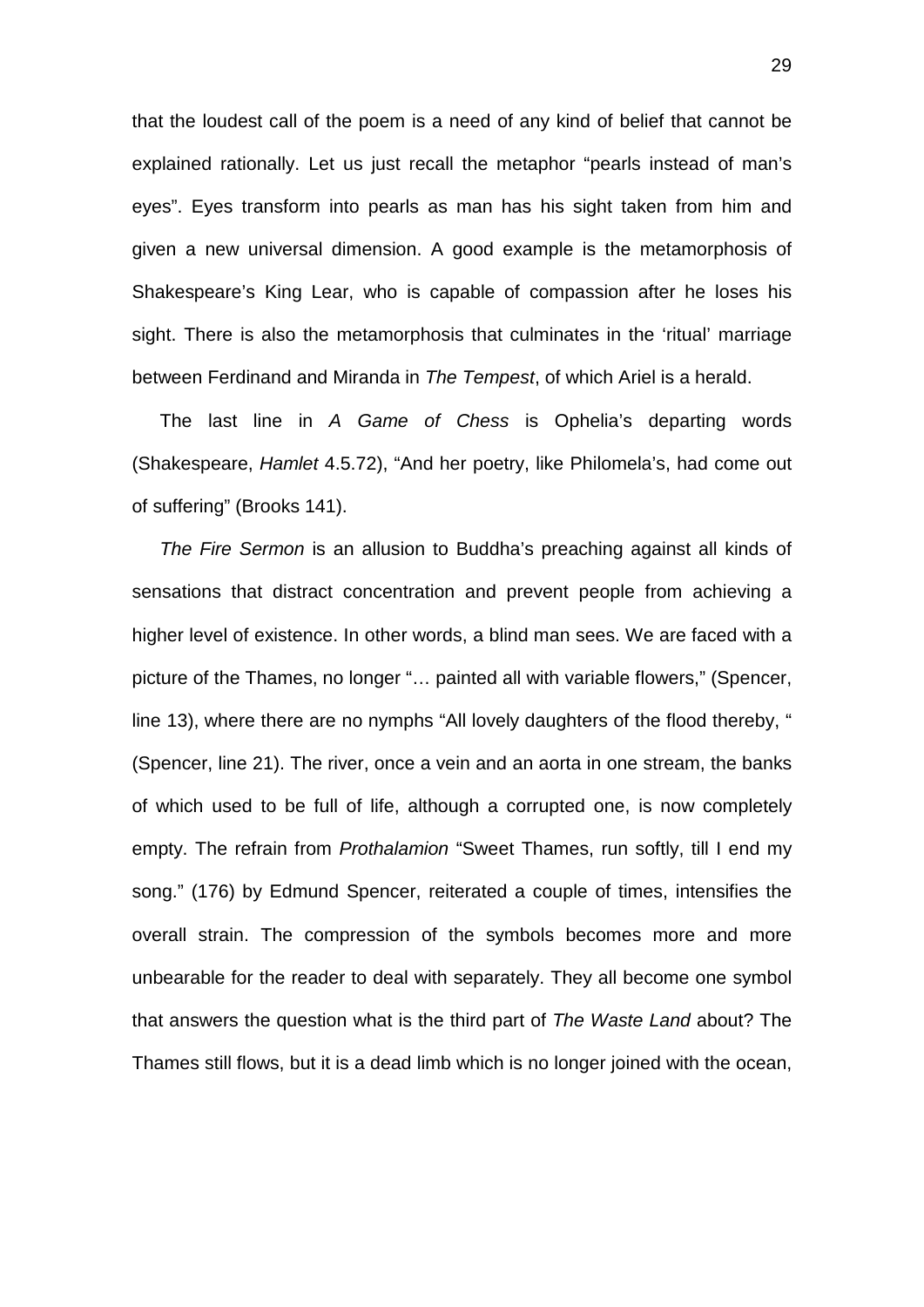like the link between the people of the waste land and the collective unconscious which has been torn apart.

The lines that follow allude to a number of metamorphoses, each accompanied by suffering. *Prothalamion* celebrates a forthcoming wedding. Line 182, taken from *The Old Testament* (Psalms 137.1), where the Hebrews are weeping by the rivers of Babylon and praying to the Lord, a bit distorted, alludes to the maimed Fisher King. A distortion of Andrew Marvell's lines, "But at my back I always hear / Time's winged chariot hurrying near;" (*To His Coy Mistress* 21-22), where the poet wants to make love with his mistress before they both get old, now turns to the rattling of bones and chuckling that chases the people of the waste land.

In the passage that stretches from line 187 to line 201 we meet a compression of ironic distortions that, again, relate the present situation with the desired virtues. The activity of fishing is here connected with the title 'Fisher King' against Miss Weston's explanation that it originates from the use of the Fish as a fertility or life symbol. This is especially true of lines 191-192, where the whole passage is the allusion to Ferdinand's monologue (Shakespeare, *The Tempest* 1.2.288-296) just before Ariel's song. Cleanth Brooks suspects that it was the intention of the poet to "… bring the account of *The Tempest* into the accord with the situation in the Percival stories" (Brooks 142-143). However, 'my brother's wreck' may mean that narrator himself and the people around have wrecked their lives. Another alteration with an ironic effect takes place in lines 197-198, where Day's words from *Parliament of Bees* are changed and instead of Acteon and Diana, Sweeney and Mrs. Porter are set. While Acteon is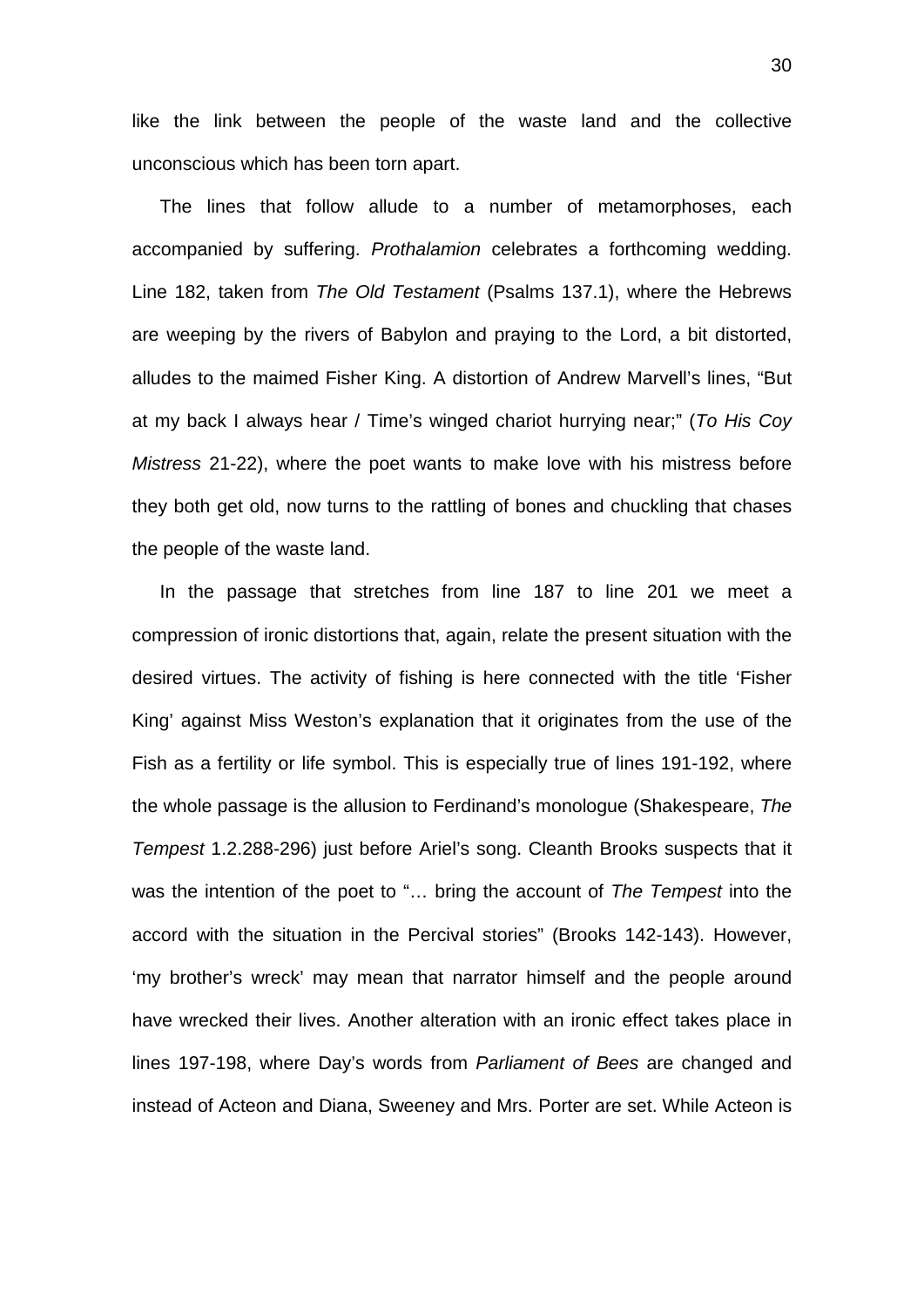a man of decision, Sweeney is a type of indecisive vulgar bourgeois we have already met in Eliot's earlier poems, and, while Diana is the goddess of chastity, Mrs. Porter and her daughter are hardly chaste. They wash their feet in a popular beverage, which is different from what Parsifal does before entering the castle of the Grail in Wagner's opera (*Norton Anthology* 2153).

In the next four lines (203-206) Philomela's singing reminds us of the burning lust which is the core of the matter. The singing is followed by another picture from 'Unreal City' with the Smyrna merchant, who is no longer a worshipper of the cult of Adonis, but a merchant from modern Izmir in Turkey.

In the next passage (215-248) a seer named Tiresias is introduced. We learn from Eliot's notes to the poem that both sexes meet in Tiresias, who has, according to the myth (http #3), passed two metamorphoses, and is consequently blind with the power of seeing the future. The metaphor with "a taxi throbbing waiting" seems to show clearly where the problem is and what Tiresias sees. Any taxi can drive a passenger to any destination; it needs just clear instructions.

Tiresias sees a 'typist type' of a fisher that seeks refuge at the violet hour. We are exposed to the incident between her and the carbuncular young man. Both of the protagonists are forced to the sexual act, which is "… unreproved, if undesired …" (238) to prove to themselves that they still exist. What Tiresias sees is the difference between two kinds of sexual relationships, as Brooks (144-155) explains by alluding to Eliot's thoughts in his essay on Baudelaire: "… what distinguishes the relations between man and woman from the copulation of beasts is the knowledge of Good and Evil …" (Eliot, *Baudelaire* 428-429).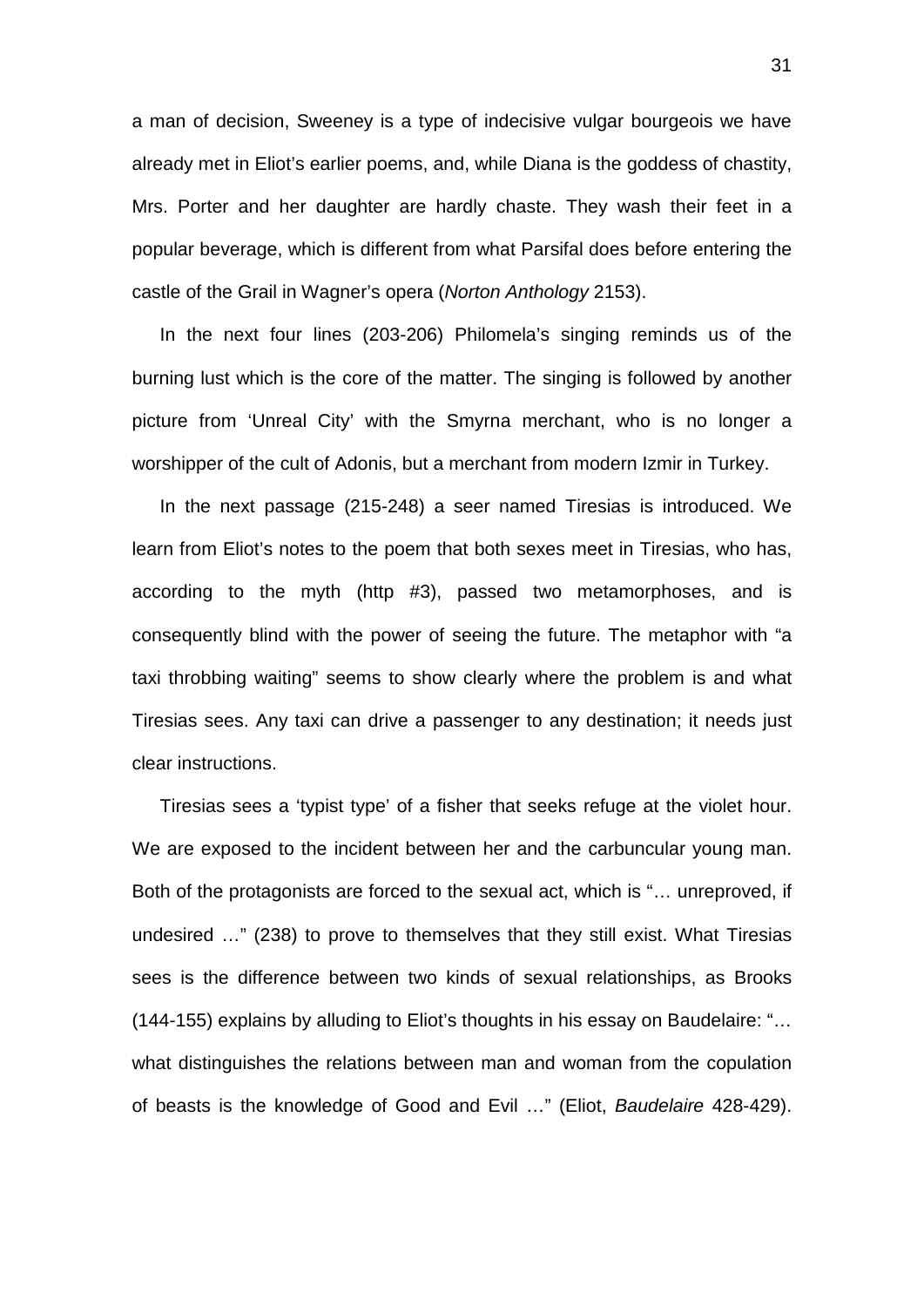The curse has come upon the Theban land, which is a consequence of the sinful relationship of Oedipus and Jocasta. But Oedipus' sin has been committed in ignorance, while the sexual act in the poem is not a sin at all, it is an every day occurrence, the worst thing that can possibly happen.

The passage that follows (257-265) gives a contrast between two parts of the city, one being empty, the other the last refuge of true values, which is a ray of hope in the darkness.

Every end is at the same time a new beginning. *The Fire Sermon* begins on the Thames and ends on it as well. From Eliot's note to the Thames daughters passage we know that he parallels them with the Rhine-maidens, who play an important role in Wagner's tetralogy *The Ring Cycle*. The cycle consists of four operas: *The Rhinegold* (*Das Rheingold*), *The Valkyrie* (*Walküre*), *Siegfried*, and *The Twilight of Gods* (*Götterdämmerung*). In *The Rhinegold* the hoard of gold, of which a powerful ring could be made, is taken cunningly from the Rhinemaidens, who have been charged to guard the treasure. The gold, however, could be taken freely by anyone who renounces love's sway and spurns the sweets of sensual enjoyment. But with Alberich, who takes the gold, it is not so (Eversen 1-15). In *The Twilight of Gods* the ring made of the gold is in possession of Siegfried, a young hero, who is capable of resisting the maiden's seduction and threats, but not the powers of the cursed ring (http #3).

The hero fails to resist the powers of the ring, as the people of the waste land fail to resist sensuous temptations. That is why the beauty of the river has gone, and consequently the modern Thames flows dirty. The second song of

32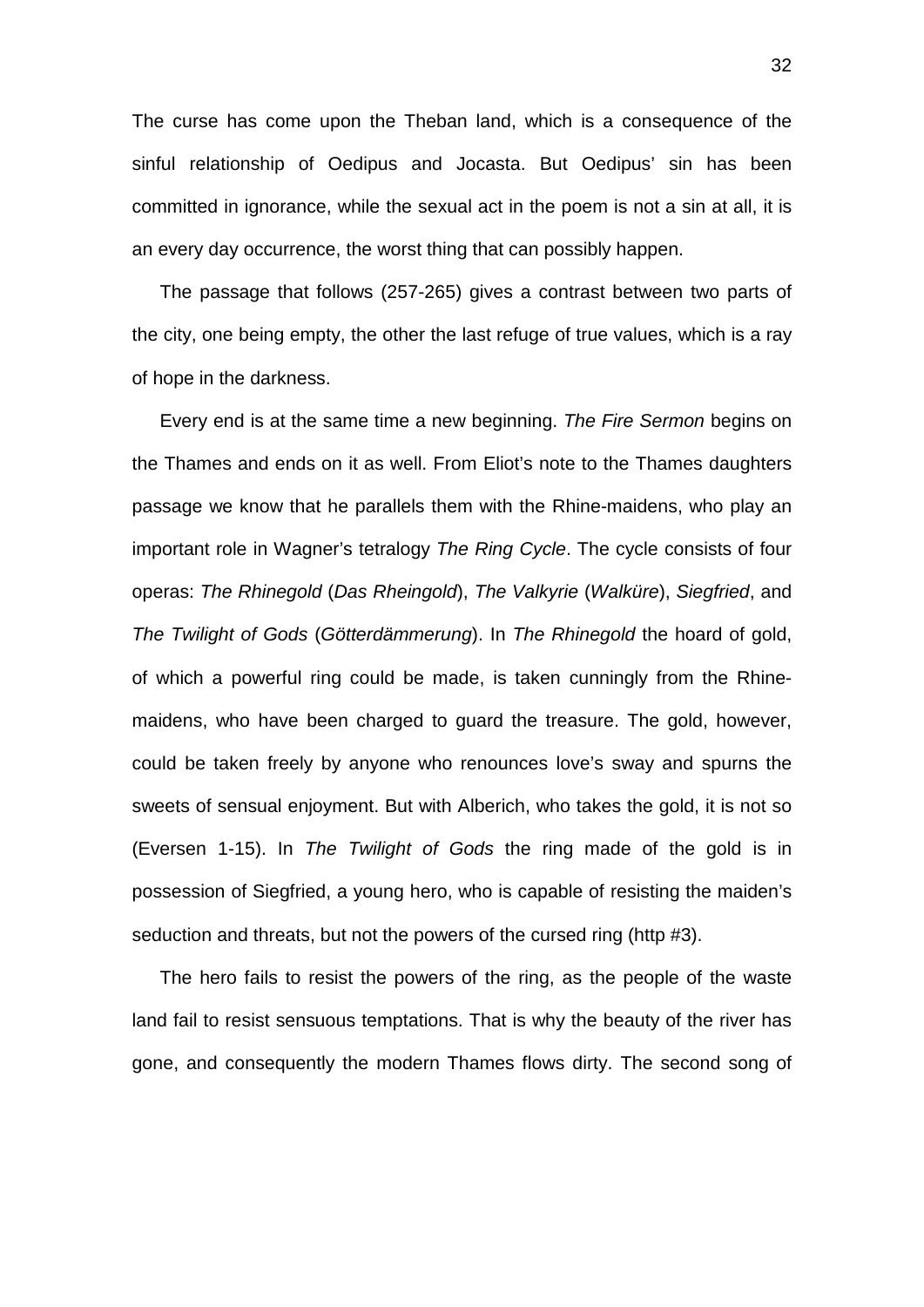the Thames-maidens alludes to the love between Queen Elizabeth and the earl of Leicester, which was fruitless as well.

In the third part the Thames-daughters speak in turn by alluding to the distinction between Purgatory and the Inferno, playing with different parts of today's London. Their song symbolically reflects the state of affairs in the waste land.

The collocation of the representatives of eastern and western asceticism in lines 306-311, explained in Eliot's notes to the poem, reflects Eliot's universal orientation to the religious belief which is the undividable part of culture. It is worth mentioning here that before its first publication in 1922 in the magazine *The Criterion, The Waste Land* had been edited by Ezra Pound, who had shortened the manuscript substantially and compressed it even more strongly. *The Criterion*, edited by T. S. Eliot himself, "… had never published and reviewed a narrow field of work, but had received contributions from all over Europe" (Pearce 16). Eliot closed the magazine himself in 1939 after the collapse of the integrity of European culture for which it strongly stood (Pearce 16). As for religious belief, it may be assumed that for Eliot the substance of religion is what counts, but not its name, national or ethnical boundaries, or geographical region.

*The Fire Sermon* is in apparent contrast to *Death by Water*. The material world and everything that arises from it is on fire in the former. 'Eyeconsciousness' that conditions its existence burns until the fire is extinguished by water. In Wagner's opera *The Rhinegold*, the hoard of gold is symbolically taken from the water that cools its burning. The burning lust of the typist and the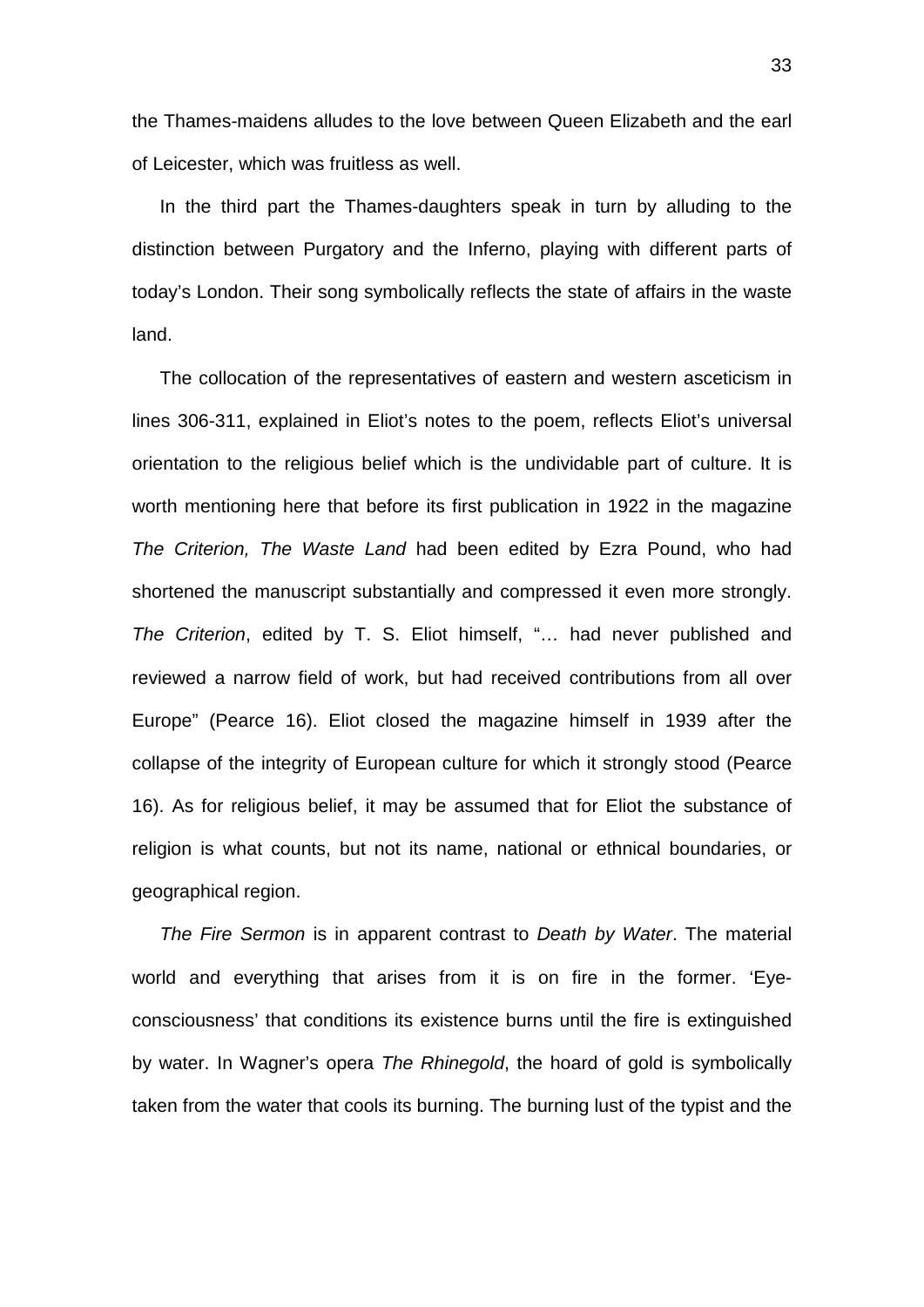carbuncular man, which is resistance to natural order, is set contrary to the tranquillity of the drowning of which we are witnesses in part IV. Miss Weston (44) shows the ritual throwing an effigy of Adonis into the sea in Alexandria, which represented death of the powers of nature. It was then carried for seven days by the current to Byblos, where it was pulled from water as the resurrected or renewed powers. Phlebas the Phoenician, in part IV at least, no longer resists the challenges of the temporal world, which is burning; his surrender, the absence of resistance, is a relief to him. The denouement in *The Rhinegold*, where Wotan finally gives the Ring to the Giants, who in exchange release Freia, directly corresponds to the present state in *Death by Water*. There is relief present among the Gods, but the absence of resistance is not enough; unfortunately, there is lack of willingness on Wotan's side to exchange, symbolically, the cursed Ring for love. Wotan is uncertain with regard to what the future will bring. Donner, the god of thunder and lightening, calls for a storm.

The fifth part, *What the Thunder Said*, expresses, according to the state of affairs among the Gods, uncertainty for the future of humanity. Although the Gods speak in the final part of the poem by suggesting what should be done, they do not give their suggestions in terms of clear statements; it is up to the wisdom of the people to explain to themselves what it is.

Eliot informs us in his notes to the poem that in the first part of part V, three themes are employed: the approach to the Chapel Perilous, the present decay of eastern Europe, and the journey to Emmaus. As for the Chapel Perilous, we meet it in the Grail romances, where the hero has to pass a mysterious adventure with extreme peril to life (Weston 165-177). Miss Weston proves that

34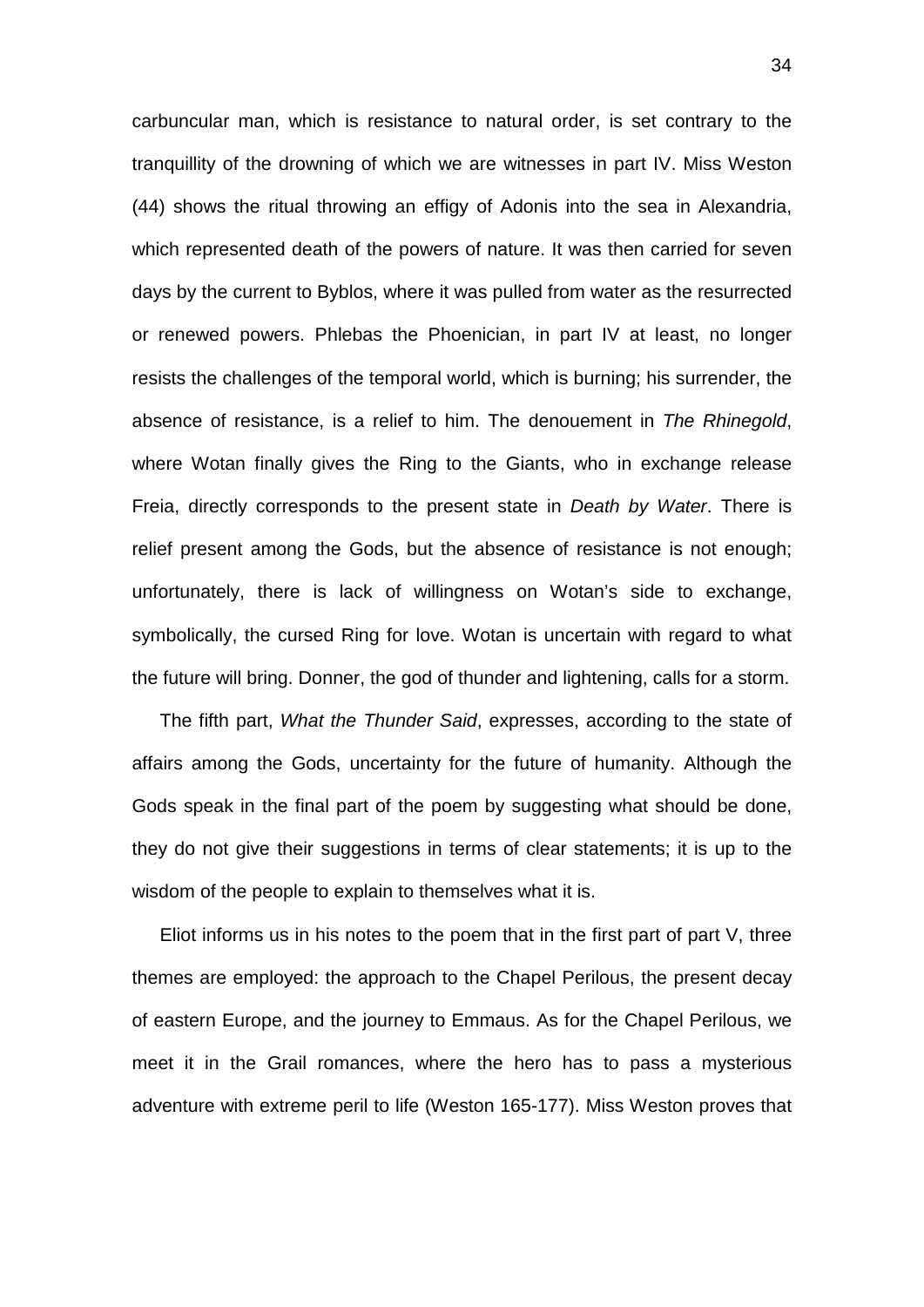these elements are nothing else than the heritage of pre-Christian mystery rituals that came, through having been accepted by Imperial Rome, to Christianity. On the basis of the Naassene document she shows that these rituals comprised a double initiation, the Lower, into the mysteries of physical Life, and the higher, into the Spiritual Divine Life (Weston 141-154). Therefore the approach to the Perilous Chapel related in the poem represents a bodily test, passing of which makes one ready to apply for the higher spiritual one.

The allusions to Jesus Christ's terrestrial life shortly before His crucifixion are more concerned with bodily tests and refer to the Gospel according to St. Luke (Luke 22), where the following lines exemplify the situation:

44. And being in agony he prayed more earnestly; and his sweat was as it were great drops of blood falling down to the ground. 45. And when he rose up from prayer and was come to the disciples, he found them sleeping for sorrow, 46. And said unto them, Why sleep ye? Rise and pray, lest ye enter into

The concern with spiritual firmness in the poem is expressed by the allusions to the journey to Emmaus, which takes place on the third day after Jesus Christ's death, on Easter, the day of His resurrection:

temptation. (Luke 22.44-46).

13. And, behold two of them went the same day to a village called Emmaus, which was from Jerusalem *about* threescore furlongs. 14. And they talked together of all these things which had happened. 15. And it came to pass, that while they commuted *together* and reasoned, Jesus himself drew near, and went with them. 16. But their eyes were holden that they should not know him. (Luke 24.13-16).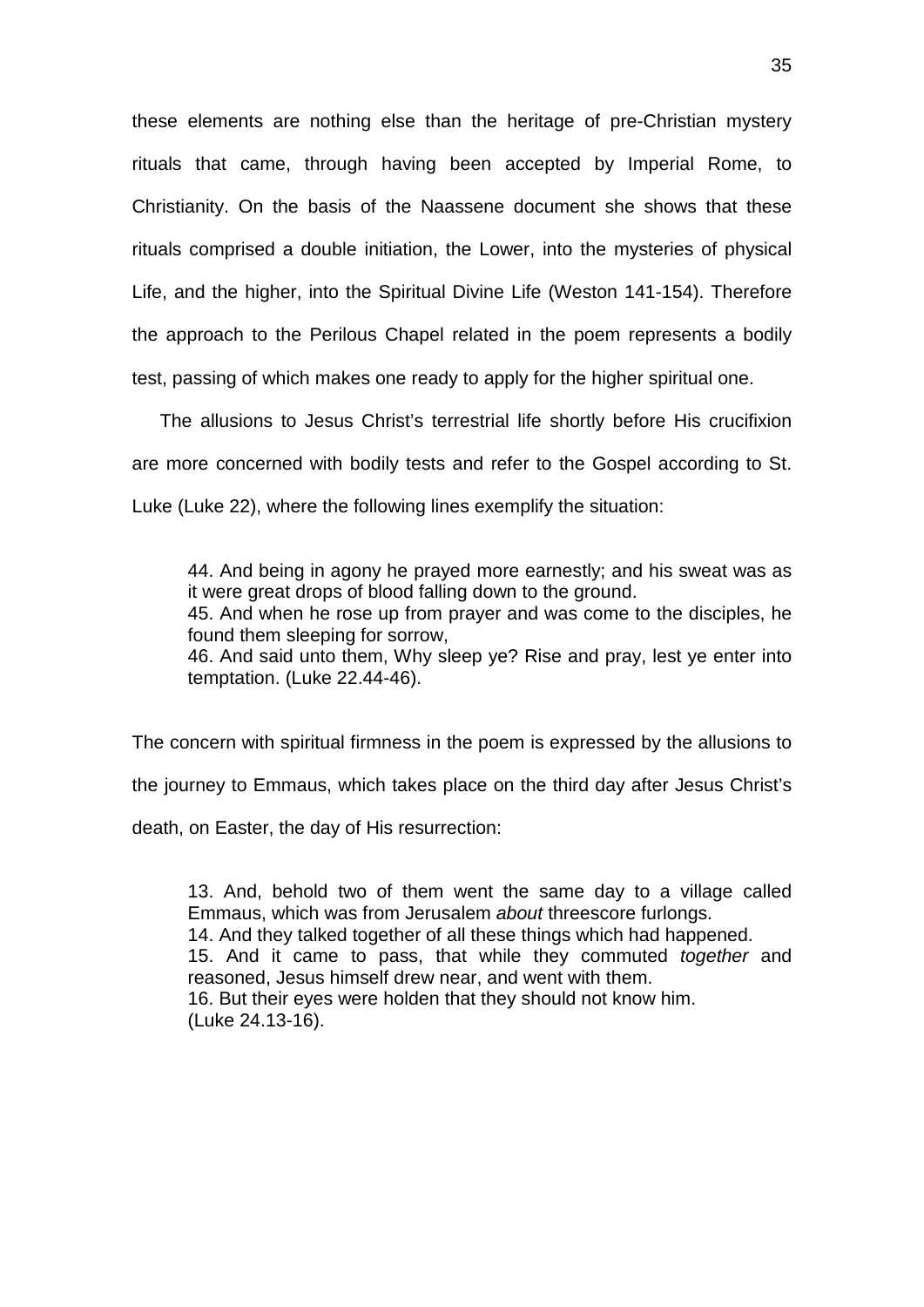In the previous passage we dealt with the themes of the sources referred to in the first part of part V. Let us now proceed to the imagery within the poem. Lines from 322 to 330 clearly refer to the garden of Gethsemane and Jesus Christ's going to the mount of Olives (Luke 22). The projection on the people of the waste land means that they should resist the earthly temptations symbolized by "red on sweaty faces". The path leads up the mountain, where earth and sky meet. The play with tenses "We who were living are now dying" (329) tells that the life before was not real life; it was life like death.

The next passage, which takes us among the mountains, intensified by hard beats of strong symbols like the one before, refers again to the garden of Gethsemane. There is only *rock*, an unchangeable object, the highest principle, towards which the people should go to get the link with the self. In lines 338 to 339 the comparison between a solid rock and a watery one is given, which clearly divides eternal and human nature. The bipolarity of Creation is expressed here most profoundly – it is not enough to be told, one needs to pass it, the poet says.

The passage through lines from 360 to 366 refers to the journey to Emmaus and is an allusion to spiritual firmness. There is a lack of faith, for the eyes of the people are "holden". The biblical expression means that there is not a physical obstacle that prevents the people from seeing the hooded person always beside them.

Lines 367 to 377 paint a picture of the present decay of the western and eastern world. The violet air, of the colour that is a mixture of red and blue and therefore represents a balance between earth and sky, is cracked, as the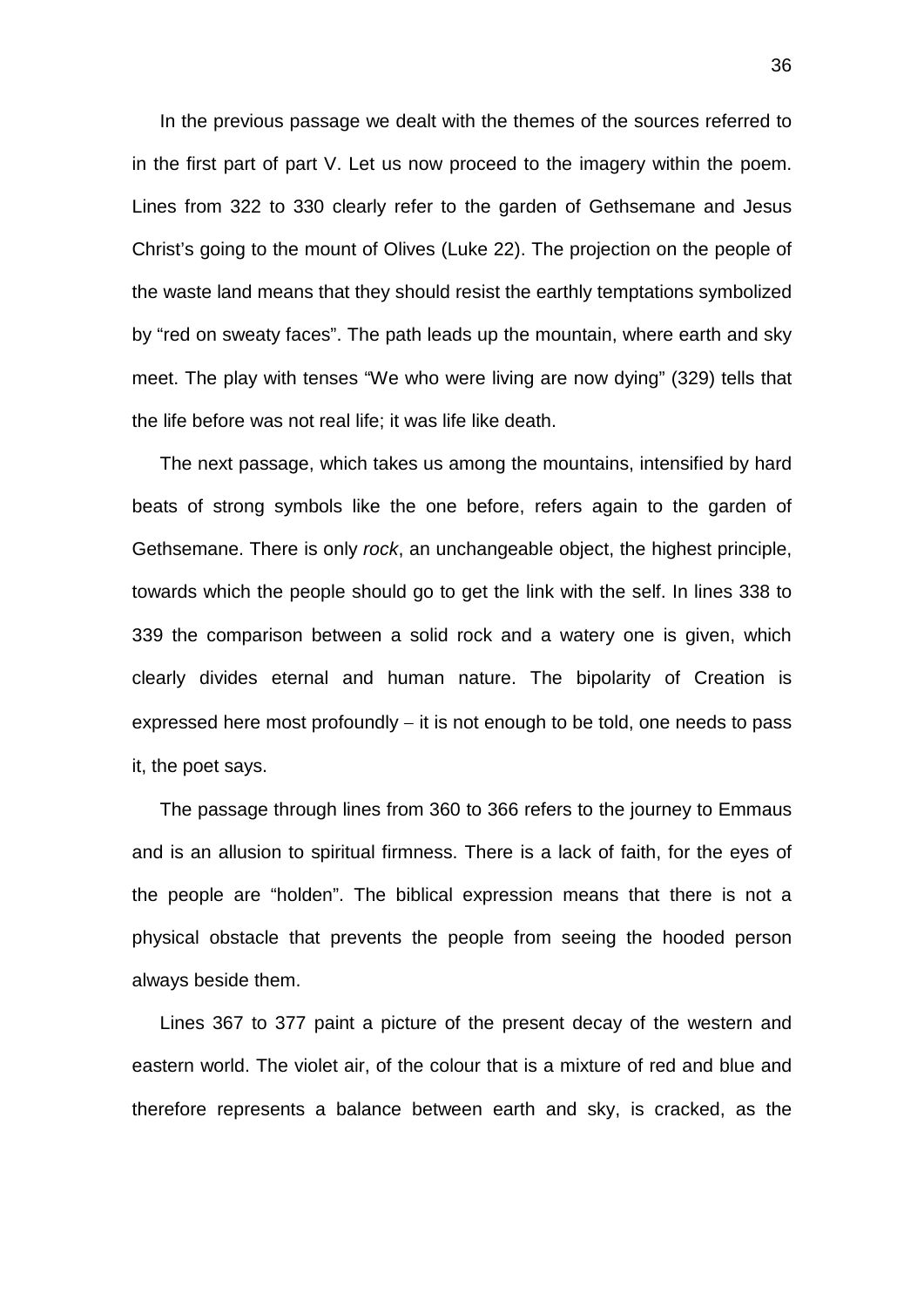religions of the East and the West are decayed. Further decay is present in the next passage (378-385), where the *Festival of the Weeping Women* (Weston 45) is recalled, during which the curious practice of cutting off the hair in honour of the god takes place.

Women who hesitate to make this sacrifice must offer themselves to strangers, either in the temple, or on the market-place, the gold received as the price of their favours being offered to the goddess (Weston 45).

It is not hard to find parallels to the practice described above in modern world, for example, within total institutions. All individuals are obliged to subordinate themselves to the society they live in. The image of "long hair" by recalling the ritual described above once more emphasizes a lack of spiritual firmness in the people of the waste land.

In lines 386-395 the questing night is before the horrors of the Chapel Perilous, passing of which is, according to Miss Weston, an initiation into the mysteries of physical life. We can associate it with baptism, where a candidate becomes a full member of the church after he or she has been exposed to a symbolic bodily test usually connected with water. There "Only a cock stood on the rooftree" (392) and with its crowing chases away evil forces, which prevent the beneficent rain from falling.

The past tense in lines from 379 to 400 casts another terrible shadow on the people of the waste land and their prosperity. It recalls a picture of a land where either nature cults or a belief in another supernatural force was still alive. An additional reason for fear is the presence of the legend from the Brihadanaryaka Upanishad, an early Indian religious scripture originating from the times far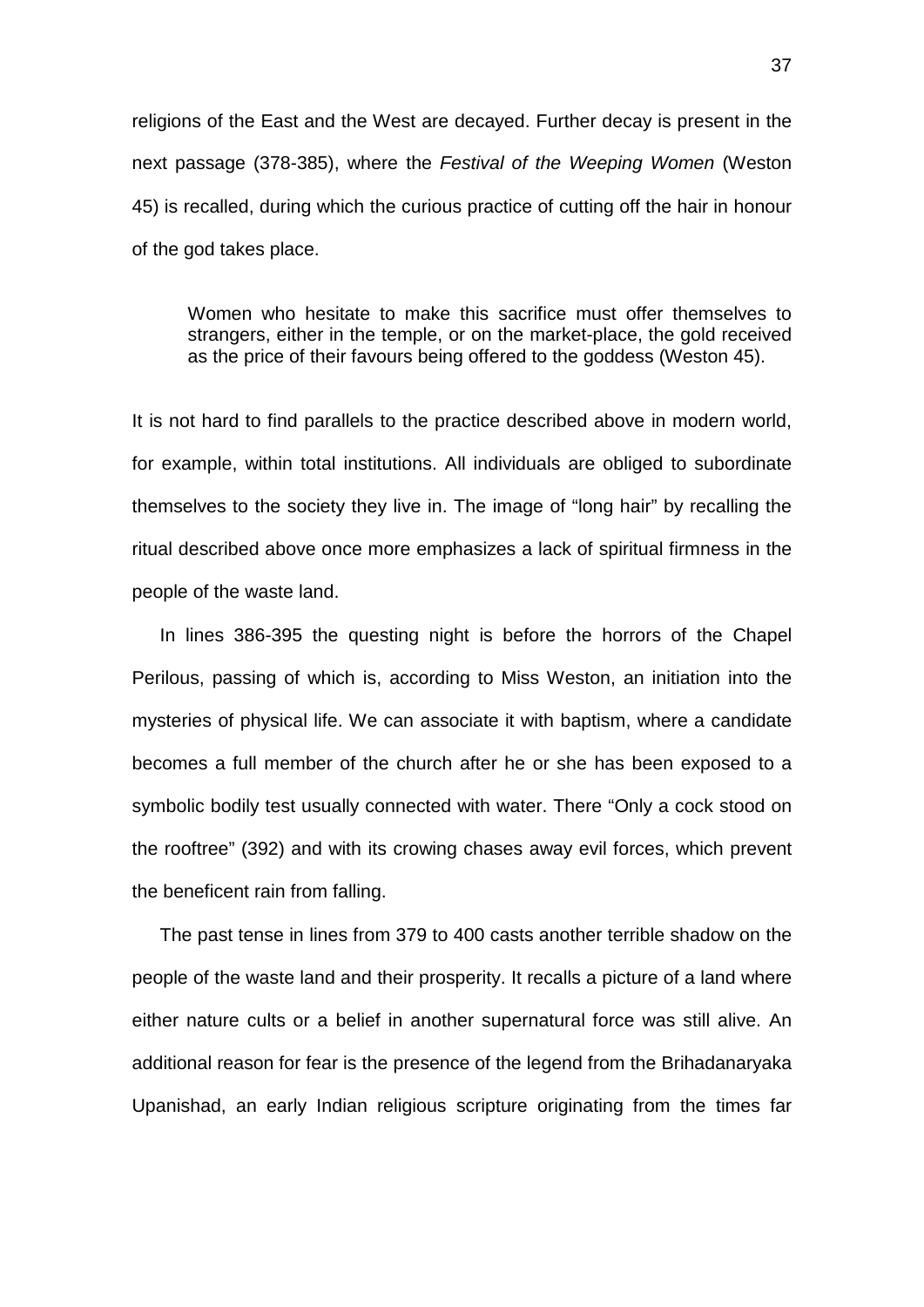before the birth and expansion of Christianity. The thunder, however, speaks in

onomatopoeic *Da, Da, Da*, which is understood by each group differently:

V-ii-1: Three classes of Prajapati's sons lived a life of continence with their father, Prajapati (Viraj) − the gods, men and Asuras. The gods, on the completion on their term, said, 'Please instruct us'. He told them the syllable 'Da' (and asked), 'have you understood?' (They) said, 'We have. You tell us: Control yourselves'. (He) said, 'Yes, you have understood'.

V-ii-2: Then the men said to him, 'Please instruct us'. He told them the same syllable 'Da' (and asked), 'Have you understood?' (They) said, 'We have. You tell us: Give'. (He) said, 'Yes, you have understood'.

V-ii-3: Then Asuras said to him, 'Please instruct us'. He told them the same syllable 'Da' (and asked), 'Have you understood?' (They) said, We have. You tell us: Have compassion'. (He) said, 'Yes you have understood'. That every thing is repeated by the heavenly voice, the cloud, as 'Da', 'Da', 'Da': 'Control yourselves', 'Give', and 'Have compassion', Therefore one should learn these three − self control, charity and compassion (*Brihadaranyaka Upanishad* V-ii-1 – V-ii-3).

Moreover, the instructions of the thunder *control yourselves* – as understood by the gods, *give* – as understood by men, and *have compassion* – as understood by the Auras seem the universal principles of life. They can be easily taken for the suggested maxims of behaviour for the modern world. There is also an image of a closed door that should open, which appears in a couple of places in the poem, and which symbolizes the inflationary ego. Both the instructions adopted and the symbol of the narcissist personality developed through the poem reveal what should be done in the future.

In the last passage of the poem the narrator sitting upon the shore recapitulates not just his poem but also his life. Line 426 corresponds to Isaiah's words addressed to Hezekiah: "… Thus saith the LORD, Set thine house in order: for thou shalt die, and not to live" (Isaiah 38.1) and alludes to the narrator's awareness of his mortality. He may also be aware of the prisoner in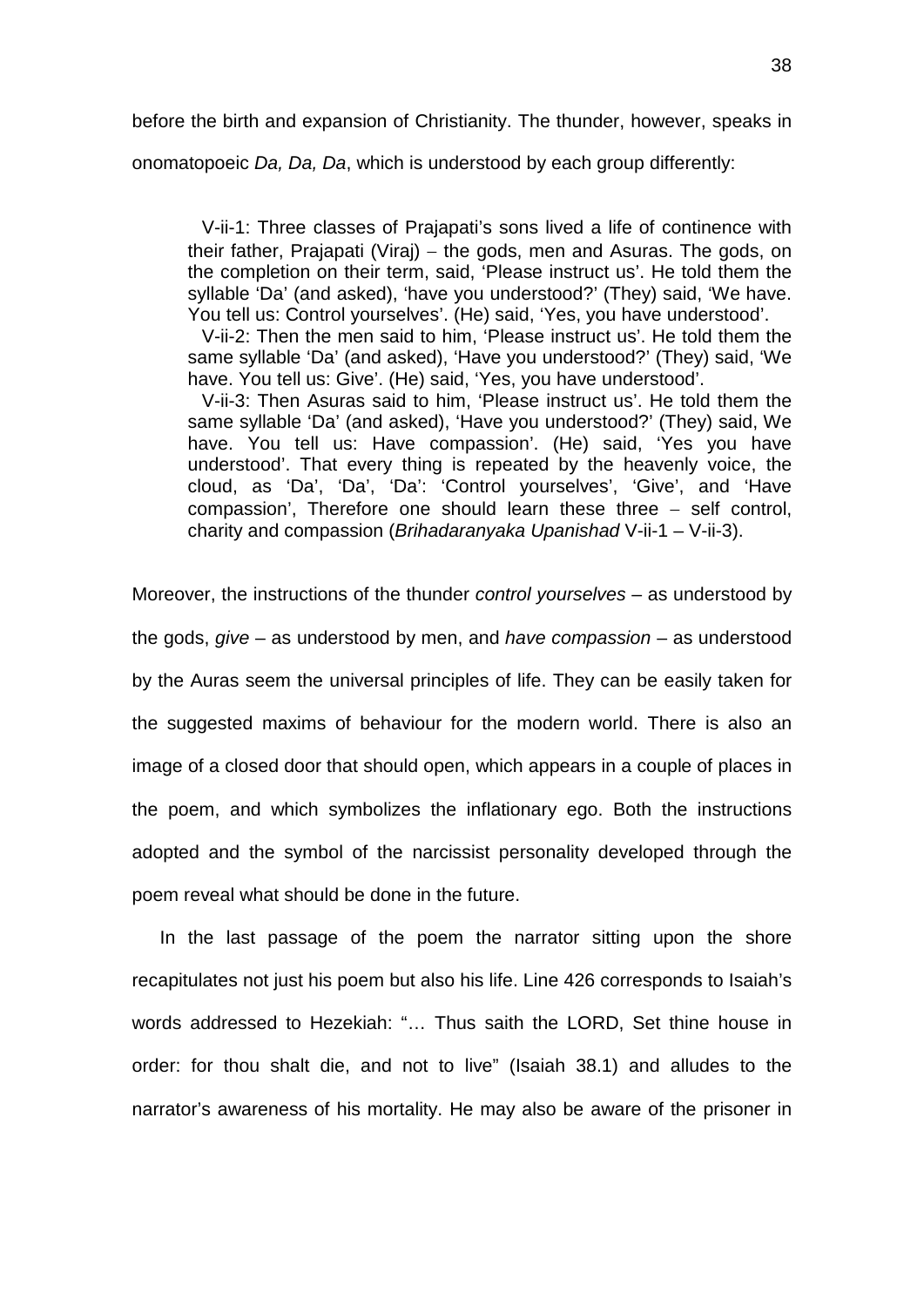him as recalled in line 427 by the verses of the nursery song, where later lines go: "Here's a prisoner I have got," and later "What'll you take to set him free," (*London Bridge*). Lines 428 to 430 reflect hope as they refer to the stories where change in the characters is present. Line 428 is from the seventh, the final, Cornice on Dante's way up Mount Purgatory, where the fire has a refining function, contrary to the one of lust: "Then he hid himself in the fire which refines them" (Purgatorio 26.148). In the works referred to in line 429 the characters seek for the identification with the swallow, which is free to make changes, and thus show readiness to change themselves. The ruined tower mentioned in line 430 (*Norton Anthology* 2160) symbolically gives an opportunity for new growth as the old walls have been removed. The mere awareness of the fact that any malicious act sooner or later strikes with the same intensity the very person that commits it, as in line 432, where Kyd's *Spanish Tragedy* is referred to, reflects hope on the side of the speaker. "Shantih Shantih Shantih" is an ending and beginning to each Upanishad, which means *Peace, Peace, Peace*.

We may take the instructions as given by the thunder for the basic wisdom of man. We may also take as accepted that the poet knows the state of affairs of the time he lives in. If this holds it would have been enough just to tell a couple of lines, for example concerning crucifixion or resurrection, to suggest to the audience what to do. Another thing we must not overlook is that we deal with incontestable truth, which cannot be either argued against or proved by scientific instruments, but has to be taken as assumed. I am firmly convinced that it is all a method how to tell the theme, and that the only successful way is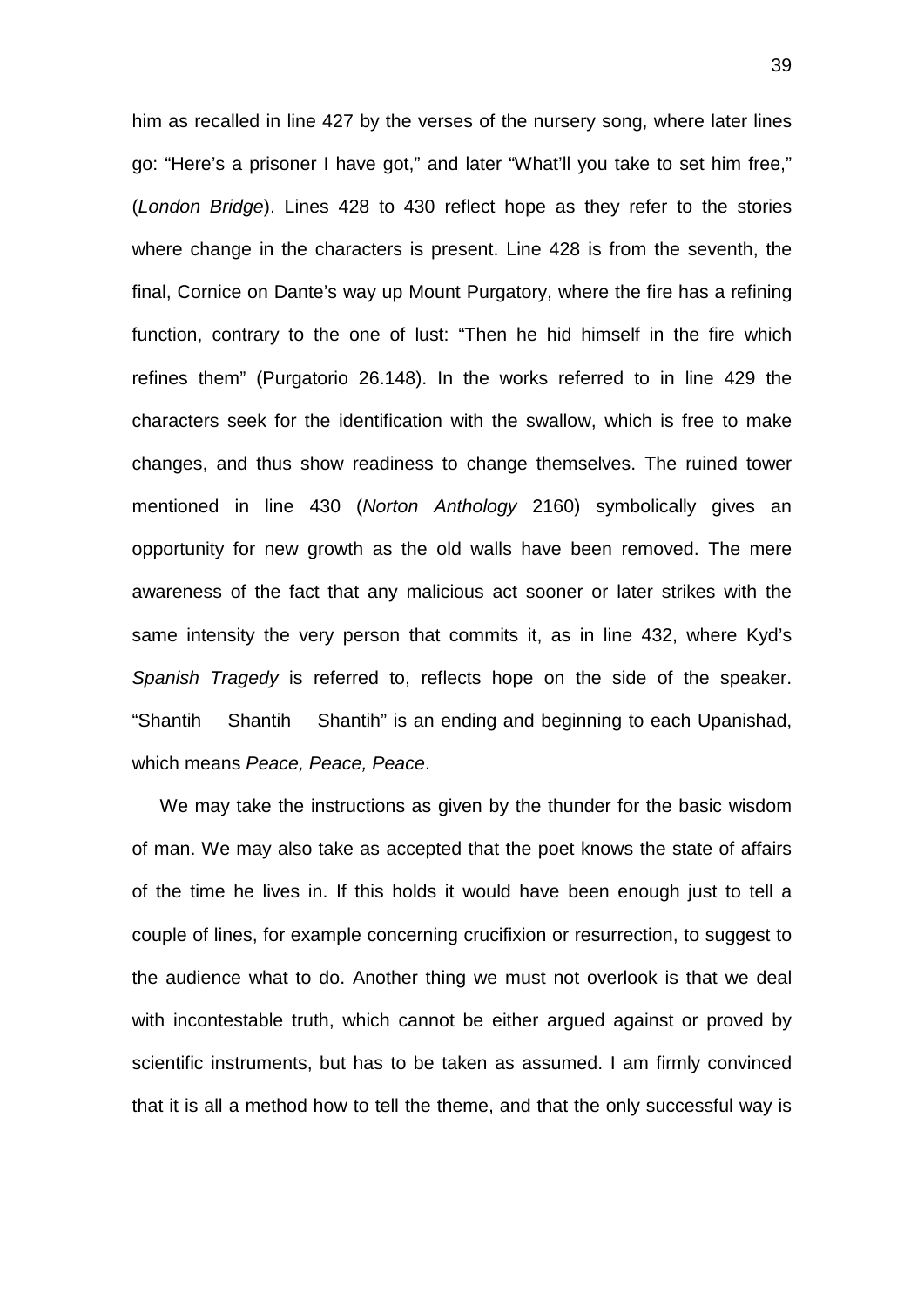an indirect one and in terms of the absolute. We can try to describe a thing just with onomatopoeia, for example *Om*, about which a lot can be written, but it is for the persuaded. In a society governed by instrumentalism the only way, either to introduce a concept or to strengthen an existing one, which unfortunately has not been inherited in sufficient intensity, is to help the audience to develop it. This is exactly what Eliot does in the poem. The characters melt from one to the other, and symbols and relations change their substance. We learn who, where, how, what, and that the solution is to be sought somewhere outside the narrow ego, but we develop it ourselves through the poem. A concept may be so complex that words do not suffice.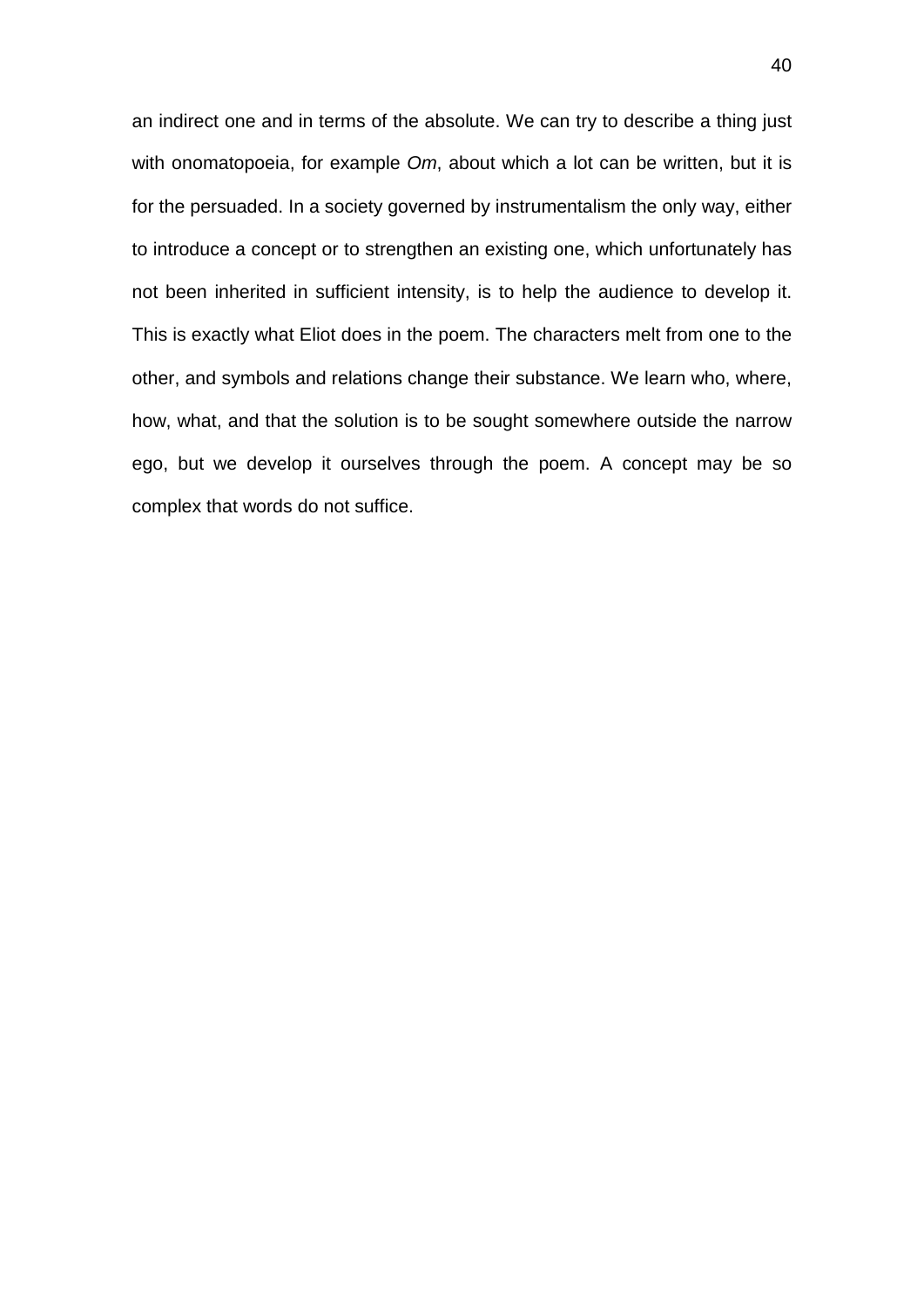#### **Works cited and consulted**:

Barret David V. *Tarot*. Ljubljana: Domus, 1997.

- Bédier, Joseph. *Roman o Tristanu in Izoldi*. Ljubljana: Mladinska knjiga, 1974.
- Brooks, Cleanth. *The Waste Land: Critique of the Myth*. T. S. Eliot: The Waste Land: A Casebook. Ed. C. H. Cox, Arnold P. Hinchliffe. London: The Macmillan Press Ltd., 1970: 128-161.
- Bradbrook, M. C. *T. S. Eliot: the making of 'The Waste Land'*. Ed. Ian Scott-Kilvert. Harlow: Longman Group Ltd., 1972.
- *Brihadaranyaka Upanishad*. Translated by Swami Madhavananda. Kolkatta: Adhvaita Ashram. [on line]. Available:

http://www.geocities.com/advaitavedant/brihadaranyaka.htm (12.12.2004).

Candlish, Stewart, "Francis Herbert Bradley", *The Stanford Encyclopedia of Philosophy (Fall 2002 Edition)*, Edward N. Zalta (ed.), [on-line]. URL = <http://plato.stanford.edu/archives/fall2002/entries/bradley/>.

Conrad, Joseph. *Heart of Darkness*. London: Penguin Books Ltd., 1994.

- Dante, Alighieri. *Božanska komedija*. Translated by Andrej Capuder. Ljubljana: Mihelač, 1994.
- ----------. *The Divine Comedy*. Translated by Charles H. Sisson. New York: Oxford University Press Inc., 1998.
- Edinger, Edward F. *Jaz in Arhetip*. Ljubljana: Študentska založba, 2004.
- Eliot, Thomas Stearns. *Krščanstvo in kultura*. Ljubljana: Družina, 1999.
- ----------. *Pesmi*. Ed. and translated by Veno Taufer. Ljubljana: Mladinska knjiga, 1982.
- ----------. *Tradition and the Individual Talent*. Selected Essays. London: Faber and Faber Limited, 1969: 13-22.
- ----------. *Baudelaire*. Selected Essays. London: Faber and Faber Limited, 1969: 419-430.
- ----------. *The Waste Land*. The Norton Anthology of English Literature. Ed. M. H. Abrams, 6th ed. 2 vols. New York: Norton, 1993. 2: 2146-2160.
- ----------. *The Love Song of J. Alfred Prufrock*. The Norton Anthology of English Literature. Ed. M. H. Abrams, 6th ed. 2 vols. New York: Norton, 1993. 2: 2140-2143.